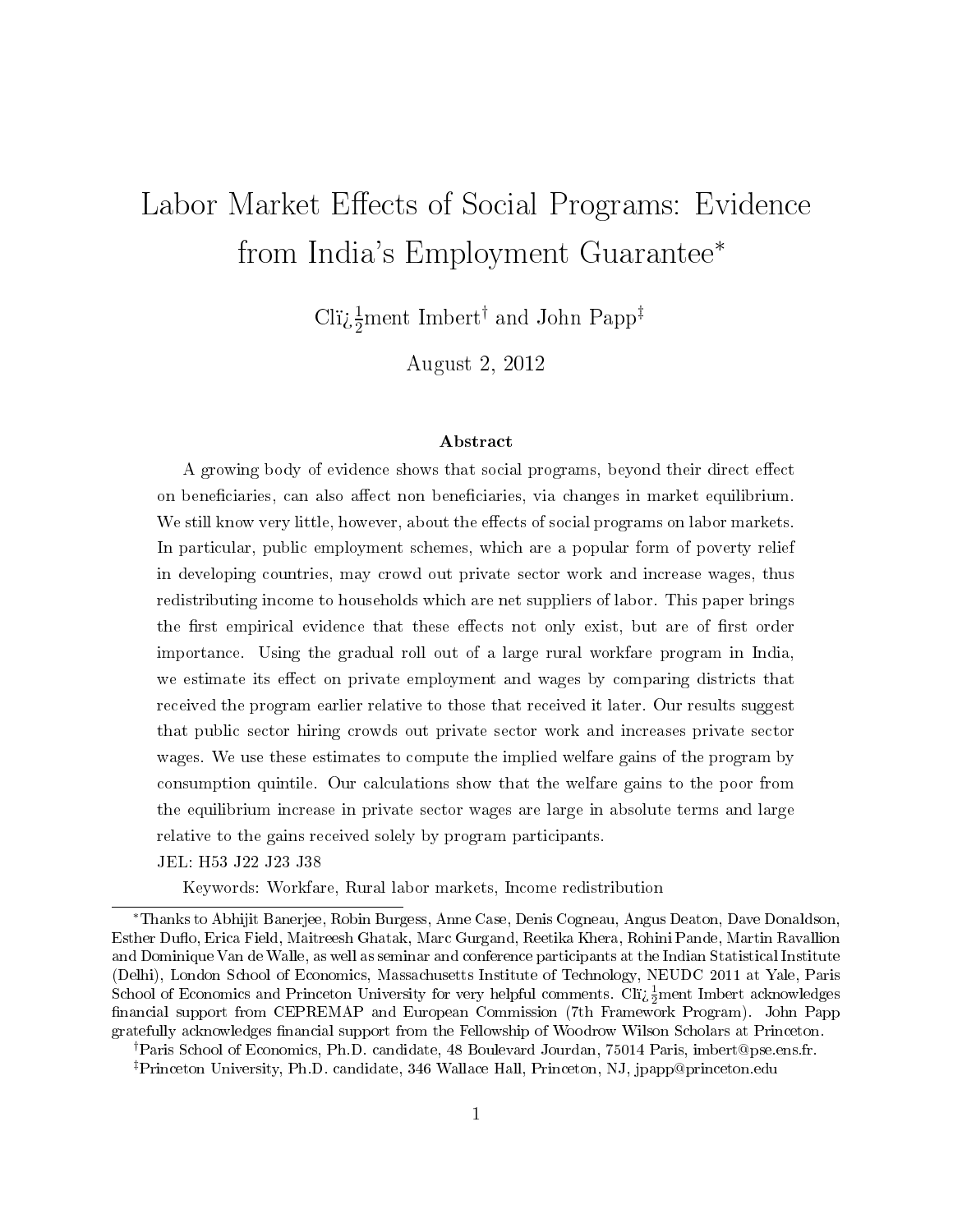## 1 Introduction

Recent studies have shown that policy interventions in developing countries have important effects on non-participants. Food distribution policies affect consumer prices (Jayachandran et al., 2010), and direct cash transfers can increase the consumption of non-beneficiaries through risk-sharing networks (Angelucci and Giorgi, 2009). The impact of policy interventions on labor market equilibrium, however, has received little attention. This is despite the fact that casual labor is an important income source for the poor (Banerjee and Duflo, 2007) and that even non-labor market interventions such as cash transfers and infrastructure creation have been shown to have important impacts on labor supply (Ardington et al., 2009; Dinkelman, 2011).

The first objective of this paper is to estimate the impact of the flagship Indian antipoverty program, the National Rural Employment Guarantee Act (NREGA), on equilibrium wages and employment. The second objective is to use the resulting estimates along with a model of rural labor markets to calculate how the welfare gains from the program are distributed across the population. We compare the gains due to the estimated equilibrium rise in wages to the gains due solely to participation in the program and find that for poor households the gains due to the equilibrium rise in wages represent a substantial fraction of the total gain from the program.

The NREGA provides a particularly good opportunity to study the labor market impacts of a large workfare program. Started in 2006, the NREGA provides short-term manual work at a wage comparable to or higher than the market rate. According to government administrative data, in 2010-11 the NREGA provided 2.3 billion person-days of employment to 53 million households making it the largest workfare program in operation today.<sup>1</sup> Further, the program was introduced at the district level, an administrative unit large enough to reasonably approximate a distinct labor market (Rosenzweig, 1978; Topalova, 2010).

Assessing the labor market impact of large-scale policy interventions is complicated by the fact that a plausible counterfactual for areas affected by the program rarely exists, and by the fact that even large-scale programs are often introduced within an area too small to be considered a distinct labor market.<sup>2</sup> We exploit the fact that the program was introduced gradually throughout India starting with the poorest districts in early 2006 and extending to the entire country by mid 2008. We estimate the impact of the program on employment

<sup>&</sup>lt;sup>1</sup>Figures are from the official NREGA website  $n$ rega.nic.in.

<sup>2</sup>The well-studied Mexican Progresa program for example was rolled out at the village level (Angelucci and Giorgi, 2009).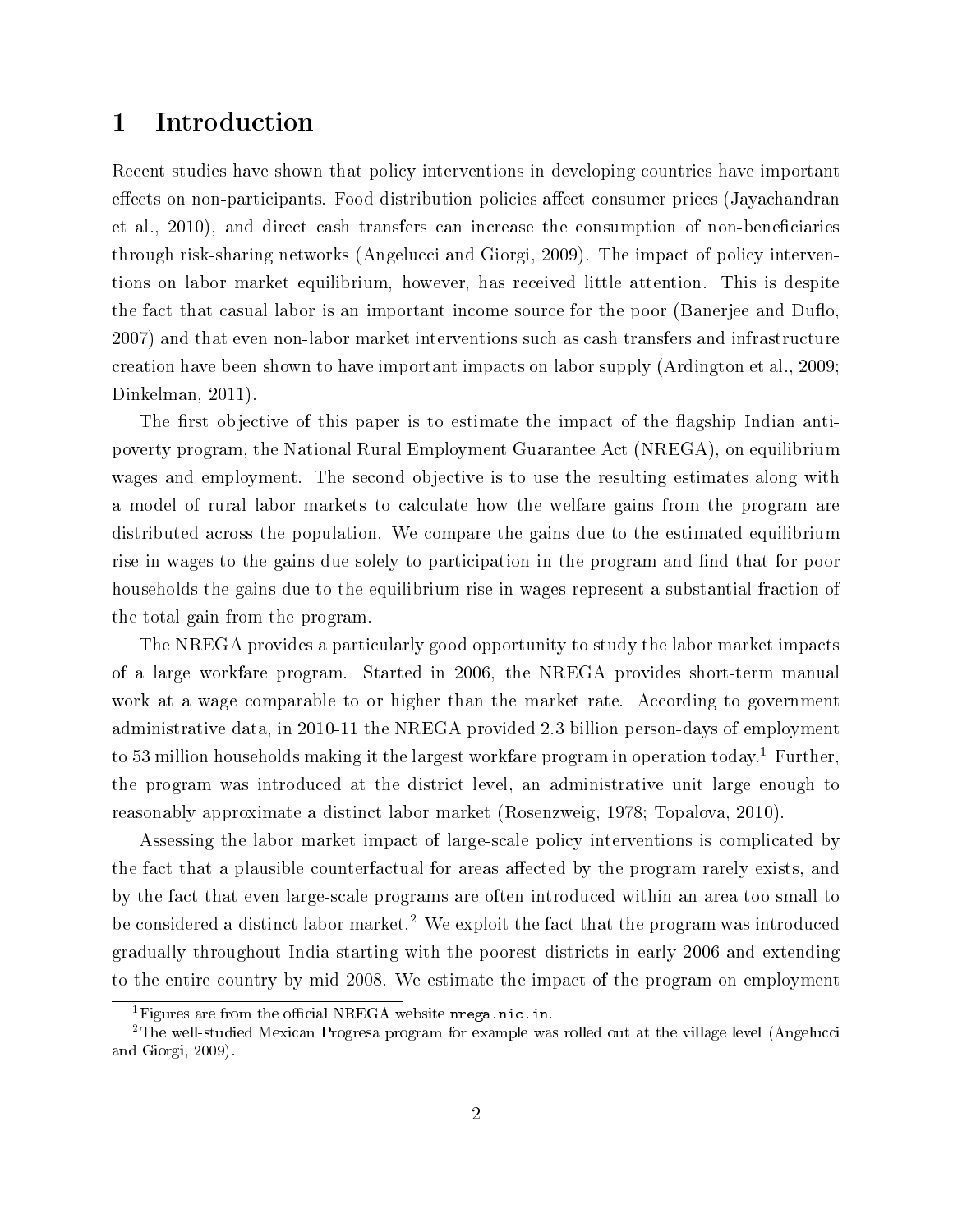and wages by comparing changes in outcomes in districts that received the program between April 2006 and April 2007 to those that received it after April 2008.

We show that the introduction of the workfare program is correlated with a substantial increase in low-wage, low-skilled public employment and a roughly equivalent fall in private work (waged, self employed or domestic work) among low-skilled persons. Having established an impact on private work, we document that daily wages of casual laborers increase by roughly 5.5% in early districts relative to late districts. A number of results suggest that these results are due to the program and not to pre-existing differential trends in early and late phase districts. First, both the employment and wage results are concentrated during the agricultural off-season when the majority of employment is generated by the program. Second, the results are concentrated in five "star" states that have implemented the act the best based on independent studies (Khera, 2011). Finally, average earnings for workers with salaried jobs, which are higher paying, better jobs than casual work, actually *fall* in early districts relative to late districts.

Our second objective is to use the wage and employment estimates combined with household-level data on consumption, casual labor supplied, and casual labor hired to calculate how the welfare gains from the increase in wages are distributed across rural households. An advantage of the method that we use is that it can be applied to calculate how the welfare gains from any counterfactual wage increase are distributed. We show that the rise in wages redistributes income from richer households (net buyers of labor) to poorer households (net suppliers of labor). We then use individual-level data on program wages and participation to estimate the magnitude of the direct gains from participation in the program. Our estimates show that for households in the bottom three consumption quintiles, the estimated welfare gain due to the wage change represents 20-60% of the total welfare gain from the program. Further we find that households in the richest quintile are actually made worse off due to the program as a result of the increase in wages.

The results contribute to the literature in three ways. First, we show that a particular, widely adopted anti-poverty policy has significant effects on equilibrium wages and employment. It has been suggested that government hiring may crowd out private sector work and therefore lead to a rise in equilibrium private sector wages (Ravallion, 1987; Basu et al., 2009). However, the empirical evidence on the equilibrium impacts of workfare programs is limited. The few existing studies include two concurrent studies, which confirm that the NREGA raised unskilled wages (Azam, 2012; Berg et al., 2012).

Second, we modify the theoretical framework presented in Deaton (1989) and Porto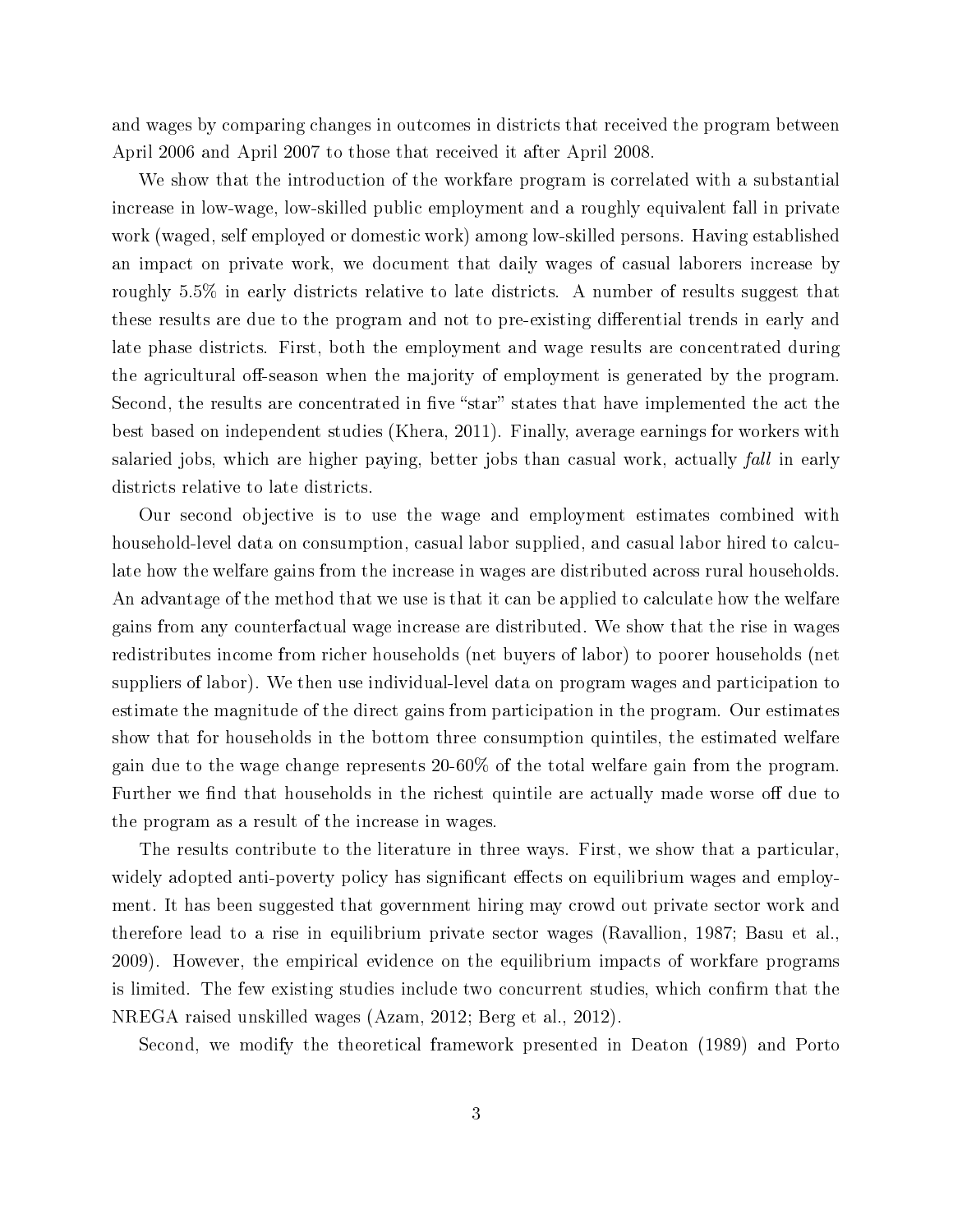$(2006)$  in order to quantify the extent to which labor market equilibrium effects both benefit and hurt different segments of the population. This framework allows us to calibrate the welfare implications of a policy using empirical estimates of its aggregate impact on wages. A similar methodology could improve our understanding of the equilibrium impacts of other policy interventions in developing countries which affect labor supply (Ardington et al., 2009; Dinkelman, 2011).

Finally, the results contribute to the literature on the structure and functioning of labor markets in developing countries (Rosenzweig, 1980; Behrman, 1999) as well as the broader literature that uses the impact of policy interventions to infer how markets operate (Card and Krueger, 1992). Specifically, the almost one-for-one fall in private employment with the increase in public employment as well as the rise in wages suggest that the spot market for casual labor may be approximated by competitive labor market. If one is willing to assume that labor markets are competitive, the results allow us to estimate an elasticity of labor demand.

The following section describes the workfare program in more detail. Section 3 proposes a simple model of rural labor markets which provides a framework for estimating the distributional effects of the program. Section 4 presents our data and empirical strategy. Section 5 presents the main empirical results. Section 6 uses these results to estimate the welfare gains due to the program and Section 7 concludes.

## 2 The Workfare Program

The National Rural Employment Guarantee Act (NREGA), passed in September 2005, entitles every household in rural India to 100 days of work per year at a state-level minimum wage. In 2010-11 the NREGA provided 2.3 billions person-days of employment to 53 million households.<sup>3</sup> The India-wide budget was Rs. 345 billion (7.64 billion USD) representing 0.6% of GDP.

The act was gradually introduced throughout India starting with 200 of the poorest districts in February 2006, extending to 120 districts in April 2007, and to the rest of rural India in April 2008. The National Rural Employment Guarantee Act sets out guidelines detailing how the program is to be implemented in practice. Whether and how these guidelines are actually followed varies widely from state to state and even from district to district (Sharma, 2009; Dreze and Khera, 2009; Institute of Applied Manpower Research, 2009; The

 ${}^{3}$ Figures are from the official NREGA website nrega.nic.in.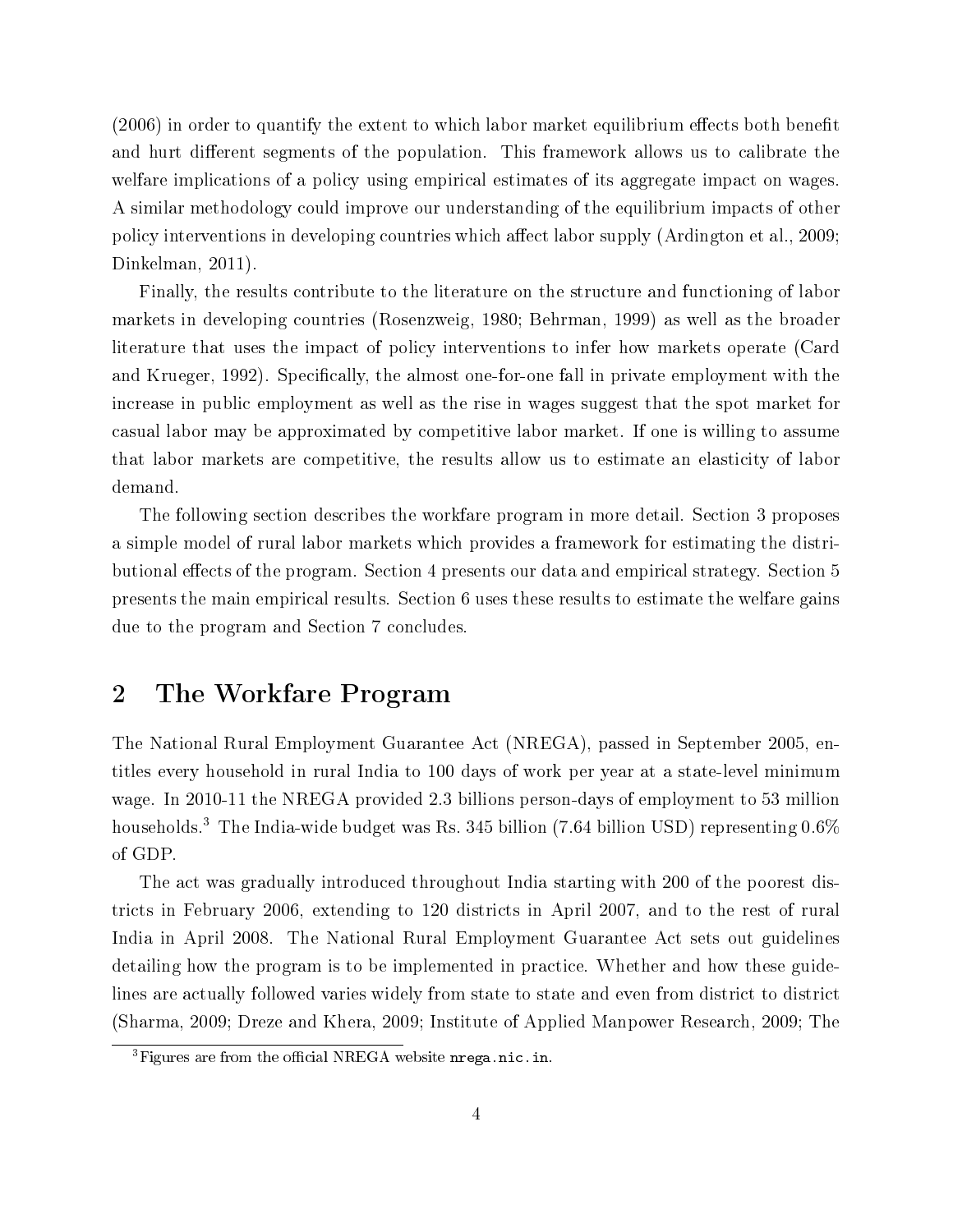World Bank, 2011). Drawing from existing field studies, we provide an overview of how the act operates in practice.

### 2.1 Poverty Reduction through Employment Generation

One of the chief motivations underlying the act is poverty reduction through employment generation. In this respect, the NREGA follows a long history of workfare programs in India (see Appendix Section A). The fact that employment generation is the primary goal of the program clarifies the reasoning behind many features of the program's design and implementation. For instance, although a nominal goal of the act is to generate productive infrastructure, The World Bank (2011) writes

the objective of asset creation runs a very distant second to the primary objective of employment generation...Field reports of poor asset quality indicate that [the spill-over benefits from assets created] is unlikely to have made itself felt just yet.

Indeed, the act explicitly bans machines from worksites and limits material, capital and skilled wage expenditure to 40% of total expenditure. Wages paid for unskilled work are born entirely by the central government while states must pay 25% of the expenditure on materials, capital and skilled wages. Together, these restrictions create a strong incentive to select projects that require mainly unskilled labor.

### 2.2 Short-term, Unskilled Jobs

The work generated by the program is short-term, unskilled, manual work such as digging and transporting dirt by hand. Households with at least one member employed under the act in agricultural year 2009-10 report a mean of only 38 days of work and a median of 30 days for *all* members of the household during that year. The jobs provided by the program are similar to private sector casual labor jobs, In fact, India's National Sample Survey Office (NSSO), which collects the main source of data used in this paper, categorizes employment under the NREGA as a specific type of casual labor. Out of those who report working in public works in the past week, 46% report that they usually or sometimes engage in casual labor, while only 0.1% report that they usually or sometimes work in a salaried job.<sup>4</sup> The

<sup>4</sup>Authors' calculations based on NSS Round 66 Employment and Unemployment Survey. The Employment surveys are described in detail in Section 4.1.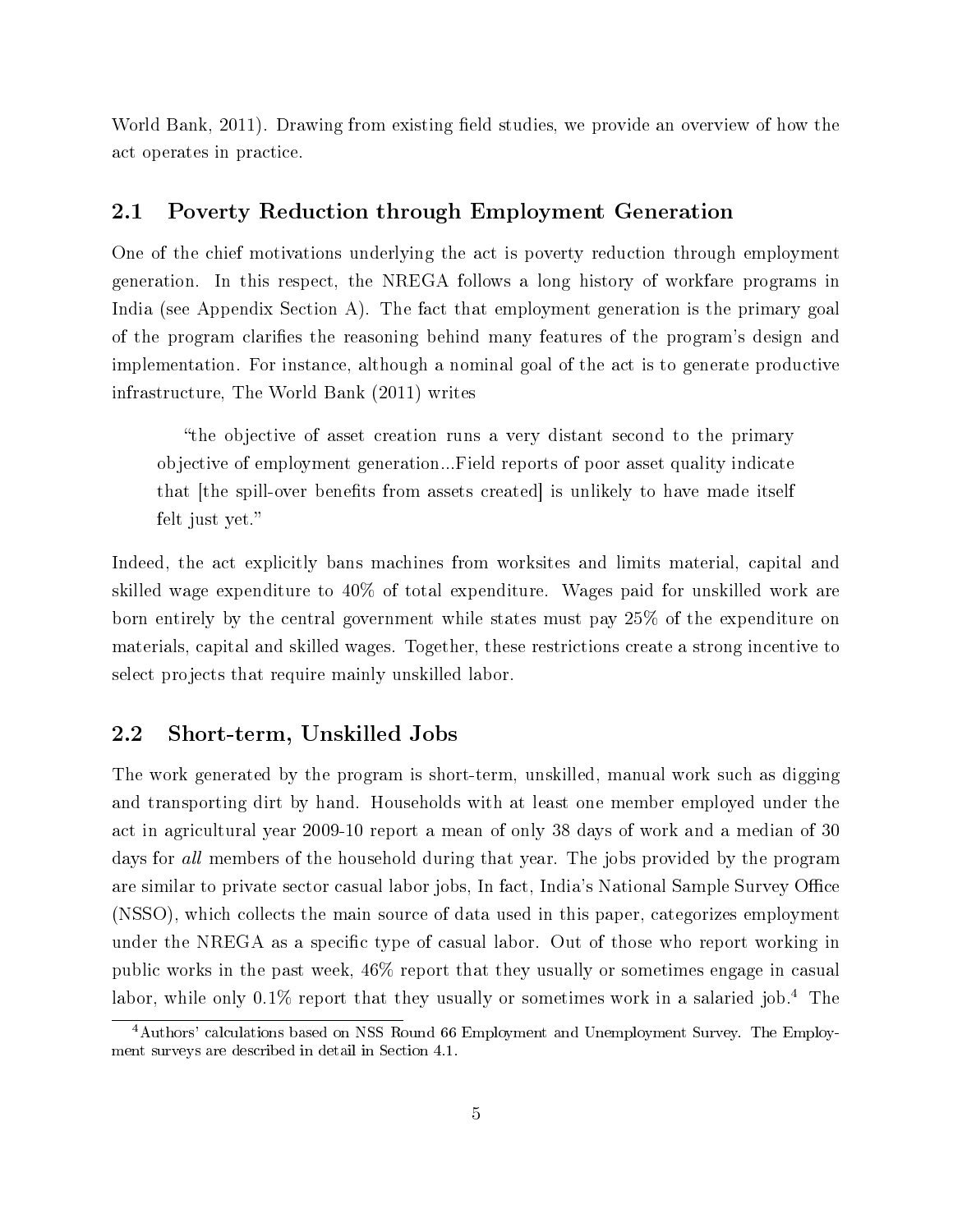similarity of these public sector jobs and casual labor jobs motivates our focus on casual wages in the empirical analysis.

### 2.3 Wages and Payment

Wage rates are set at the state level, and NREGA workers are either paid a piece-rate or a fixed daily wage. Under the piece-rate system, which is more common, workers receive payment based on the amount of work completed (e.g. volume of dirt shoveled). The resulting daily earnings are almost always below the state-set wage levels. Theft by officials also reduces the actual payment received.<sup>5</sup> Despite the fact that actual daily earnings often fall short of stipulated wage rates, NREGA work appears to be more attractive than similar private sector work available to low-skill workers. Based on a nationally representative India-wide survey during the agricultural year 2008-09, both male and female workers report earning an average of 79 Rupees per day for work under the act.<sup>6</sup> Reported earnings are 12% higher than the average daily earnings for casual workers (National Sample Survey Office, 2010). These figures may actually understate the attractiveness of NREGA work for the typical rural worker if search costs or other frictions drive the private sector wage rate above the marginal value of time (Walker and Ryan, 1990).

### 2.4 Seasonality and Cross-State Variation in Implementation

The provision of public employment varies seasonally. Local governments start and stop works throughout the year, with most works concentrated during the first two quarters of the year prior to the monsoon. The monsoon rains make construction projects difficult to undertake, which is likely part of the justification. Field reports, however, document government attempts to stop works during the rainy season so that they do not compete with the labor needs of farmers (Association for Indian Development, 2009).

The above generalizations mask considerable state and even district variation in the implementation of the program. Dreze and Khera (2009) and Khera (2011) rank Andhra Pradesh, Madhya Pradesh, Rajasthan, Tamil Nadu and Chhatisgarh as top performers, though even in these states implementation falls short of the requirements of the act.

<sup>5</sup>Based on a survey in the state of Orissa of 2000 individuals who show up as working in the government administrative data, only 1000 both exist and report having worked (Niehaus and Sukhtankar, 2008). Of these 1000, most received less than the stipulated minimum wage.

<sup>6</sup>Authors' calculations based on NSS Employment and Unemployment Survey Round 64. The Employment surveys are described in detail in Section 4.1.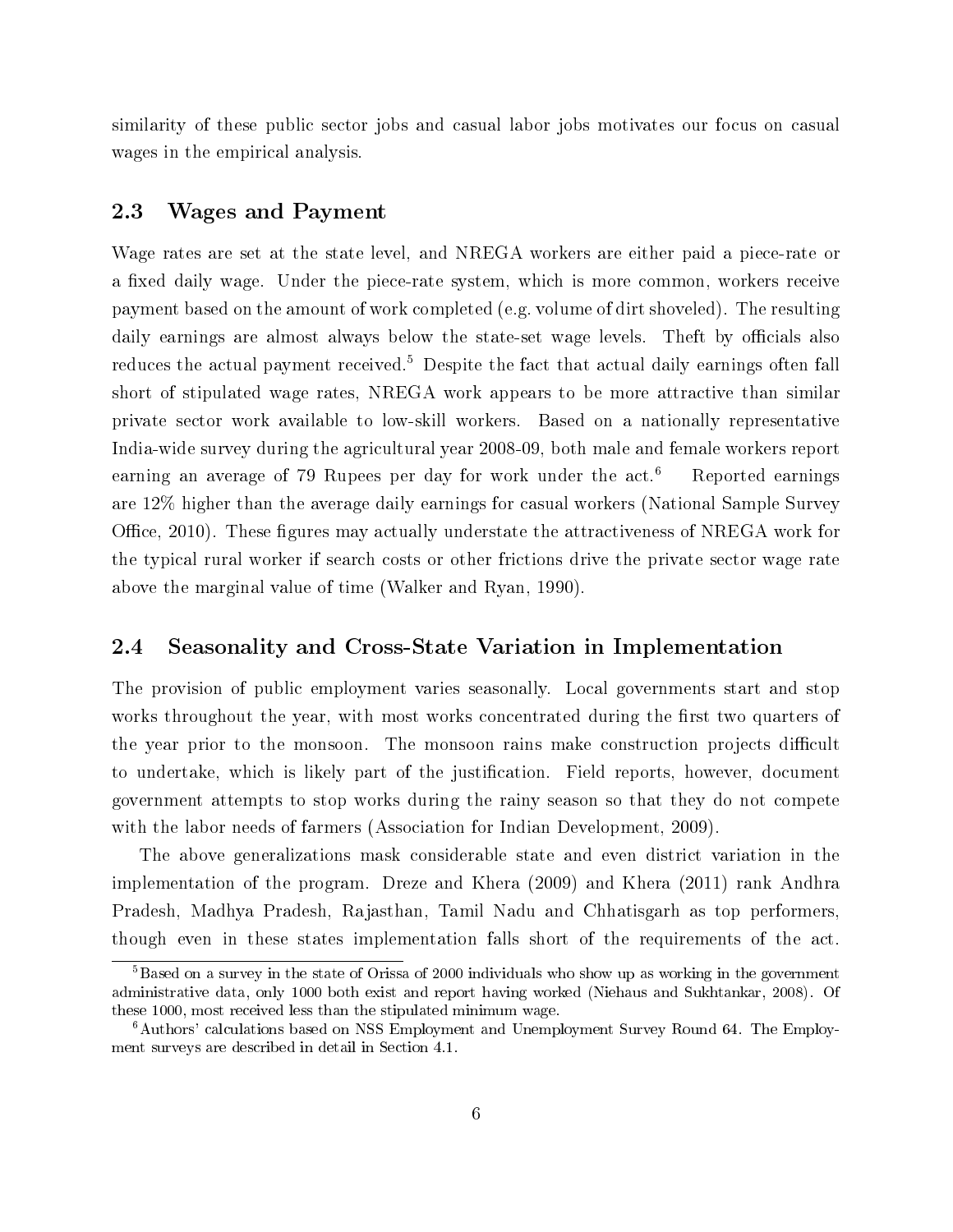Throughout the paper, we will refer to these give states as "star" states. The leading explanations for the gap in implementation between these star states and others are some combination of political will (by both the state and by the central government), existing administrative capacity, and previous experience providing public works (See Appendix B).

### 2.5 Impacts of the Program

Few researchers have studied the impacts of the NREGA and even fewer have studied the impact on aggregate wages and employment. As The World Bank (2011) writes:

There is no rigorous national or state-level impact evaluation of the program, making it impossible to estimate the impact of NREGA on key parameters such as poverty, labor markets, and the local economy.

Prior to the implementation of the act, Murgai and Ravallion (2005) use a similar approach to the one used here to estimate ex ante the income gains from hypothetical changes in equilibrium wages, as well as income gains from participation in the program. Their approach, however, focuses solely on the gains to casual laborers and does not consider the losses to those hiring casual laborers.

Azam (2012) independently documents that the phase-in of the program correlates with an increase in rural casual wages and public works employment. His analysis focuses on the heterogeneous impact of the program by gender and finds that female wages increase by more for women than for men. In contrast to the present study, the author classifies domestic workers as inactive and shows an increase in labor force participation among women. Using a similar identification strategy but with a different series of wage data with no information on employmentBerg et al.  $(2012)$  find effects of a similar magnitude to those found here. Using survey data from 1,000 households in the state of Andhra Pradesh, Ravi and Engler (2009) estimate an increase in monthly per capita consumption for participant households on the order of 6% by comparing them to non participating households in the same villages. The results presented here suggest that non participating households also benefited from the program and hence that this estimate is biased downwards.

### 3 Model

In this section, we present a model with the purpose of clarifying how an increase in public sector hiring will impact aggregate employment and wages. We use the framework to trace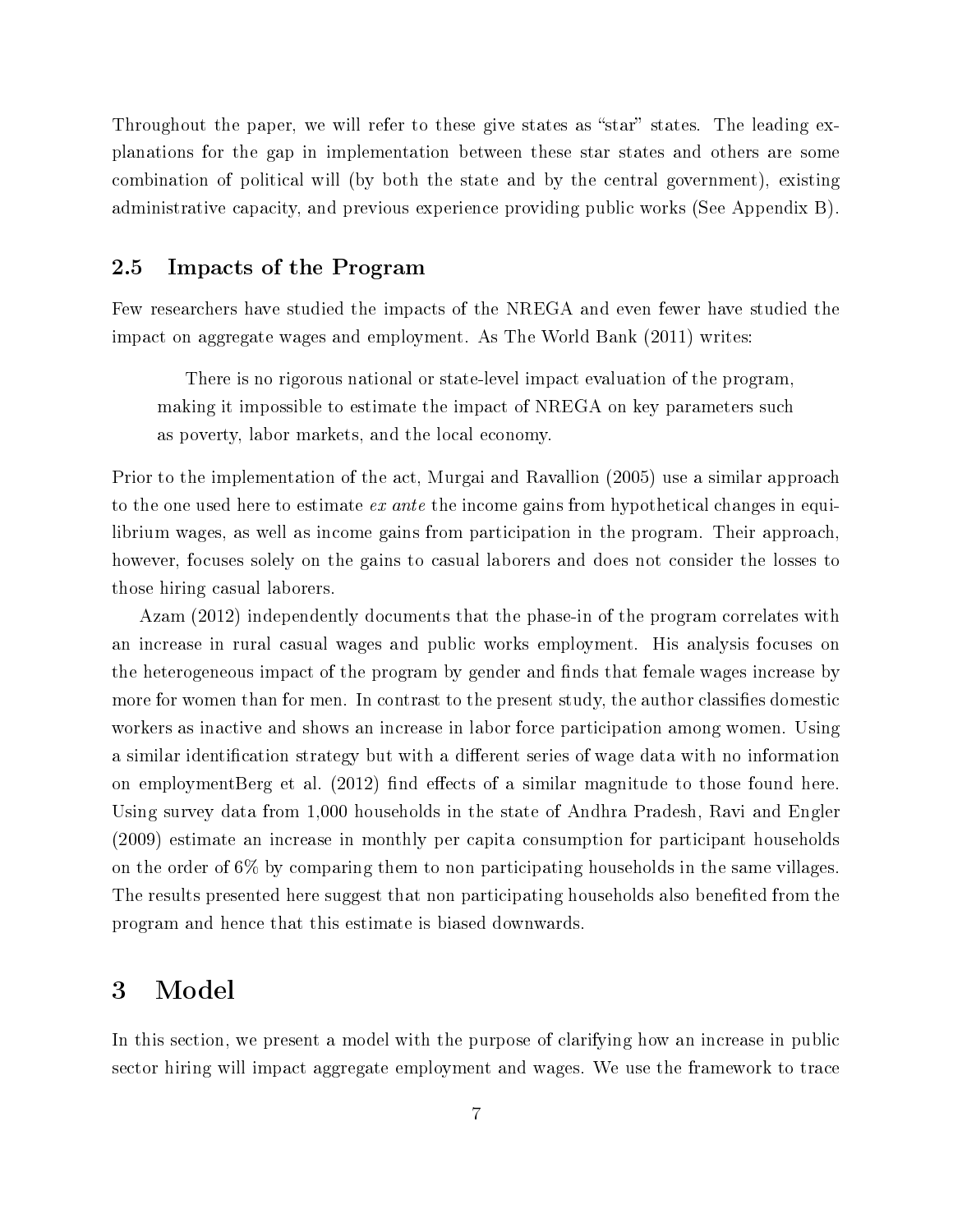out the equilibrium distributional impact of a workfare program across households. The model draws heavily from Deaton (1989) and Porto (2006), both of whom apply a similar framework to analyze the distributional effects of price changes. The key difference here is that we focus on the labor market rather than the market for consumption goods.

### 3.1 Households

Consider an economy consisting of N households indexed by i. Household i owns a production function  $F_i(D_i)$  where  $D_i$  is labor used (demanded) by the household. We assume that  $F_i'(\cdot) > 0$  and  $F_i''(\cdot) < 0$ . Households may buy or sell labor at wage W. Profits for household *i* are given by  $\pi_i(w) \equiv F_i(D_i(W)) - WD_i(W)$  where the labor demand function  $D_i(W)$  solves  $F_i'(D_i(W)) = W$ .

Motivated by the evidence on rationing of public works employment presented in the previous section, we assume that the government provides public works employment at wage  $W_g > W$ . The government must therefore determine the amount of employment to provide each household, denoted by  $L_i^g$  $_i^g$ . Throughout, we will assume that the household uses the market wage as the relevant marginal value of private sector employment, rather than the government wage. This will be the case as long as households that work in public works also supply at least some amount of labor to the market. Given that periods of public works employment for the typical worker are quite short (often under thirty days per year), we believe this assumption to be reasonable. We discuss later the case in which the opportunity cost of time is below the market wage.

Each household has utility function  $u(c_i, l_i)$  over household consumption  $c_i$  and leisure  $l_i$ . We assume the function is increasing and concave in both arguments. Households choose consumption and leisure to solve:

$$
\max_{c_i, L_i} u(c_i, T - L_i)
$$
  
s. t. 
$$
c_i + W(T - L_i) = WT + y_i
$$
 (1)

where  $L_i$  is total (public and private) sector labor supplied by the household and non-labor income  $y_i$  is defined to be  $y_i \equiv \pi_i(W) + (W_g - W)L_i^g$  $_i^g$ . Let the solution to this optimization problem for  $L_i$  be denoted by  $L_i^s(w, y_i + WT)$ .<sup>7</sup>

<sup>&</sup>lt;sup>7</sup>Note that the government wage from public sector work  $W_q$  only enters through it's impact on non-labor income. This is because we assume that public works rationing is such that households that receive public works employment supply at least some private sector labor so that the marginal wage rate for households is W rather than  $W_g$ .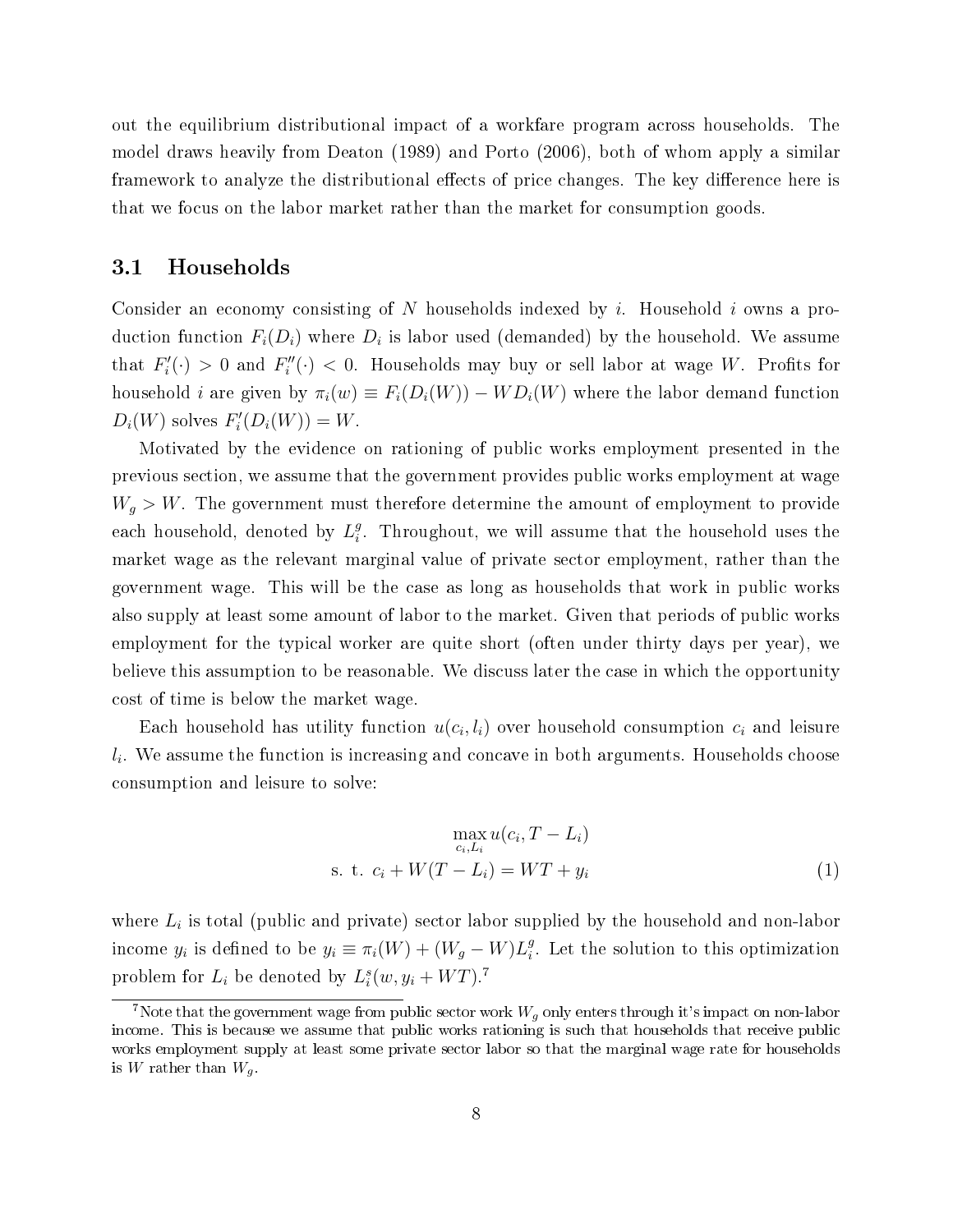### 3.2 Equilibrium

Let aggregate labor demand be defined as the sum of the household demand functions  $D(W) \equiv \sum_i D_i(W)$ . Define aggregate labor supply to be the sum of the individual labor supply functions  $L^s \equiv \sum_i L_i^s(W, \pi_i + WT + (W_g - W)L_i^g)$  $_{i}^{g}$ ). In the subsequent analysis, we assume that both of these functions are differentiable. Because we assume  $W_q > W$ , the government must decide how the public works employment is to be rationed across households by choosing  $\{L_i^g\}$ <sup>g</sup>}. Aggregate public works employment is given by  $L^g \equiv \sum_i L_i^g$  $_i^g$ . Labor market clearing implies that:

$$
L^g + D(W) = L^s \tag{2}
$$

### 3.3 Implications of Government Hiring

Consider a small change in  $L^g$  resulting from a small change in each of the  $L_i^g$  $_i^g$ . In Appendix C.1, we show that given a small change in  $L_g$ , the impact on the equilibrium wage is:

$$
\frac{dW}{dL^{g}} = \frac{1 - \sum_{i} \frac{dL_{i}^{s}}{dy_{i}} (W_{g} - W) \frac{dL_{i}^{g}}{dL_{g}}}{-D'(w) + \sum_{i} \left(\frac{dL_{i}^{s}}{dW}|_{u} + \frac{dL_{i}^{s}}{dy_{i}} (L_{i}^{s} - L_{i}^{g} - D_{i})\right)}
$$
(3)

where  $\frac{dL_i^s}{dW}\Big|_u$  is the substitution effect, i.e. the partial derivative of labor supply with respect to the wage holding utility constant.

We can compute the change in aggregate private sector employment as  $\frac{dD}{dL^g} = D'(W) \frac{dW}{dL^g}$  $\overline{dL^g}$ . This equation allows us to estimate the elasticity of labor demand using the ratio of the percentage change in the wage divided by the percentage change in employment. In Section C.5, we discuss why this ratio might not correspond to the labor demand elasticity if employers exercise market power.

From Equation 3, we see that an increase in government hiring will raise wages as long as the income effect is not too large  $(\sum_i L_{y_i}^s(W_g - W) < 1)$ . The increase will be larger if demand is less elastic (small  $-D'(W)$ ) or if labor supply is less elastic (small  $\sum_i \left(\frac{dL_i^s}{dW}\right)_{u}$  +  $L_{y_i}^s(L_i^s - L_i^g - D_i))$ . The equation also reveals that the change in wages depends on how exactly the work is distributed throughout the population through the income effects. When considering how the empirical results extrapolate to other situations, it is important to keep in mind that we are observing the equilibrium impacts of a particular (non-transparent) rationing rule for government employment.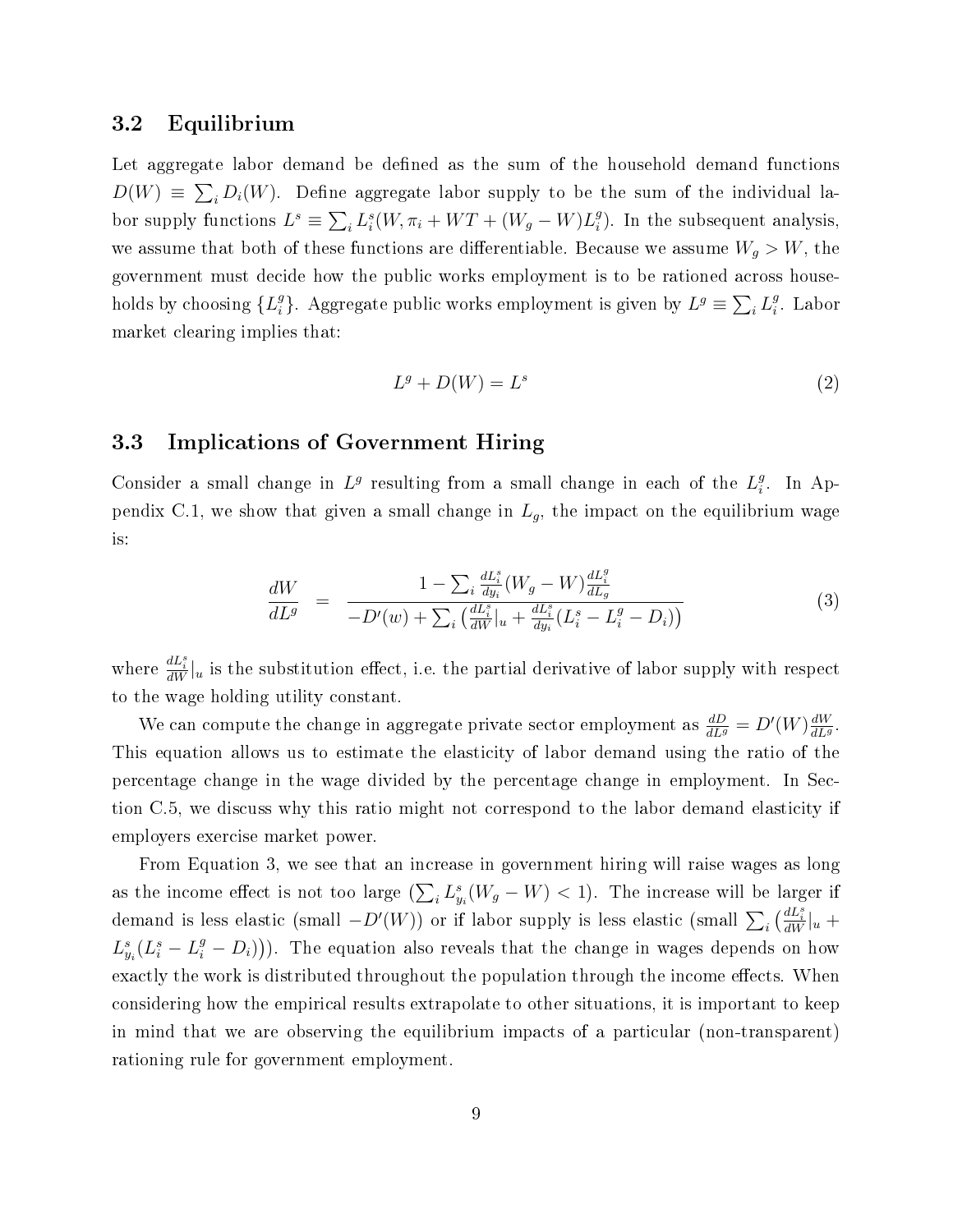### 3.4 Impact on Household Welfare

Having derived the impact on wages and employment, we next turn to an analysis of the welfare effects of the program. Let the expenditure function corresponding to the dual of the utility maximization problem above be given by  $e(W, u_i)$ . The expenditure function gives the total income required to achieve utility level  $u_i$  given a wage rate of W. Since this is a one-period model, expenditure equals income, so we can write:

$$
e(W, u_i) = \pi_i(W) + WT + (W_g - W)L_i^g + z_i
$$
\n(4)

where  $z_i$  is exogenous income,  $e(W, u_i)$  is the expenditure or total income required to achieve utility level  $u_i$  and  $\pi_i(W) + WT + (W_g - W)L_i^g + z_i$  is total income. For fixed  $z_i$ , when  $L_g$  changes, Equation 4 will no longer hold because the expenditure required to achieve the same utility will change (the left hand side) and because the household's available income will change (the right hand side). Appendix C.2 derives the change in  $z_i$  required to maintain the equality, and therefore maintain the same utility level, following a small change in  $L_q$ :

$$
-dz_i = (L_i^s - L_i^g - D_i)W \frac{dW/W}{dL_g} + (W_g - W)dL_i^g
$$
  
= Net Casual Labor Earnings ×  $\frac{dW/W}{dL_g} + (W_g - W)dL_i^g$  (5)

We interpret  $-dz_i$  as the amount of money that a social planner would have to take from household  $i$  in order for the household to have the same level of utility before and after the implementation of the program. In this sense, it is a measure of the welfare effect of the program and is usually referred to as the compensating variation (Porto, 2006).<sup>8</sup>

### 3.5 Discussion

We use the above theoretical framework to interpret the empirical results and calculate the welfare impact of the program. Before we proceed to the empirical analysis, we pause to

<sup>&</sup>lt;sup>8</sup>The impact on welfare is not the same as the impact on consumption. In Appendix C.3, we derive the impact of the program on consumption of household  $i$ . The key difference compared with Equation 5 is that the impact on consumption includes the change in consumption due to the income effect on the labor supply. As in Porto (2006), this term drops out in the welfare analysis due to the envelope condition since the first order condition for utility maximization implies that households are indifferent between work and leisure at the margin. As a result, the aggregate impact of the program on welfare is not the same as the aggregate impact on output. Aggregate output will fall by less than  $L^gW$  as long as labor supply is not perfectly inelastic.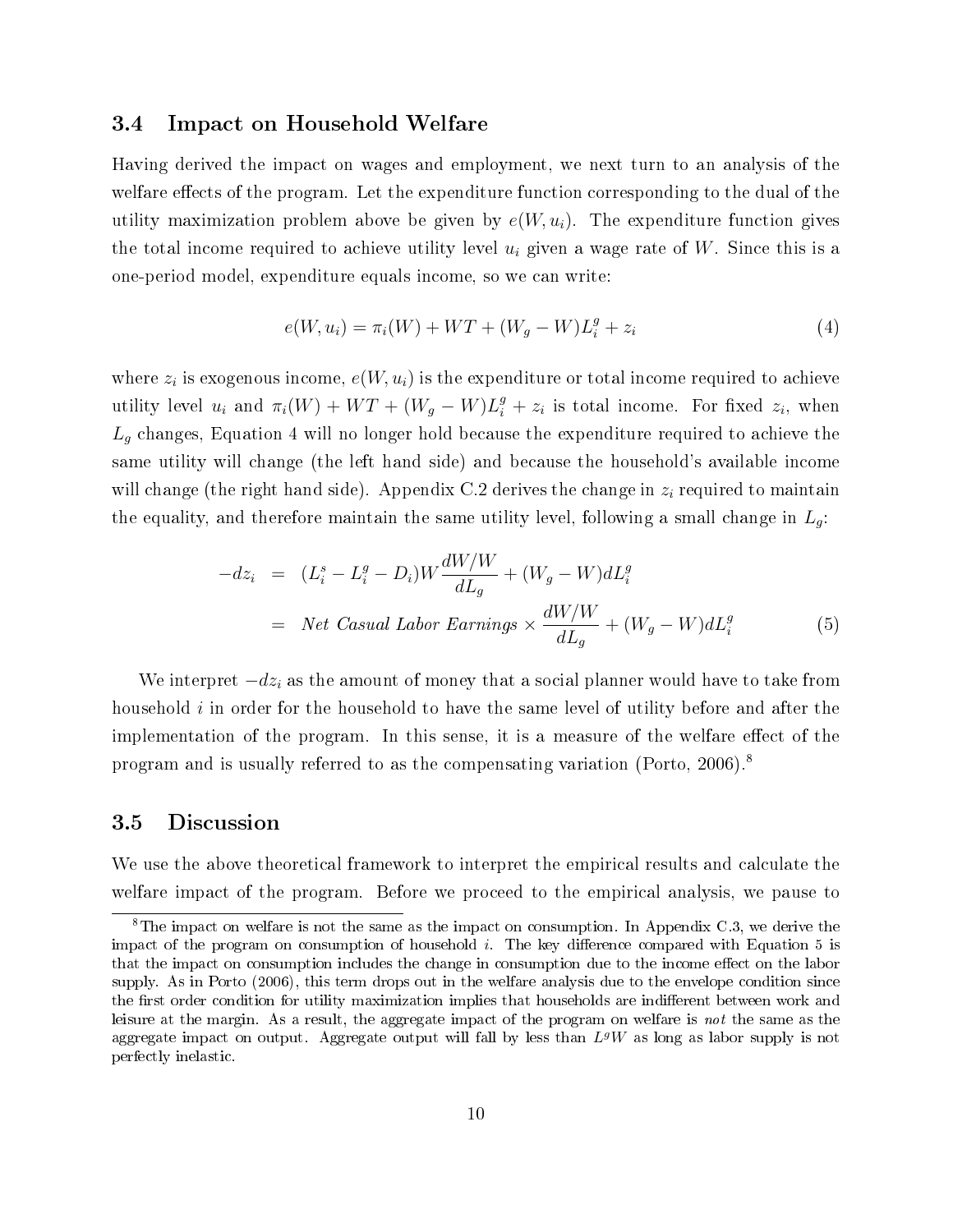discuss some of the assumptions of the framework presented above, and how the results might change if those assumptions do not hold.

### 3.5.1 Worker Productivity

To the extent that the program increases wages by changing worker productivity, Equation 5 will not capture the true welfare impacts of the program. Specifically, employers will not lose from the increase in wages. Though there is limited existing evidence, the discussion in Section 2.1 suggests that the infrastructure created by the program is unlikely to have had a large effect on worker productivity during the period that we analyze. Worker productivity may have still increased through other channels. For example, the increased income due to the program may allow workers to make investments in their health leading to higher productivity (Rodgers, 1975; Strauss, 1986). To the extent that changes in wages are due to productivity changes, our framework will underestimate the welfare gains for households that hire labor.

### 3.5.2 Impact on Prices and Second Order Effects

Similar to the analysis in Deaton (1989), Deaton (1997), and Porto (2006), all of our results hold only for "small" increases in government employment. Large changes may have significant second order effects such as effects on output prices. For example, to the extent that the program increases the income of the poor relative to the rich, the demand for food may rise leading to a rise in food prices. A rise in food prices will disproportionately hurt the poor to the extent that they are net purchasers of food. These effects may be important and are certainly interesting, however, in the interest of making progress, we ignore them in this analysis.

### 3.5.3 Disguised or Under-employment

We assume throughout that the marginal value of time is given by the market wage rate W. This assumption is seemingly at odds with one of the fundamental justifications for public works schemes, which is the apparent high levels of disguised unemployment or underemployment in low-income rural areas (Datt and Ravallion, 1994). The theoretical literature has suggested a number of possible explanations for why the opportunity cost of labor might be below the private sector wage rate (Behrman, 1999).

Appendix C.4 extends the model to allow the opportunity cost of labor to be lower than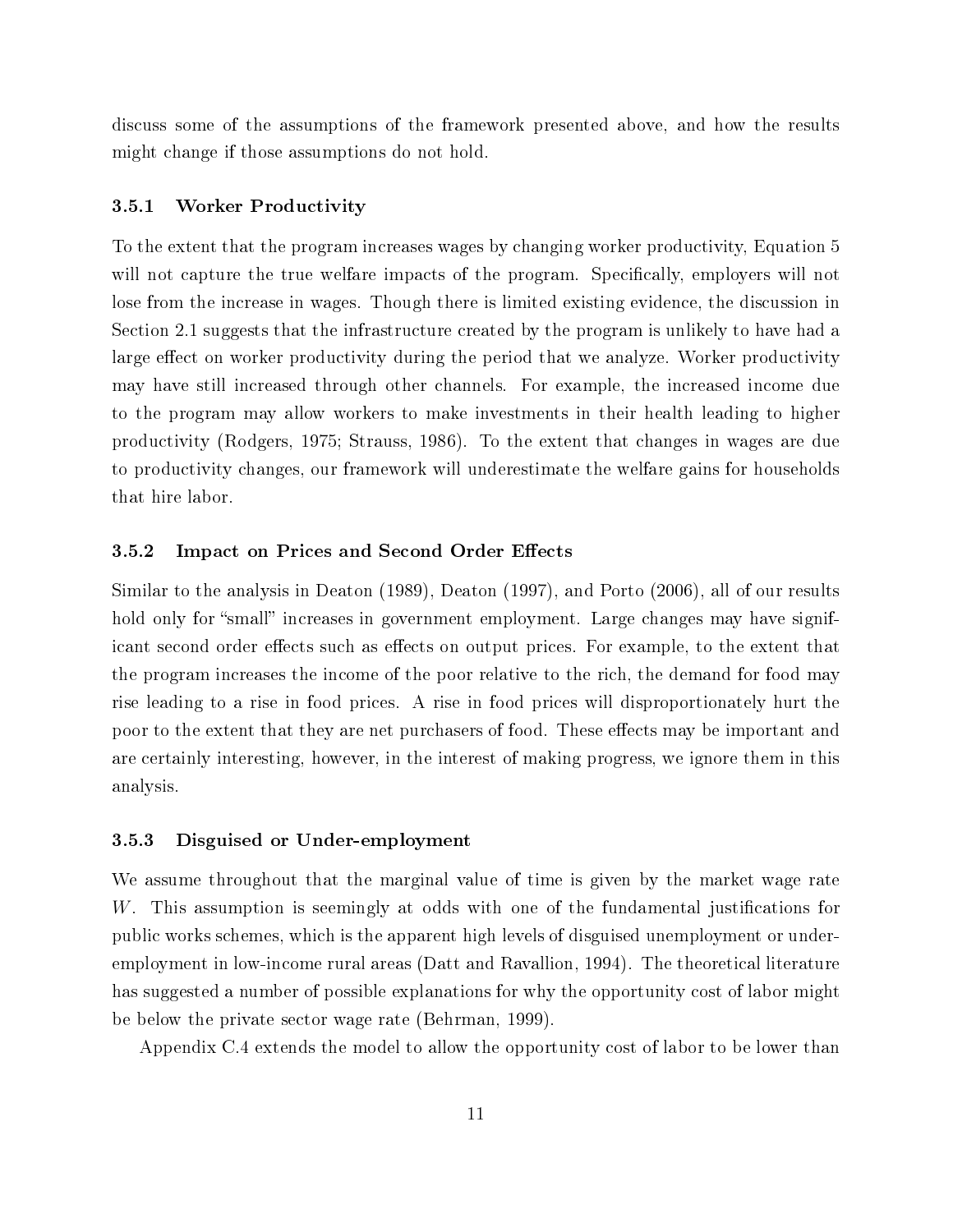the private sector wage. Similar to Basu et al. (2009), we suppose that a friction exists such that households that supply L days of labor to the labor market only receive  $p_i L$  days of work.

There are three main take-ways from this extension. First, net labor buying and net labor selling households still lose or gain due to the equilibrium wage change in proportion to their net labor earnings. Second, adding unemployment to the model in this way makes clear that for some workers the marginal value of time could be less than the wage rate. In the empirical analysis later, we will assess how the transfer benefit varies under different assumptions for the marginal value of time. Finally, the impact of the workfare program on unemployment will depend critically on the nature of labor market frictions, and whether workers can work for the workfare program after they find out they will be unsuccessful in finding work. For example, if  $p_i$  reflects the fact that workers must spend the day traveling to a nearby town to search for work and find it with probability  $p_i,$  then providing an additional day of public works in the village itself will reduce unemployment by only  $p_i$  days. If workers report being unemployed because there is a temporary drop in demand for work, however, then hiring a worker through a workfare program might reduce unemployment one for one.

The labor market friction discussed here leads to a violation of the separability of household labor supply and production decisions. Although we will not test the relevance of labor market frictions in this study, it is worth noting the separability assumption has held up reasonably well to empirical tests (Benjamin, 1992).

### 3.5.4 Productivity Heterogeneity across Workers

One justification for workfare programs is that only workers below a certain productivity choose to participate (Besley and Coate, 1992). This effect is absent from our model since we assume that the wage is the same across all workers. We have in mind that the labor market in the model corresponds to the casual labor market. The survey data that we use in the sequel divides jobs into two broad categories, casual and salaried. Casual jobs are lower paying with a low skill premium. As discussed in Section 2.2 above, only 0.1% of workers who participate in the workfare program also report participating in salaried work in the past year, while 46% of program participants report usually or sometimes working in casual labor. If we think of the labor market in the model as only the market for casual labor, then the model already implicitly includes a substantial selection effect. In the empirical analysis, we allow for individual-level heterogeneity in wages by including controls for education, caste, and gender in the wage regressions.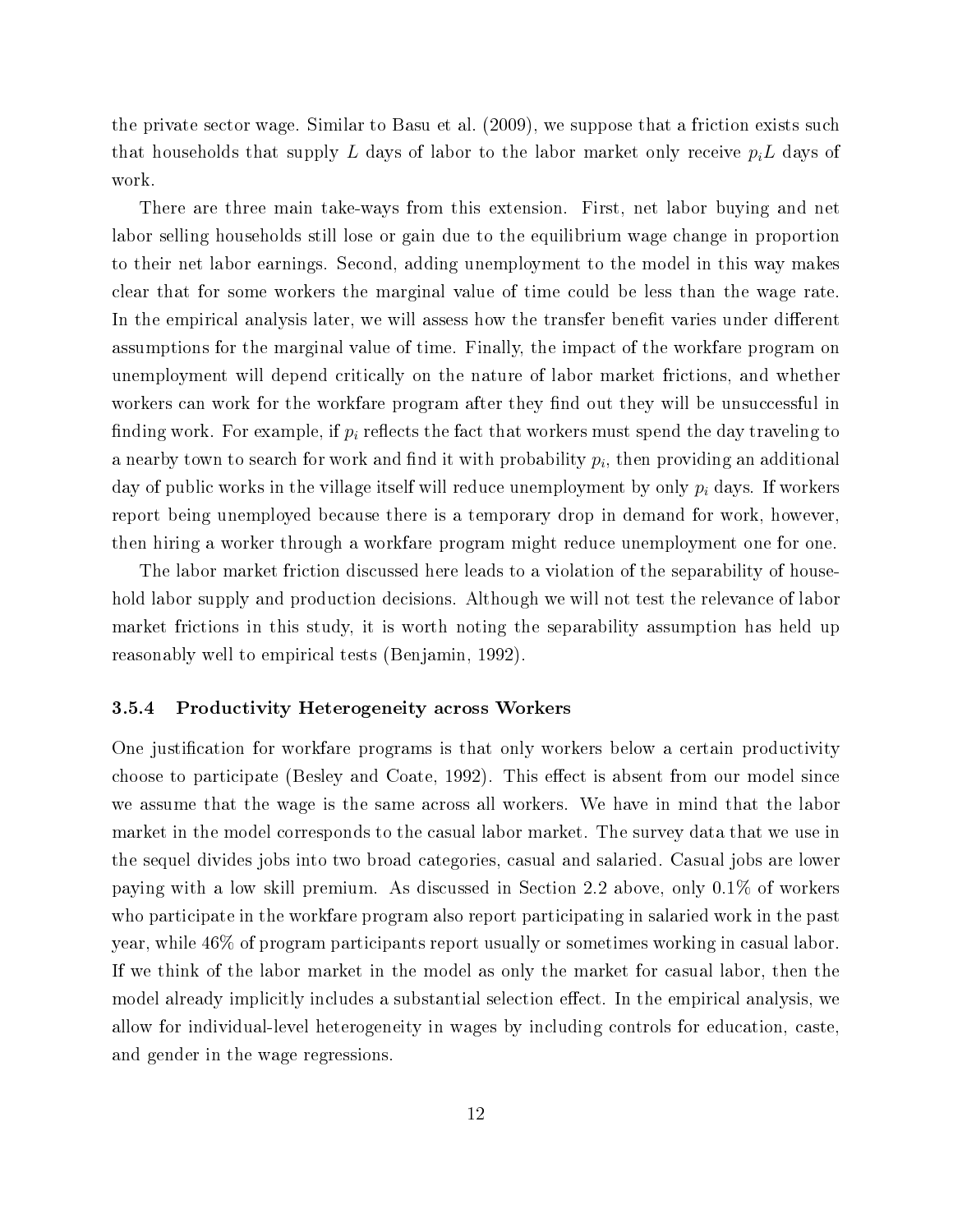## 4 Data and Empirical Strategy

With the theoretical framework above in mind, we next describe how we estimate the employment and wage effects of the NREGA and the data sets that we use.

### 4.1 Data

We use two main sources of data in the analysis: the nationally representative Employment and Unemployment survey (here on, "NSS Employment Survey") carried out by India's National Sample Survey Office (NSSO) and person-level data from the 2001 census aggregated to the district level. We use the 2001 census data to construct controls, which are described in Appendix D. For the calibration in Section 6, we use the ARIS-REDS data set, described in Appendix D.3.

Our identication relies on changes at the district level. Districts are administrative units within states. Because the workfare program is applicable only to persons living in rural areas, we drop districts that are completely urban and only use data for persons located in rural areas. Our sample includes districts within the twenty largest states of India, excluding Jammu and Kashmir. We exclude Jammu and Kashmir since survey data is missing for some quarters due to conflicts in the area. The remaining  $493$  districts represent  $97.6\%$  of the rural population of India. Appendix D details how we adjust the data to account for district splits and merges. The median district in our sample had a rural population of 1.37 million in 2008 and an area of 1600 square miles.

Bias due to migration is unlikely to be a major concern. Rural to rural inter-district migration for employment is limited. Out of all adults 18 to 60 with secondary education or less living in rural areas, only  $0.1\%$  percent report having migrated from a different rural district for employment within the past year. Similarly, the number of adults 18 to 60 with secondary education or less who report having migrated for employment from rural to urban areas in the past year is 0.11% of the total population of rural adults 18 to 60 with secondary education or less.<sup>9</sup> Low levels of migration are similarly documented in Munshi and Rosenzweig (2009) and Topalova (2010). Surveys used to measure migration may not fully capture short-term trips out of the village for work. Papp (2012) presents evidence that the workfare program studied here reduces short-term migration from rural to urban areas in a group of villages in northwest India. To the extent that this type of migration is common

<sup>&</sup>lt;sup>9</sup>Authors' calculations using NSS Employment and Unemployment Survey Round 64. The Employment surveys are described in detail in Section 4.1.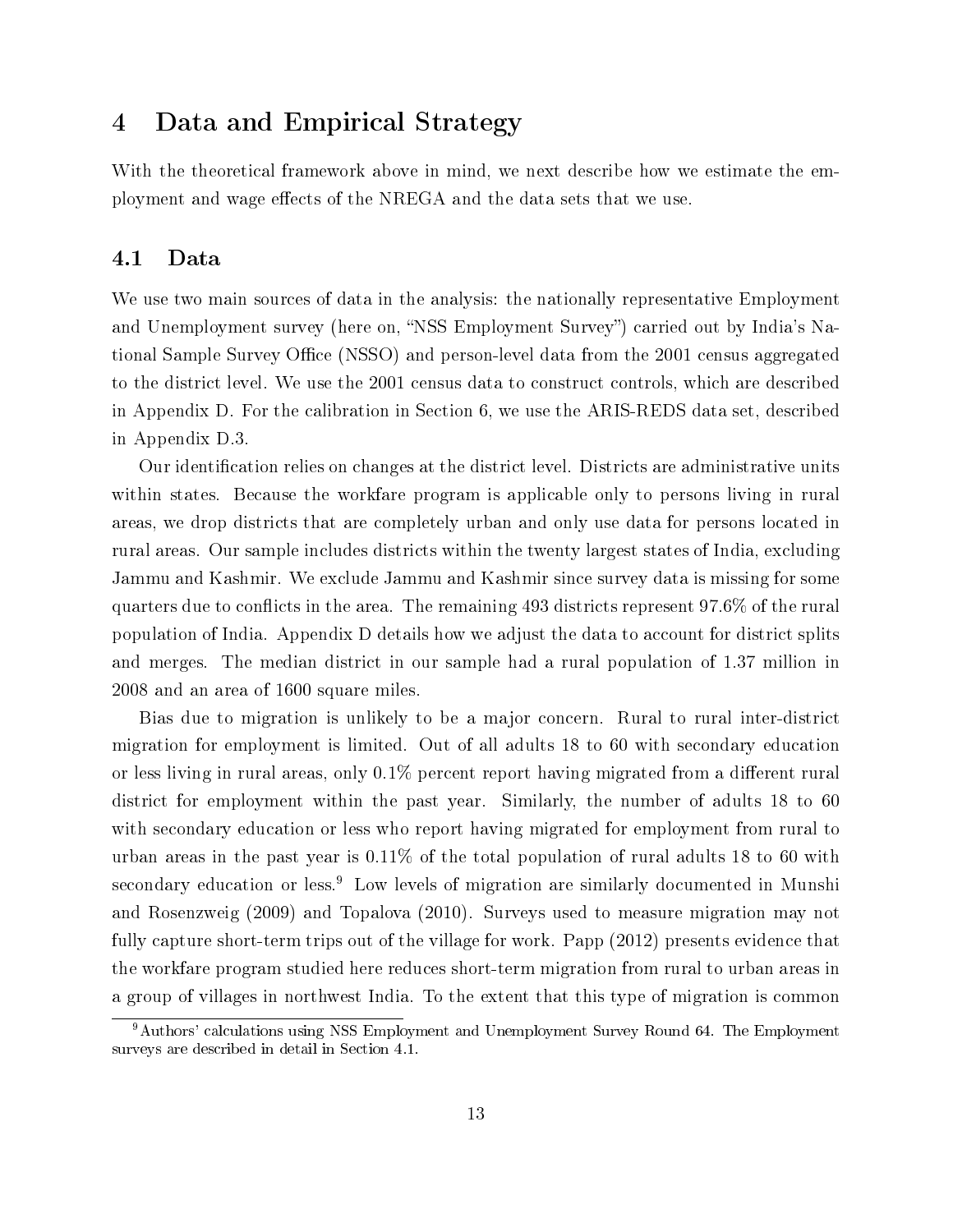throughout India, our difference-in-differences estimates presented later will underestimate the true equilibrium impact on wages.

We use five rounds of the NSS Employment Survey, each conducted from July to June in order to capture one full agriculture cycle. The survey is stratified by urban and rural areas of each district. Surveying is divided into four sub-rounds each lasting three months. Although the sample is not technically stratified by sub-round, the NSSO states that it attempts to distribute the number of households surveyed evenly within each district subround. We discuss in detail later the extent to which this goal is accomplished in practice. The NSSO over-samples some types of households and therefore provides sampling weights. <sup>10</sup> Unless otherwise stated, all statistics and estimates computed using the NSS data are adjusted using these sampling weights

The NSS Employment Survey is conducted on an irregular basis roughly every two years. We use data spanning January 2004 to December 2005 to form the pre-program period.<sup>11</sup> For the post-program period, we use data spanning July 2007 to June 2008. Data from July 2009 to June 2010 is also available, though at this point the program had been introduced to all districts for at least two years.

### 4.2 Construction of Outcomes

Our main outcomes are individual measures of employment and wages. We construct the employment measures as follows. The NSS Employment Survey includes detailed questions about the daily activities for all persons over the age of four in surveyed households for the most recent seven days. We restrict the sample to persons aged 18 to 60 with secondary education or less. We then compute for each person the fraction of days in the past seven days spent in each of four mutually exclusive activities: private sector work, public works, not in the labor force, and unemployed. Private sector work includes wage work, self-employment and domestic work. Domestic work could arguably be categorized as not in the labor force as well. However, given that most households engage in small-scale agriculture, many activities could equally well be categorized as domestic work or self-employment. In the context of the model presented in Section 3, we believe both domestic work and self-employment naturally fall under the definition of household labor.

Our wage measures are computed as follows. The NSSO makes the distinction between

<sup>&</sup>lt;sup>10</sup>See National Sample Survey Organisation  $(2008)$  for more details about the sampling weights.

 $11$ We also have access to data from January to June 2006. However the program officially started in February 2006 and we find evidence that a pilot public works program in 150 of the initial 200 districts may have started as early as January 2006, so we leave out these six months.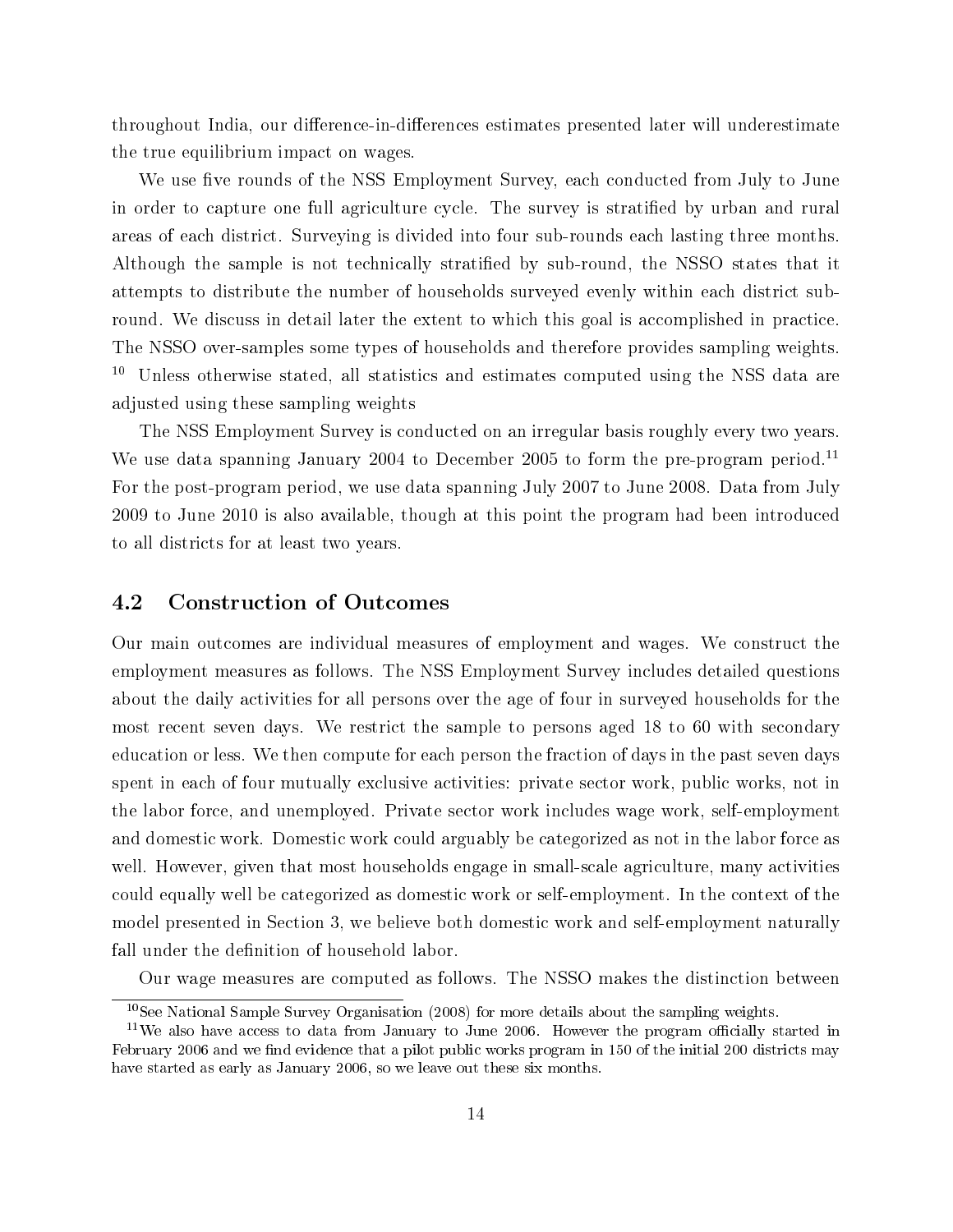two types of wage work depending on the duration and formality of the relationship with the employer: salaried work is long term and often involves a formal contract, and casual work is temporary and informal. The NSSO asks individuals who worked in casual labor over the past seven days their total earnings from casual labor. For each individual we compute the average earnings per day worked in casual labor (the "casual wage"). Similarly, we compute average earnings per day of salaried work (the "salaried wage").

Although the NSSO makes an effort to survey villages within each district throughout the year, in practice during some district-quarters no households were surveyed. Even if households were surveyed, if none of the surveyed adults worked in casual labor, we do not have a measure of wages for that district-quarter. Table A.1 presents the number of nonmissing observations for each district-quarter for the employment and wage outcomes, and Appendix D provides further discussion.

### 4.3 Empirical Strategy

Our empirical strategy compares changes in districts that received the program earlier to districts that received the program later. The program was first introduced in 200 districts in February 2006, extended to 120 districts in April 2007, and finally to the rest of rural India in April 2008. Our analysis compares the 255 districts selected to be part of the first two phases ("early" districts) to the 144 districts which received the program in 2008 ("late" districts). We use for our pre-period January 2004 to December 2005, and for our postperiod July 2007 to June 2008. The pre-period contains two full years and the post period contains one full year, so that our results are not driven by yearly seasonal fluctuations in employment and wages.

Late districts technically received the program in April 2008. We use the entire agricultural year July 2007 to June 2008 both to increase sample size and so that we can observe effects throughout the entire agricultural year. Even in the second quarter, we find a significant differential rise in public works in early relative to late districts, likely due to the fact that public works employment did not start immediately in late districts in April 2008.<sup>12</sup>

Early phase districts were selected to have lower agricultural wages, a larger proportion of "backward" castes and lower agricultural output per worker (Gupta, 2006). These targets were balanced with the goal of spreading early phase districts across states. As a result, some

 $12$ Prior to the official start date in February 2006, the government launched a pilot program known as the Food for Work Program in November 2004 in 150 of the initial 200 districts. Confirming existing field observations (Dreze, 2005), we find little evidence of an increase in public works during this pilot period.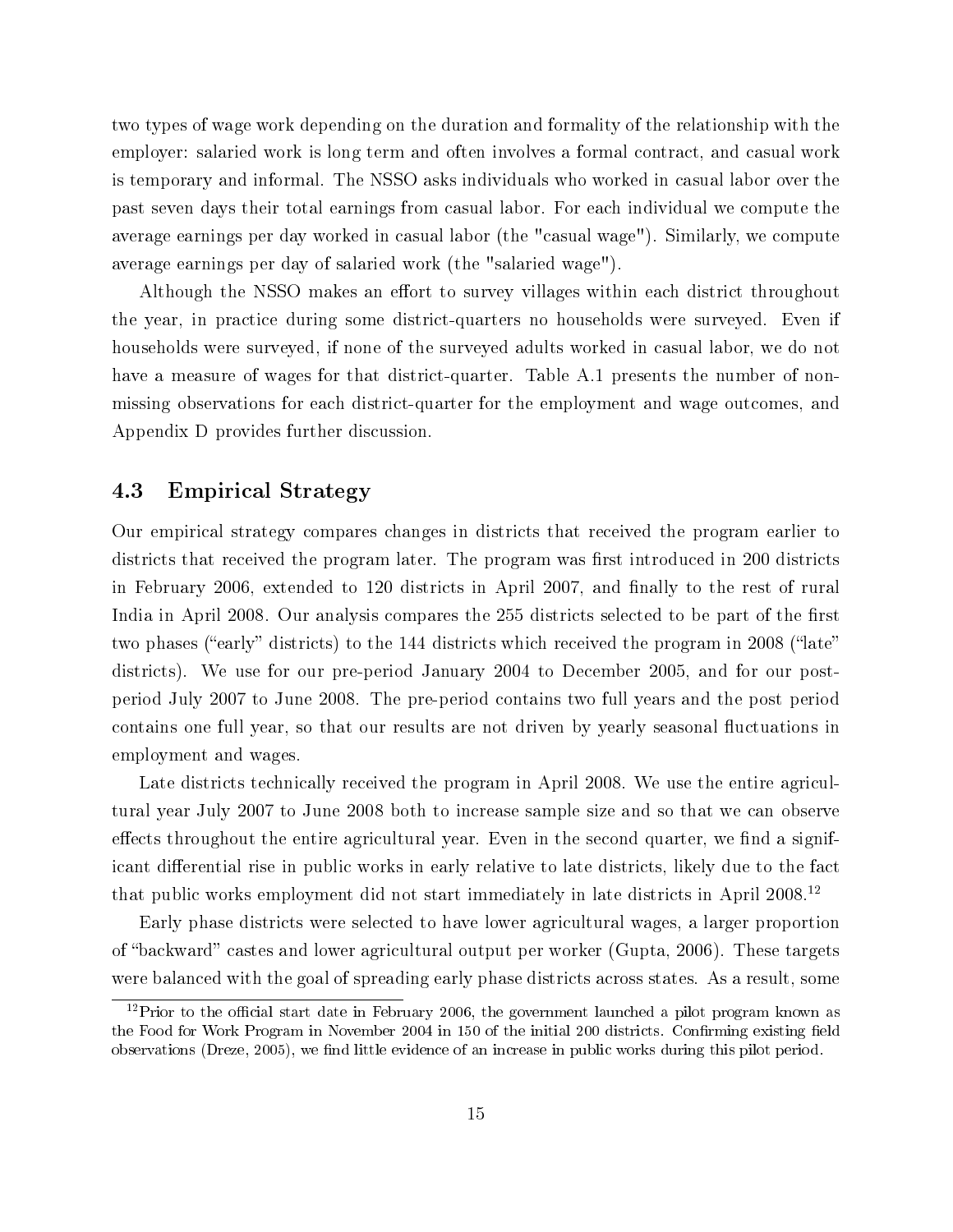early phase districts in richer states rank signicantly better based on the three indicators than later phase districts in poorer states. Further, political considerations seem to have played some role in the selection of early districts (Gupta, 2006).

Figure 1 shows the geographic distribution of early and late districts across India. Early districts are relatively well spread out, though there is a concentration of early districts in northern and eastern India, where rural poverty is higher. Because early districts were purposefully selected based on variables that are correlated with labor market outcomes, a simple comparison of early and late districts is unlikely to be informative of the program impact. For this reason, we compare changes over time in early districts relative to late districts. Such an approach controls for time-invariant differences across districts.

These difference-in-differences estimates will be biased if outcomes in early districts are trending differentially from outcomes in late districts. We are able to partly address this concern by including controls meant to capture differential changes across districts. Our district-level controls are shown in Table 1 and include pre-program measures of poverty, literacy, population composition by caste, population density, labor force participation, workforce composition as well as land irrigation. We interact these time-invariant controls with a dummy for post-program status to pick up trends correlated with the controls. We also include time-varying controls: annual percentage deviation from average rainfall, its square, and a dummy variable for the one year preceding a state or local election.

Concern remains that program and control districts experienced differential trends uncorrelated with our controls. We present three additional specifications to explore to what extent differential trends are a concern. As discussed in Section 2.4, field studies report that employment generation due to the program is concentrated during the dry season during the first half of the year from January to May. We therefore allow the program effect to differ by half of the year. Second, as detailed in Section 2.4, wide variation exists in the extent to which states have put in place the systems required to generate the employment levels required under the act. Based on the ranking by Dreze and Oldiges  $(2009)$ , we identify five "star" states, which have implemented the program better than the rest of India and compare changes within these states to the rest of India. Finally, we estimate a specification which compares early to late districts prior to the introduction of the program between 2004 and 2005.

### 4.4 Regression Framework

Our main results come from estimating variations of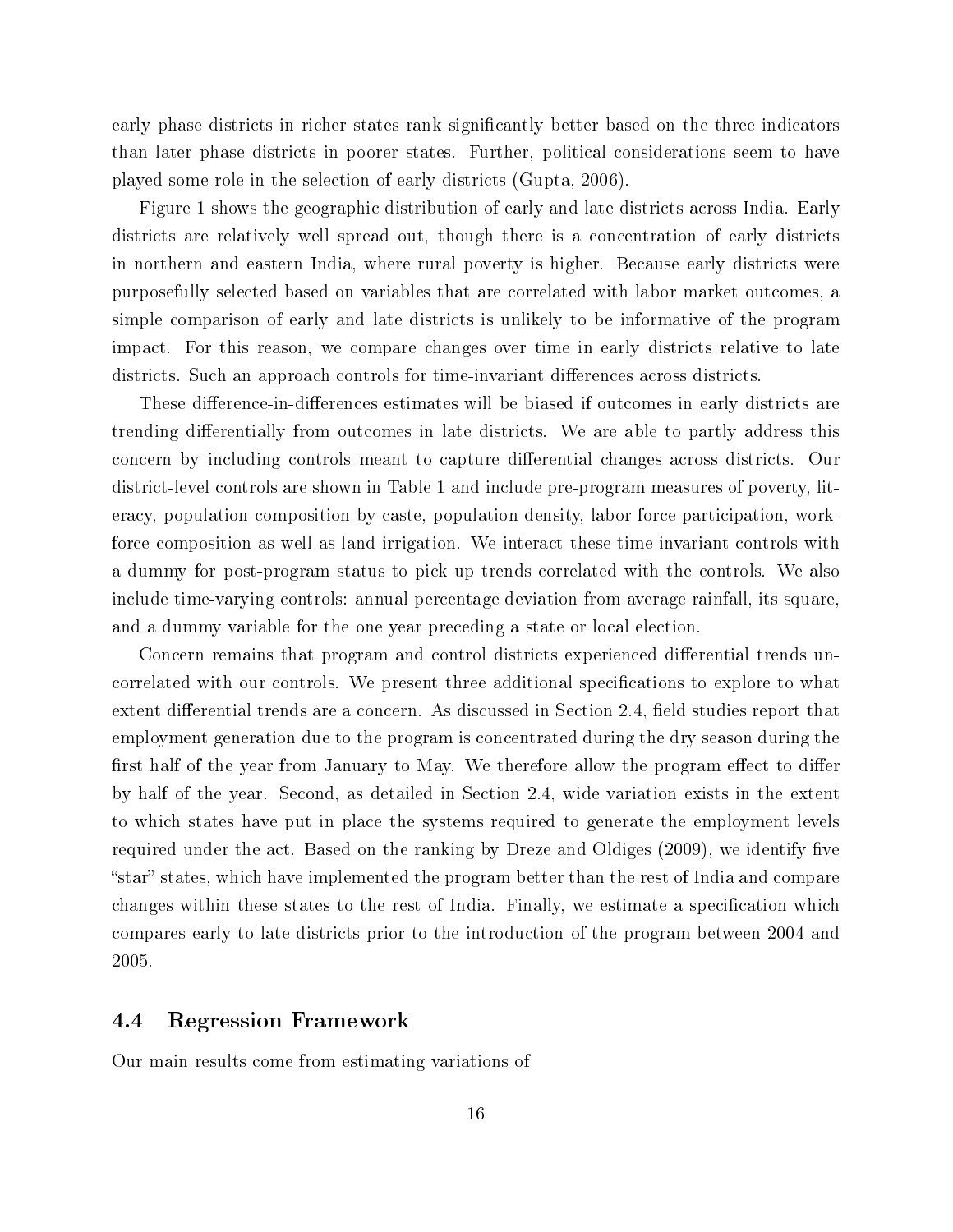$$
Y_{idt} = \beta T_{dt} + \delta Z_d \times \mathbf{1}_{\{t > 2006\}} + \gamma X_{dt} + \lambda X_{dt} \times \mathbf{1}_{\{Early\}} + \alpha H_i + \eta_t + \mu_d + \varepsilon_{idt}
$$

where  $Y_{idt}$  is the outcome (e.g. earnings per day worked) for individual i surveyed in district d in quarter t,  $T_{dt}$  is a dummy equal to one for program districts in the post period (July 2007 to June 2008),  $Z_d$  are time-invariant district controls,  $X_{dt}$  are time-varying district controls,  $H_i$  are individual controls,  $\eta_t$  are year-quarter fixed effects, and  $\mu_d$  are district fixed effects. All estimates are adjusted for correlation of  $\epsilon_{idt}$  over time within districts by clustering at the district level. For many of our specifications, we include interactions of  $T_{dt}$ with other variables such as season dummies or dummies for whether the district is in a star state, in order to exploit the variation in public employment provision across seasons and states.

Because we are interested in the impact of the program on the labor market equilibrium, the relevant level of analysis is not the individual but the district. We re-weight individual observations so that the sum of all weights within a district-quarter is constant over time for each district and proportional to the rural population (see Appendix D.4 for details).

### 5 Results

We next present descriptive statistics for early and late districts. We then turn to our empirical estimates of the effect of the program on public employment, private sector work and wages.

### 5.1 Summary Statistics

Table 1 presents the pre-period means for the controls used for early and late districts as well as districts in star states and non-star states. As expected given the criteria used to choose early districts, early districts are poorer based on every measure (literacy, poverty, share of low caste population, fraction in the labor force in agriculture). Star states, on the other hand, seem to be slightly richer but more agricultural than other states, with a larger share of tribal (ST) population. Recall from Section 2.4 that star states are states identified by field studies as having implemented the program better than other states.

Table 2 presents the pre-period means for the outcomes used in the paper for early and late districts as well as districts in star states and non-star states. The allocation of days between private sector work, public sector work, unemployment and not of the labor force is similar in early and late districts. As expected given the stated selection criteria used by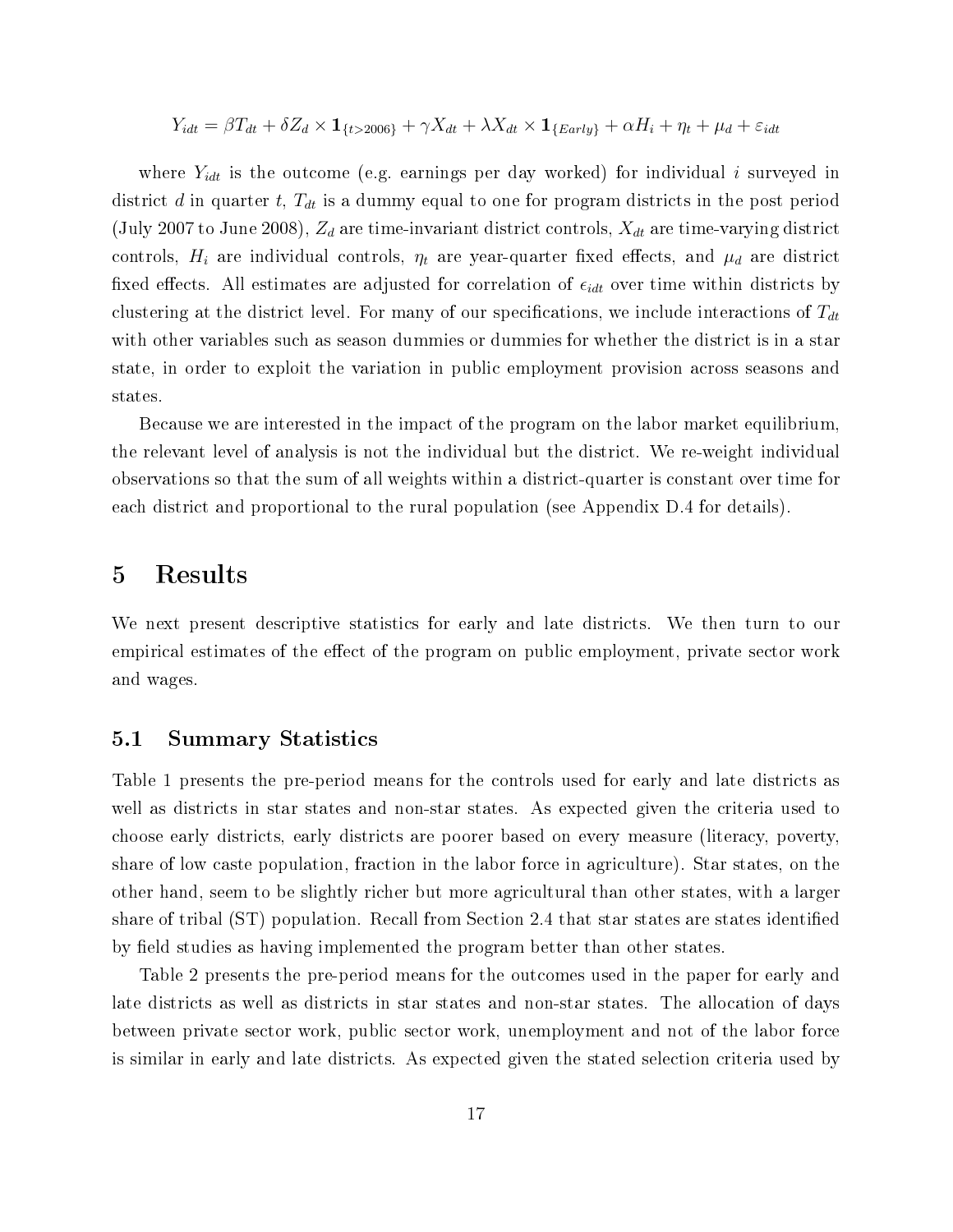the government, casual labor earnings per day are 15-22% lower in program districts prior to the introduction of the program.

### 5.2 Change in Public Works Employment

Table 4 presents simple difference-in-differences estimates of the change in public works in early compared with late districts. Comparing 2007-08 and 2004-2005, the fraction of days spent in public works employment increases by 1.12 percentage points during the dry season in program districts. As expected, the increase during the rainy season is less than a quarter as large. The change for late districts is much smaller and insignicant. Table 4 also shows that differences in public employment provision between early and late districts persist and even widen after the program is extended to all of India by 2009-10. The lack of catch-up by late districts could reflect a learning component to implementation where districts that have the program for longer generate more employment. Alternatively, the differences could reflect differential demand for work or targeting by the government.<sup>13</sup>

The specifications in Table 4 gradually build to the main specification by first adding district fixed effects, then quarter fixed effects, and finally controls. The estimated impact of the program on the fraction of total time spent working in casual public employment over the whole year is 0.79 percentage points. The rise in public employment represents 0.87% of the private workforce (including domestic work). The fth column adds an interaction between the program dummy and season. The results confirm that the rise in public works is concentrated during the dry season. The last column interacts the program dummy with a dummy for whether a district is within a star state. The results show that the increase in public works is concentrated in star states.

### 5.3 Change in Private Sector Employment

We divide daily activities into four mutually exclusive categories: public works, private sector work (including casual labor, salaried work, domestic work and self employment), unemployment and not in the labor force. The results for our main specification using these outcomes are presented in Table 5. The first three columns do not include controls. Without controls unemployment appears to rise in early districts relative to late districts, though including controls decreases the coefficient considerably. It appears that the rise in public

 $13$ The lack of catch-up by late districts is why we chose not to make use of the potential second differencein-differences estimate comparing late districts and early districts from 2007-08 to 2009-10 in our main specification. However, the main results still hold if we include the 2009-10 data.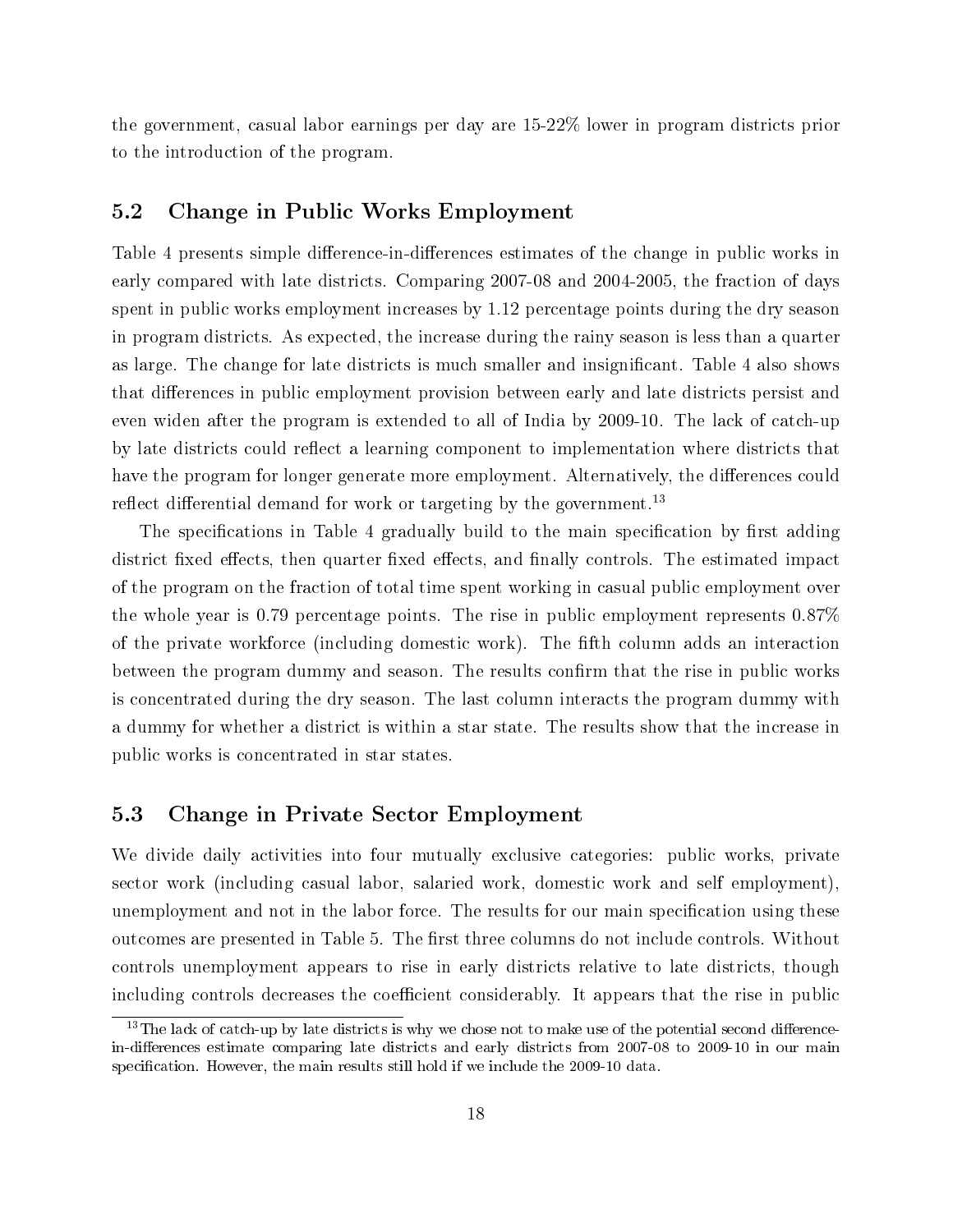employment is offset by a fall in private sector work rather than time spent outside the labor force or unemployment. We cannot reject that private employment falls one-for-one with public employment generation.

Although the estimates are noisy, unemployment does not appear to fall in early districts relative to late districts. As discussed in Section 3.5.3, this could be because workers do not know they will be unemployed on a given day until they have invested the time searching or traveling to find a job. As a result, they do not have the option of choosing to work for the workfare program only on days on which they would have been unemployed. Alternatively, unemployment might not fall because the rationing mechanism is such that only workers who otherwise would have had work are allowed to participate in the program. Finally, many unemployed workers may be mis-categorized as in domestic work or self-employment, and therefore the fall in private sector work may really represent a fall in unemployment.

### 5.4 Change in Private Sector Wages

If labor markets were perfectly competitive then the fall in private sector work during the dry season would be matched with a rise in wages as employers moved up their demand curves. On average, adults 18 to 60 with secondary education or less spend 90% of their time in private sector work. With an elasticity of labor demand of  $\epsilon_d$ , we would expect a rise in wages of  $100 \times (.0158/.90)/\epsilon_d = \frac{1.75}{\epsilon_d}$  $\frac{.75}{\epsilon_d}$  percent. In this section we present the differential trends in casual daily earnings for workers in early compared with late districts.

The first column of Table 6 presents the results for our main specification using log casual earnings per day without controls. The estimates for the dry season show that daily earnings rise by 4.1 log points more in early relative to late districts. During the rainy season, wages rise by a statistically insignificant 1.1 log points. One concern is that differential state-level trends in inflation are driving the results. The second column presents the results using log casual daily earnings deflated using a state-level price index for agricultural laborers constructed by the Indian Labour Bureau. The third column introduces the district-level controls listed in Section 4.3 and in Table 1. The rise in wages could be driven by selection if the low-wage casual laborers are more likely to work for the program. Column four show results with worker-level controls for age, caste, religion, marital status and education. The results are robust to all of these changes in specification, with the estimated effect on daily earnings in the dry season ranging from 3.6 to 5.5 log points. In the following, we use the regression with worker and district-level controls in Column Four as our preferred specification.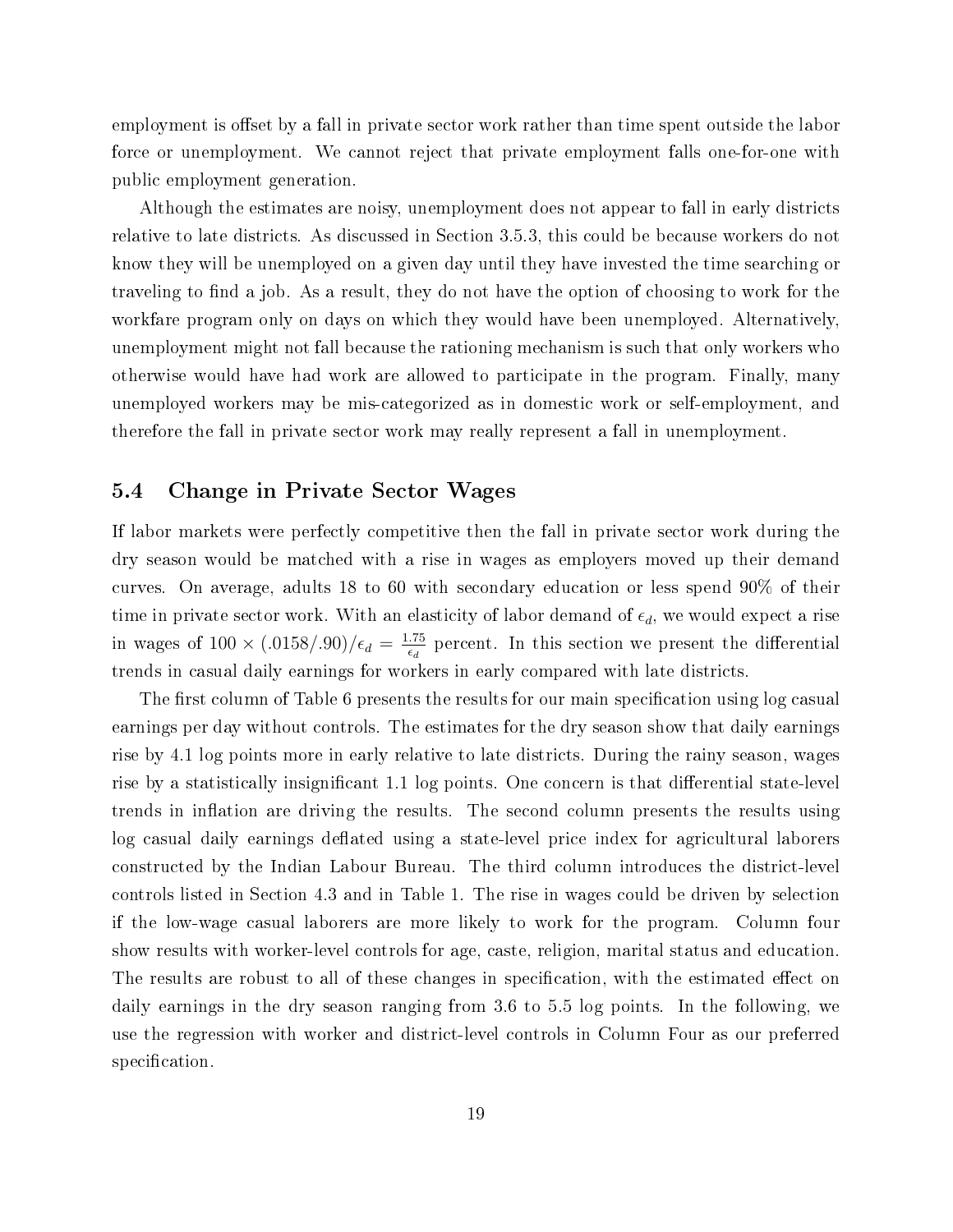As discussed in Section 2.2, less than 0.1% of people who worked for the government program report also working in a salaried job in the past year. Salaried jobs are generally higher paying, regular jobs, and are considered more attractive than the work provided by the workfare program. For this reason, we may expect the program to have a limited effect on salaried wages.<sup>14</sup> Columns Five and Six of Table 6 present the results for the main specification with deflated log salaried wages as the outcome. The coefficient on the interaction between the dry season and program dummies is a statistically significant negative 16.5%. This result suggests that the rise in casual wages is not part of general inflation across wages of all jobs. It does raise the concern, however, that the estimated increase in casual wages may be an underestimate if the fall in salaried wages indicates a general negative demand shock for all types of labor.

Assuming that labor markets are competitive, and that changes in the wage are due to shifts along the demand curve, we can now use our estimate of the increase in the wage of 5.5% and the fall in private sector work to compute a labor demand elasticity. The elasticity of labor demand is  $\epsilon_d = \frac{1.75}{5.5} = 0.32$ , which is perfectly in line with the 0.25 to 0.40 range estimated by Binswanger and Evenson (1980) for farm employment in India.

### 5.5 Star States

We next present the changes in labor market outcomes for early districts in star states compared with the rest of India. Before turning to the results, it is important to emphasize that "star" states are by definition selected based on their implementation of the program. As a result, it is certainly possible that even conditional on controls, labor market outcomes in these states would have changed differentially absent the program. This important caveat notwithstanding, we believe documenting the trends is of interest.

Table 7 presents our main specification with the program dummy interacted with whether the district is in one of the star states as well as a dummy for the rainy or dry season. The first column shows the results for public employment. The results confirm that the field studies are correct in labeling these states as star states. In fact, there seems to be very little employment generation outside these states.

Columns Two through Four show that the fall in private sector work documented for all of India is concentrated within the early districts of star states during the dry season. The estimates are consistent with a one-for-one crowding out of private employment by public

<sup>&</sup>lt;sup>14</sup>Although this argument is plausible, the program certainly could have an impact on wages for salaried workers without directly hiring them. See for example Basu (2011).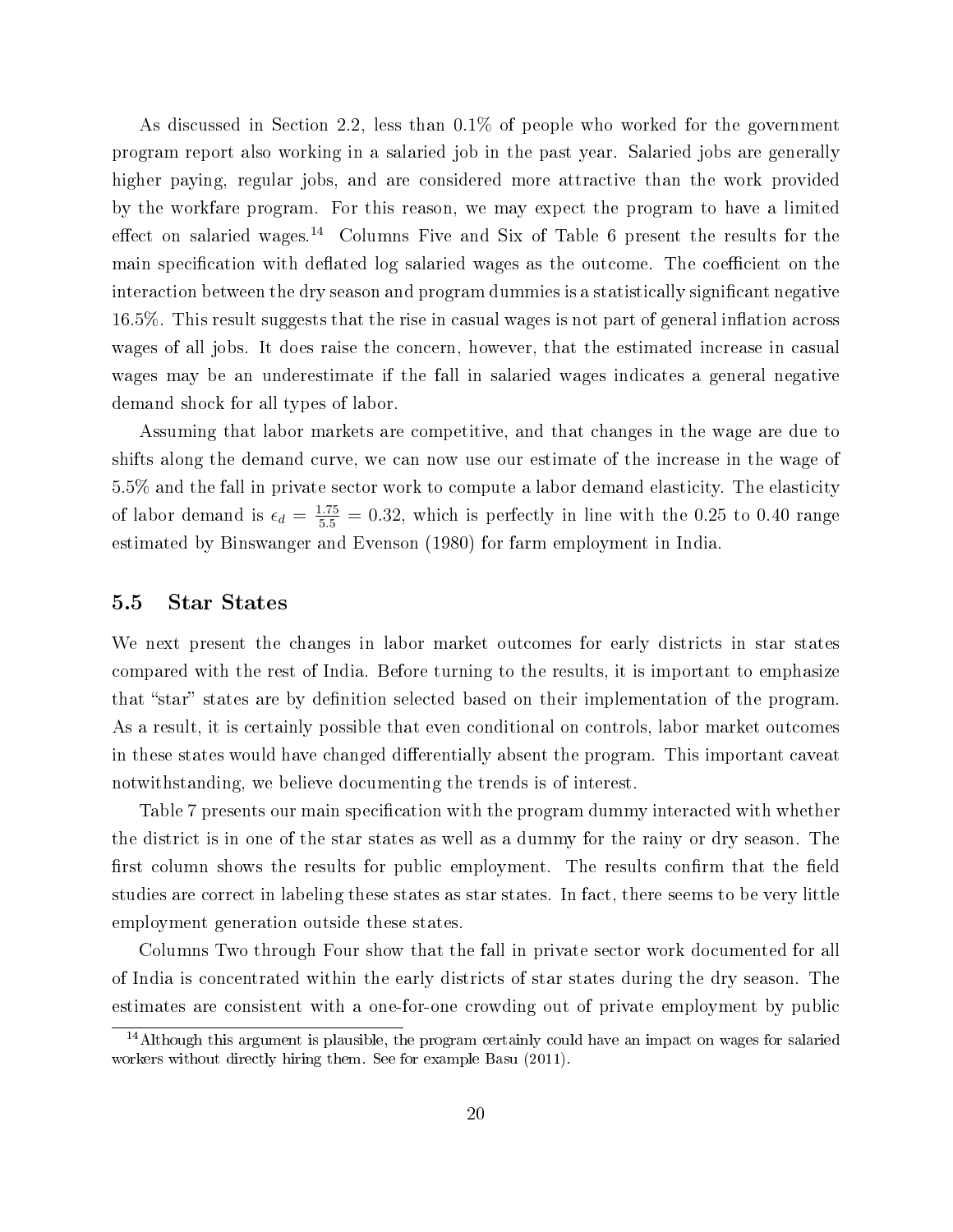sector work. Neither unemployment nor not in the labor force seem to be affected by the program.

Column Five shows that in star states, daily casual earnings increase by a strongly significant  $10\%$  in the dry season. During the rainy season, wages increase by an insignificant 4.8%. The coefficients for other states are on the order of  $1-3\%$  and insignificant. The results are robust to adding person-level controls, which provides some assurance that the results are not driven by selection of workers.

Column Six shows that salaried earnings decrease in star states and in other states by about the same amount in the dry season  $(15\%)$ . This result confirms that there may be a negative demand shock which affected early phase districts contemporaneous with program implementation. However, it does not seem to have affected star states differently from the rest of India.

### 5.6 Pre-Program Trends in Outcomes

The differential change in employment and daily earnings documented above for early relative to late districts may represent changes unrelated to the program. The fact that the effects are concentrated during the dry season and in states where the program is best implemented suggests that the results are not driven by differential trends. However, to investigate differential trends further, Table 8 presents a similar specification to the one in Table 7 except that the sample is restricted to 2004 and 2005 prior to the introduction of the program and the program dummy is set to one for early districts in 2005. In other words, we estimate the differential changes across early and late districts prior to the program.

Reassuringly, we do not find any differential increase of public employment nor decrease in private sector employment in early relative to late phase districts prior to the implementation of the program. The point estimates for daily casual earnings are all insignicant, and very small for the dry season in star states.

Using an earlier NSS employment survey and a similar methodology,  $Azam$  (2012) finds no evidence of differential trends in casual wages between early and late districts when comparing agricultural year 1999-2000 to 2004-05. W ith a different data set of agricultural wages which covers the period from 2000 to 2009, Berg et al.  $(2012)$  not find no differential trends in casual wages between early and late districts either.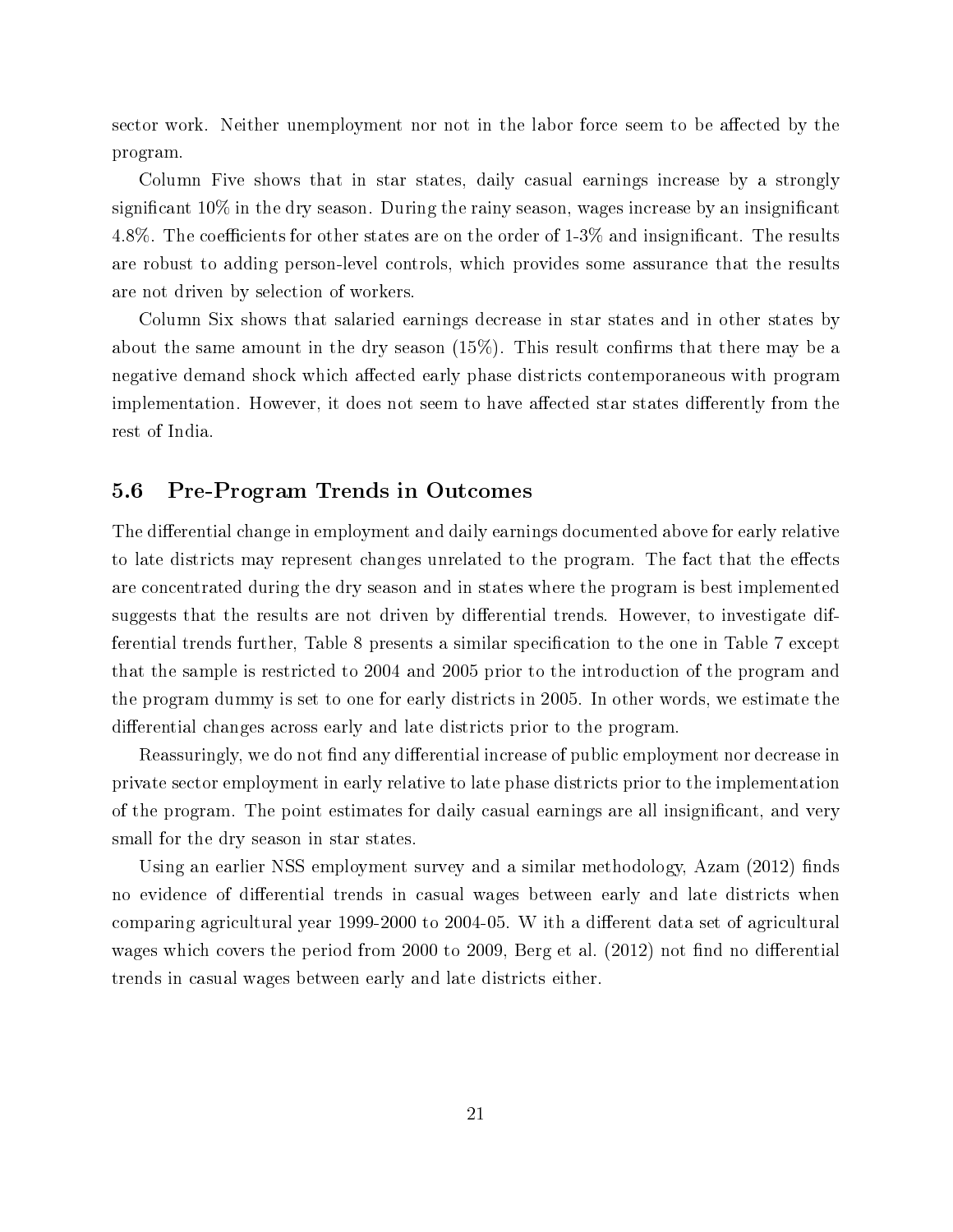## 6 Estimating the Distributional Impact

The previous analysis suggests that the workfare program not only increased government work but also led to an increase in private sector casual labor wages. This change benefits net labor suppliers and hurts net labor buyers. Recall from Section 3 that the compensating differential for household  $i$  given by Equation 5 is

$$
-dz_i = Net Casual Labor Earning_s \times \frac{dW/W}{dL_g} + (W_g - W)dL_i^g \tag{6}
$$

In this section, we use the estimates from the previous section combined with pre-program household-level labor supply, household-level hired labor, program wages, program participation, and consumption to estimate the terms in this equation for different consumption quintiles in rural India.

### 6.1 Gains and Losses from Wage Change

The first term of Equation 6 Net Casual Labor Earnings<sub>i</sub>  $\times \frac{dW/W}{dL_a}$  $\frac{W/W}{dL_g}$  is the change in welfare due to the equilibrium change in the wage. To estimate this term, we use 5.5% for the wage change  $\left(\frac{dW/W}{dL}\right)$  $\frac{W/W}{dL_g}$ ) based on the estimates in Table 6

Net casual labor earnings is more difficult to estimate because in the NSS Employment Survey we only observe casual labor earnings, not payments. For this reason we turn to the 1999-00 ARIS/REDS data set, which is a nationally representative survey of households in rural India. The ARIS/REDS survey includes questions on total casual earnings as well as total payments to hired casual laborers. Appendix D.3 describes the ARIS/REDS data set in more detail.

Appendix D.3 describes the method we use to estimate net casual labor earnings in 2004-05 for each consumption quintile using the 1999-00 ARIS/REDS data. Our method allows for the possibility that some casual labor earnings reported by rural households may come from urban employers, and it allows for the fact that the total amount of casual labor payments is different in 1999-00 and 2004-05. We are forced, however, to assume that the ratio of casual labor payments to casual labor earnings for households in each consumption quintile is constant over this period. The resulting estimates of casual labor payments by consumption quintile are given in Row Seven of Table 9.

We observe casual labor earnings directly in the NSS Employment Survey, and these earnings are reported in the third row of Table 9. Net casual earnings (Row Eight) are given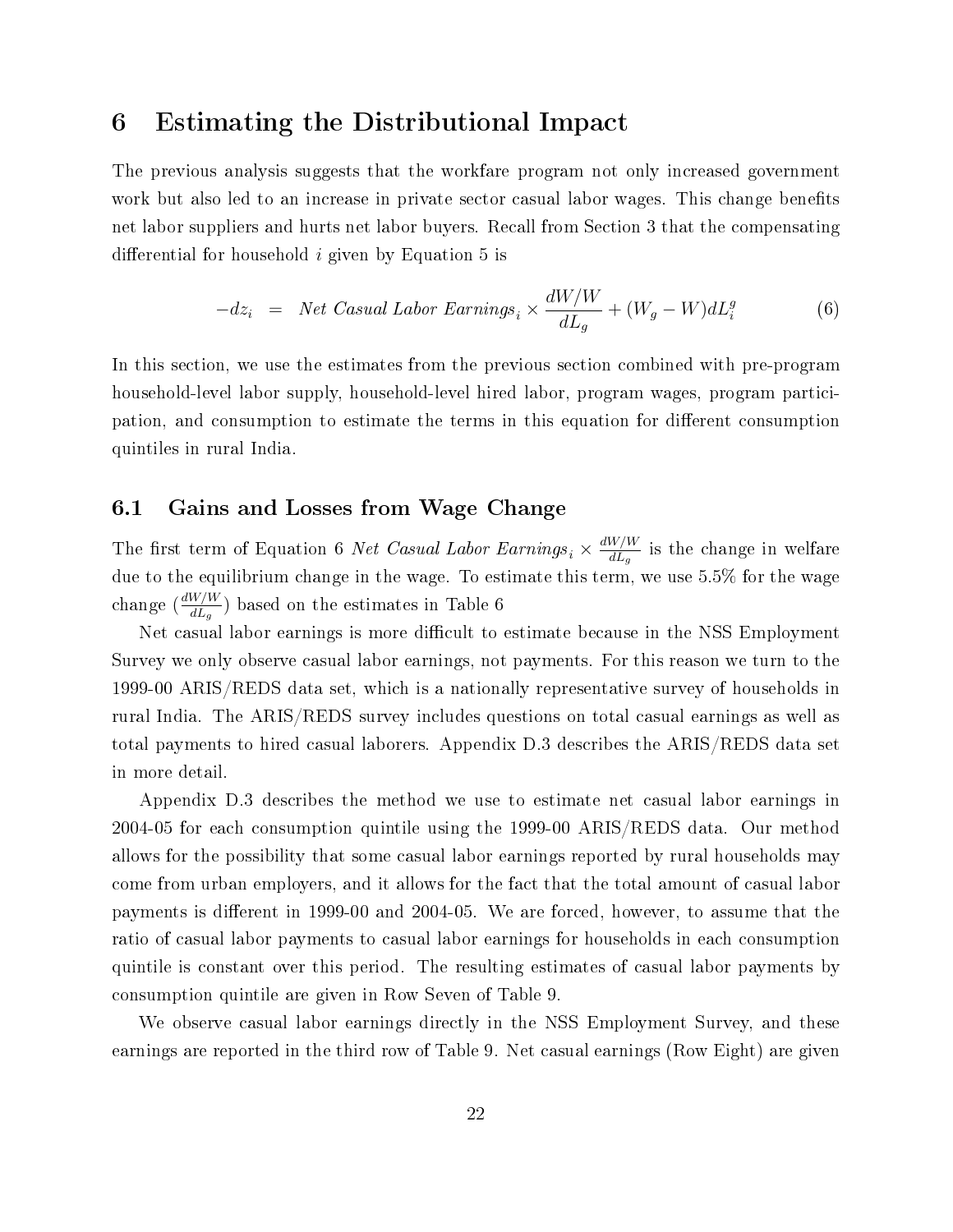by total casual earnings (Row Three) less total casual payments (Row Seven). As expected, net casual earnings decrease as we move from the bottom to top quintiles. The resulting net gain from the wage change is 5.5% multiplied by net labor earnings for each quintile (Row Ten).

### 6.2 Direct Gains from Participation

We next turn to quantifying the second term in Equation 6. The term  $(W_g - W) dL_i^g$  is the direct gain for program participants from working for the program. The welfare gain due to program participation is  $(W_g - W)\Delta L_g$ . Ideally, we would estimate  $\Delta L_g$  using a direct measure of how many days households in each consumption quintile worked for the program. However, since we measure employment on any kind of public works and not only employment provided by the program, we instead estimate the change in public works by quintile using our main specification with the program dummy interacted with a dummy for each consumption quintile. That is, we estimate:

$$
Y_{idt} = \sum_{q} \beta_q T_{dt} \times D_{idt}^q + \gamma X_{dt} + \lambda X_{dt} \times \mathbf{1}_{\{Early\}} + \delta Z_d \times \mathbf{1}_{\{t > 2006\}} + \alpha H_i + \eta_t^q + \mu_d^q + \varepsilon_{idt} \tag{7}
$$

where  $Y_{idt}$  is the fraction of time spent on public works by individual i at date t in district d.  $D_{idt}^q$  is a dummy variable equal to one if individual i belongs to consumption quintile q. Quintiles are defined separately for each year of data.  $T_{dt}$  is a dummy for program districts in the post period (July 2007 to June 2008),  $X_{dt}$  are time-varying district controls,  $Z_d$  are timeinvariant district controls,  $H_i$  individual controls,  $\eta^q_t$  are year-quarter-quintile fixed effects, and  $\mu_d^q$  $\frac{q}{d}$  are district-quintile fixed effects.  $^{15}$ 

The estimates of  $\beta_q$  for each quintile provide an estimate of increase in public works  $(\Delta L_q)$ for each quintile. These estimates are presented in Row 11 of Table 9. As compared to our main specification, this method of estimating the increase in public works employment relies on the additional assumption that the composition of each consumption quintile did not change differentially in early and late phase districts and was not affected by the program. Given the short time lag between the pre and post-program periods, and given the relatively small size of the income transfer due to the program, we believe that large changes in the

 $15$ We also estimate the effect of the program on employment and wage outcomes for different consumption quintiles by regressing these outcomes on an interaction of the program dummy with a dummy for each quintile and by including district-quintile and time-quintile fixed effects. Regressions results are shown in Table A.3.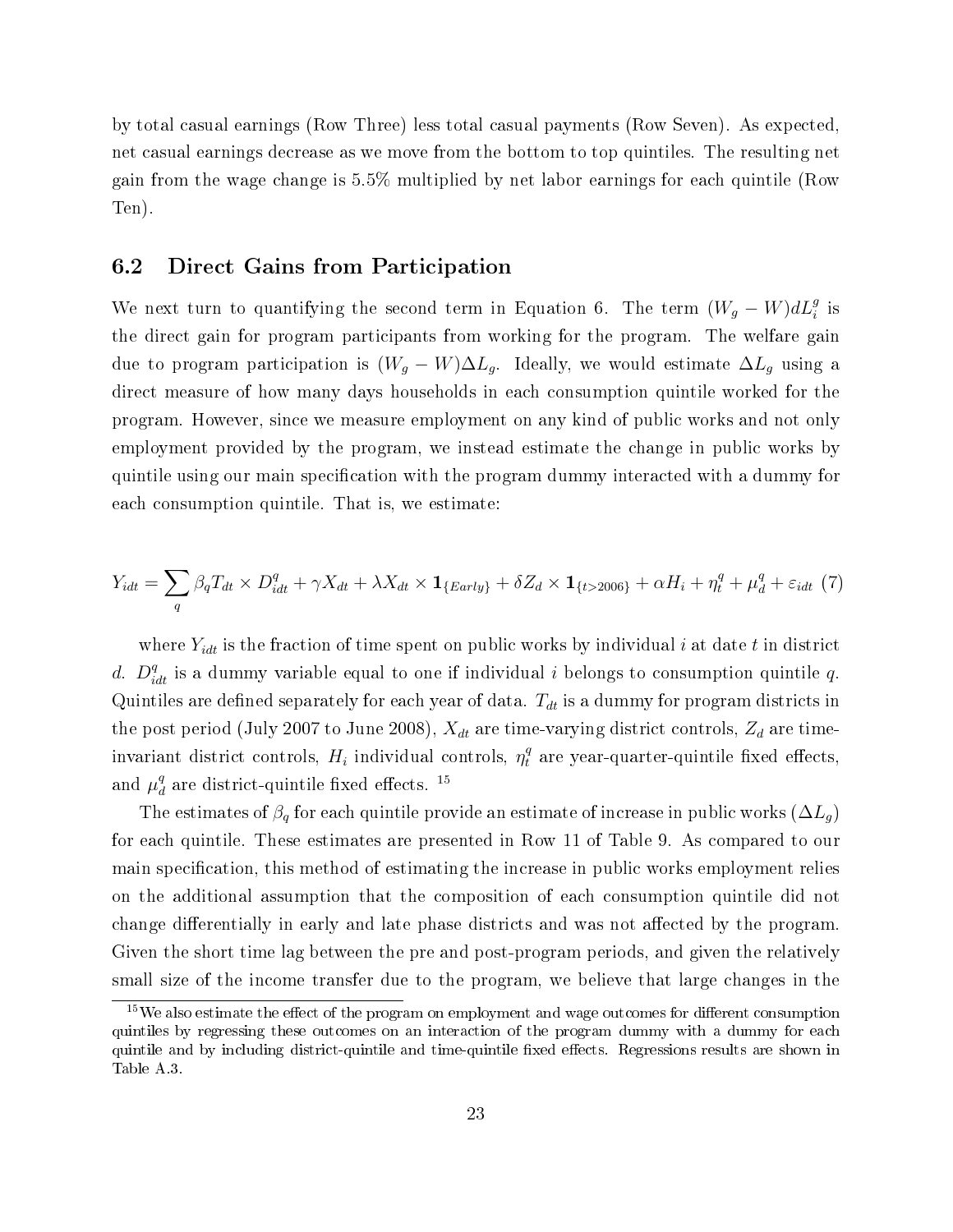distribution of consumption are unlikely. To the extent that such changes exist however, our estimates only an approximate program participation across quintiles.

We estimate  $W_g$  using daily earnings for program participants. Based on the NSS 2007-08 Employment Survey, average daily earnings for program participants were 15% higher than average casual daily earnings in early districts. This figure is likely an underestimate of the initial public-private wage gap, since private wages have moved closer to the government wage as a result of the program. The estimated wage increase following program implementation between 2004-05 and 2007-8 is 5.5%. Hence, for the calibration we set the government wage to be 20% higher than the mean casual wage in 2004-05.

In our model, participants' next best option is simply the casual wage rate  $W$ . The outside option, however, could be much lower than the private sector wage rate, possibly even zero. Datt and Ravallion (1994) find that for a similar Indian workfare program in the state of Maharashtra, despite the fact that casual wages and public works wages were similar, the estimated foregone earnings from the program were only 20-30% of the earnings from the workfare program. This is likely a lower bound on the value of a participant's next best option, as it only considers productive activities.

For the calibration, we consider two extreme cases. One in which the outside option is the market wage and one in which the outside option is 50% of the market wage. The implied direct transfer  $(W_g - W) \Delta L_g$  under these two assumptions is presented in Rows 14 and 15 of Table 9.

### 6.3 Comparing Equilibrium and Direct Gains

Figure 2 presents the estimated gain due to the change in wages, the gain due to participation in the program assuming a low outside option equal to 50% of the market wage, and the sum of the two for each quintile. For the three poorest quintiles, the equilibrium wage effect is of comparable magnitude to the gains from participation. Twenty to 30% of the total gain is do to the increase in wages. For the richest quintile, the increase in labor costs more than offsets the gains from participation resulting in a welfare loss for these households.

The numerical estimates plotted in Figure 2 are presented in Table 9. Rows 17 and 18 present the total estimated gain for each consumption quintile assuming an outside option equal to 50% and 100% of the market wage. Rows 18 and 19 show the fraction of the total gain due to the equilibrium change in wages is between 20% and 60% of the total gain, given an outside option of 50% or 100% of the private sector wage. Rows 20 and 21 show the gain as a fraction of total expenditure. Although richer households lose from the program, the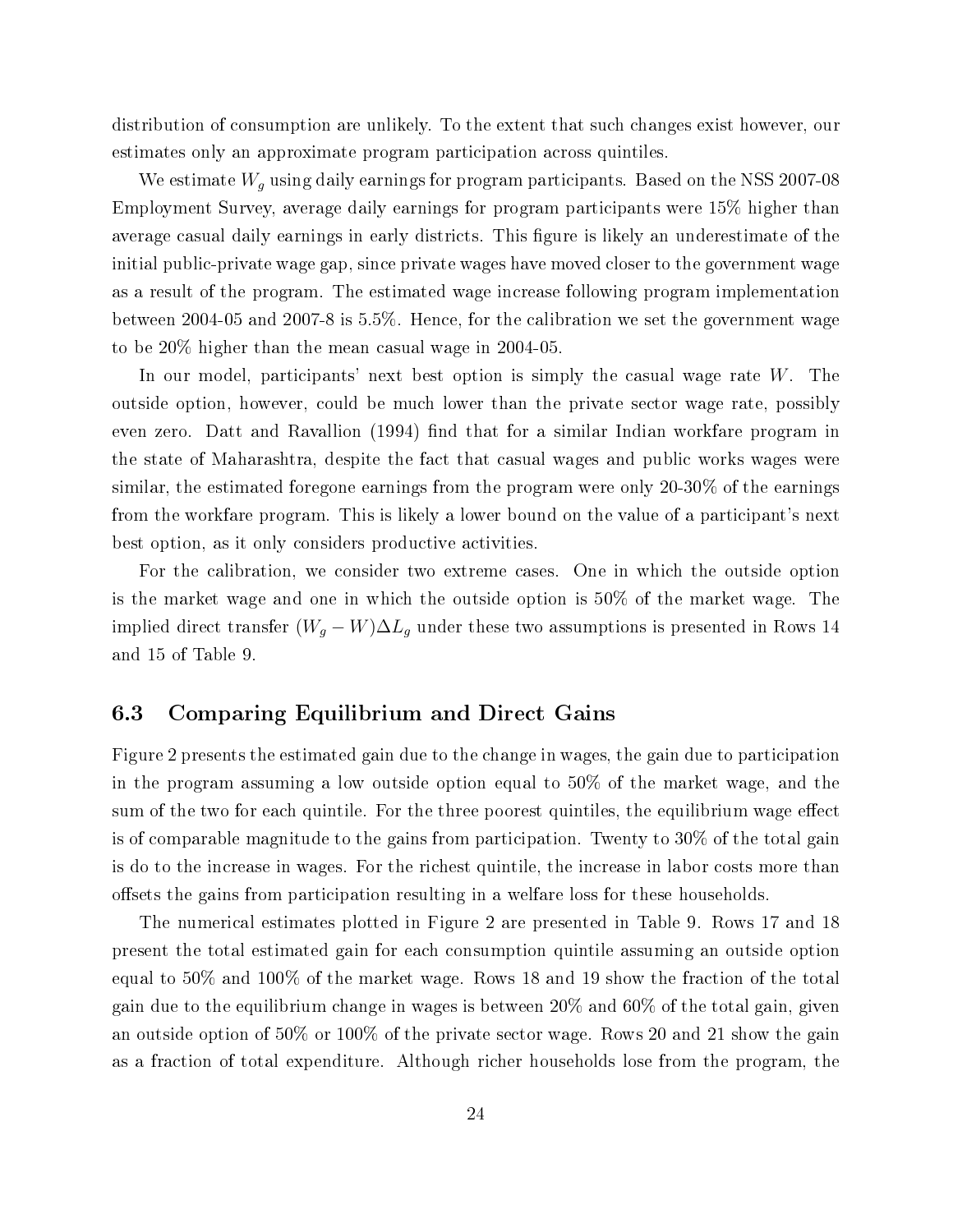impact as a fraction of total expenditures is less than one percent.

## 6.4 Estimating the effect of the program on consumption by quintiles

Whereas welfare is not directly measurable, we use households' expenditures to provide some empirical support for the validity of the calibration exercise.  $16$  In order to measure the distributional impact of the program on households' expenditures, we compare changes in expenditures in early and late phase districts for households with similar expenditure levels, using the non-linear difference-in-difference method proposed by Athey and Imbens (2006). The method consists of matching in the pre-program period (2004-5) each quintile of the distribution of households per capita expenditures in early districts to the quintile of the distribution in late districts with the same level of expenditures. We then compare changes in expenditures of each quintile in the distribution of early districts between the pre-program and the post program period (2007-8) to changes in expenditures of the corresponding quintile in the distribution of late districts.

The results are shown in Table A.4. As compared to households with similar level of expenditures in late phase districts, households in early phase districts experienced a fall in real per capita expenditures of about 7.5% on average between 2004-5 and 2007-8. This may be due to a negative income shock (for example a bad harvest) which affected more households in early than in late phase districts: we found some of evidence of this in the fall of salaried wages.<sup>17</sup> Interestingly, poorest households fared relatively better than richest households: per capita expenditures fall by less than  $3\%$  for households in the poorest quintile and by 10% for households in the richest quintile. Our calibration predicted a gain of 5% for the poorest quintile and a loss of 1% for the richest quintile: these results suggest that absent the program, poorest and richest quintile would have experienced a similar drop in consumption of about 8 to 9%.

 $16$ It is a very crude approximation, given that consumption only represents one dimension of welfare (Section C.3 discusses this point in more detail).

 $17\text{ As opposed to earlier specifications, the non-linear difference in difference estimated here does not include }$ any time varying control, such as rainfall.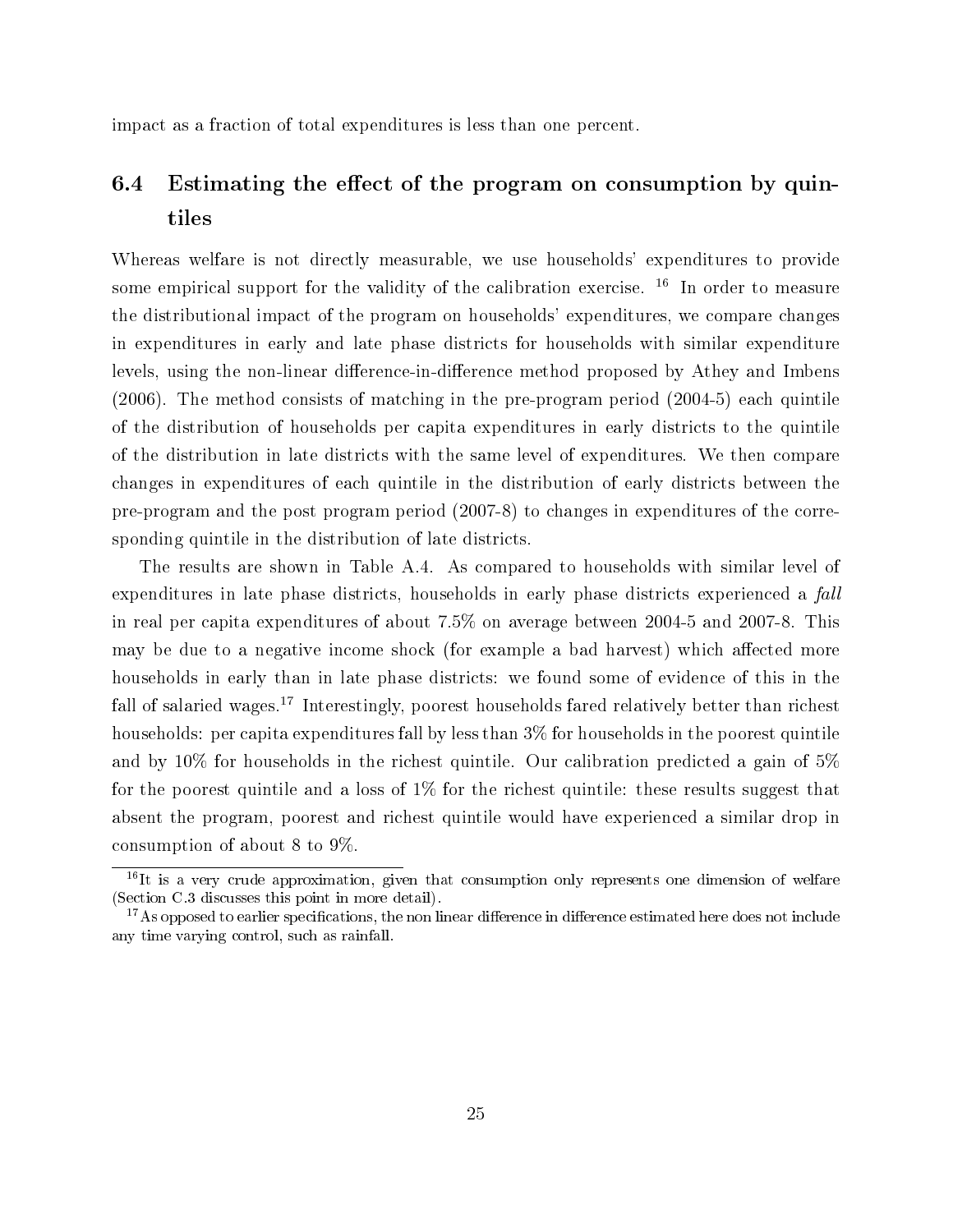## 7 Discussion

This paper provides some of the first evidence on the equilibrium impacts of workfare programs in a developing country context. Like many social programs in developing countries, workfare programs involve a transfer to the rural poor funded by (mostly urban) taxpayers. We show that through their effect on labor markets, workfare programs trigger a redistributive effect within rural areas, from households which are net labor buyers to households which are net labor sellers. Anecdotal evidence suggests that farmers have opposed the implementation of the scheme during the peak season of agriculture precisely because of its effect on wages (Association for Indian Development, 2009). These political economy considerations could explain the poor implementation of the program in some of the poorest states of India (Bihar, Jharkhand, West Bengal), despite the large potential demand for public employment.

The results in this paper shed light on the structure of rural labor markets in developing countries. Different researchers have suggested that casual labor markets in developing countries and India in particular are usefully characterized by monopsonistic competition on the part of employers (Binswanger and Rosenzweig, 1984), the neoclassical model of labor markets (Rosenzweig, 1980), and even by a model in which workers hold the market power (Osmani, 1991), among many other models. Our results appear consistent with a neoclassical model of labor markets. Specifically, the hiring of workers by the government leads to a reduction in time spent working by households and an increase in wages consistent with previous estimates of the elasticity of demand for labor. As a result, our findings appear consistent with Rosenzweig (1980)'s finding that at least at a macro level, casual labor markets are roughly approximated by the neoclassical model of labor markets.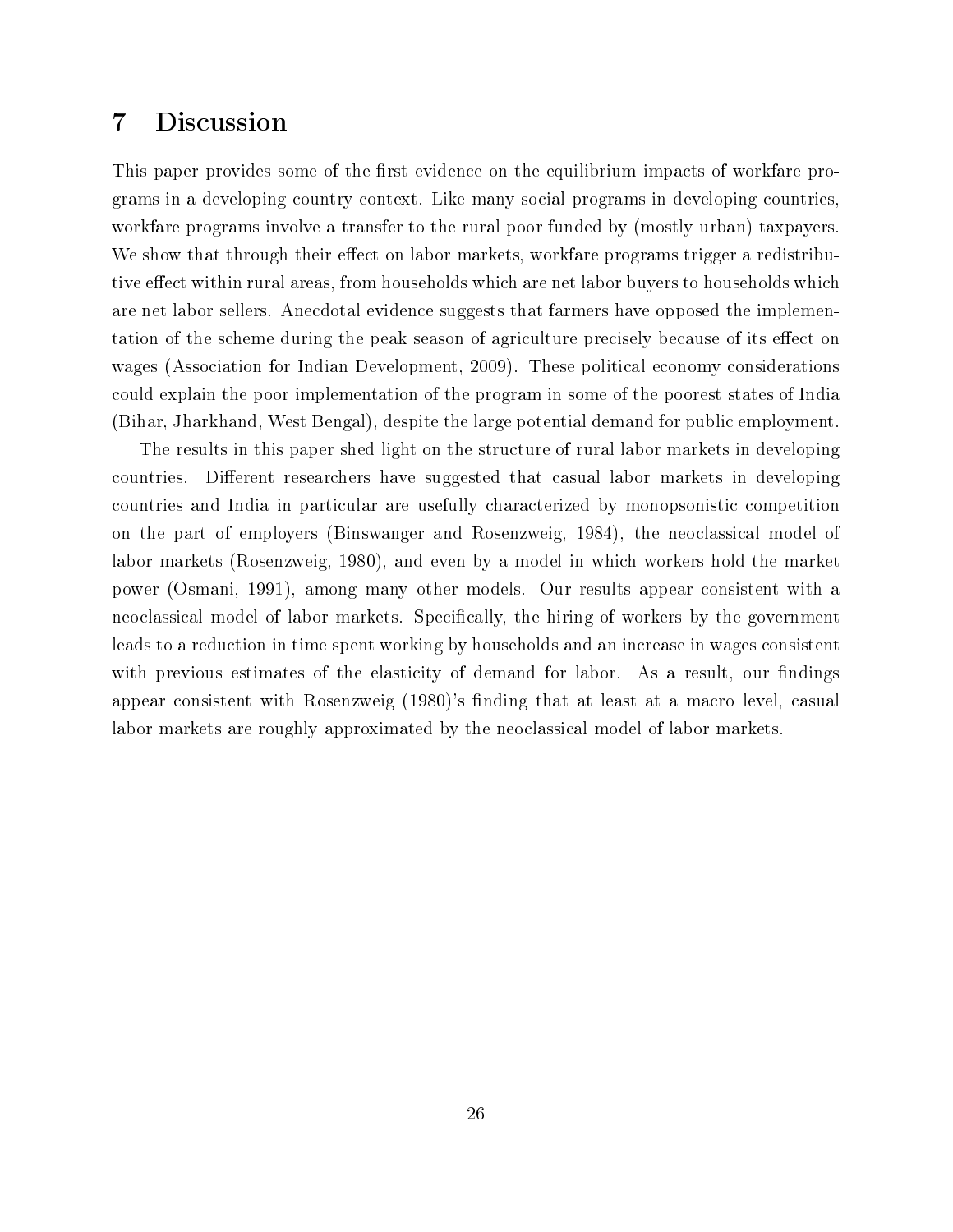## References

- Afridi, F. (2008). Can Community Monitoring Improve the Accountability of Public Officials. Economic and Political Weekly, 35–40.
- Angelucci, M. and G. D. Giorgi (2009). Indirect Effects of an Aid Program: How do Cash Injections Affect Ineligibles' Consumption? American Economic Review  $99(1)$ , 486–508.
- Ardington, C., A. Case, and V. Hosegood (2009). Labor Supply Responses to Large Social Transfers: Longitudinal Evidence from South Africa. American Economic Journal: Applied Economics  $1(1)$ , 22-48.
- Association for Indian Development (2009). Key Observations on NREGA work in Andhra Pradesh. Available at http://aidindia.org/main/content/view/y88/279/.
- Athey, S. and G. W. Imbens (2006, 03). Identification and inference in nonlinear differencein-differences models. Econometrica  $7/4(2)$ , 431-497.
- Azam, M. (2012). The Impact of Indian Job Guarantee Scheme on Labor Market Outcomes: Evidence from a Natural Experiment. IZA Discussion Paper.
- Banerjee, A. and E. Duflo (2007). The Economic Lives of the Poor. Journal of Economic *Perspectives* 21(1), 141-167.
- Basu, A. K. (2011). Impact of Rural Employment Guarantee Schemes on Seasonal Labor Markets: Optimum Compensation and Workers' Welfare. IZA Discussion Paper No. 5701.
- Basu, A. K., N. H. Chau, and R. Kanbur (2009). A Theory of Employment Guarantees: Contestability Credibility and Distributional Concerns. Journal of Public economics 93 (3-  $4)$ ,  $482-497$ .
- Behrman, J. R. (1999). *Handbook of Labor Economics*, Volume 3, Chapter 43, pp. 2859–2939. Elsevier Science.
- Benjamin, D. (1992). Household Composition, Labor Markets, and Labor Demand: Testing for Separation in Agricultural Household Models. *Econometrica 60(2)*, 287-322.
- Berg, E., S. Bhattacharyya, R. Durgam, and M. Ramachandra (2012, May). Can Rural Public Works Affect Agricultural Wages? Evidence from India. CSAE Working Paper 2012-05.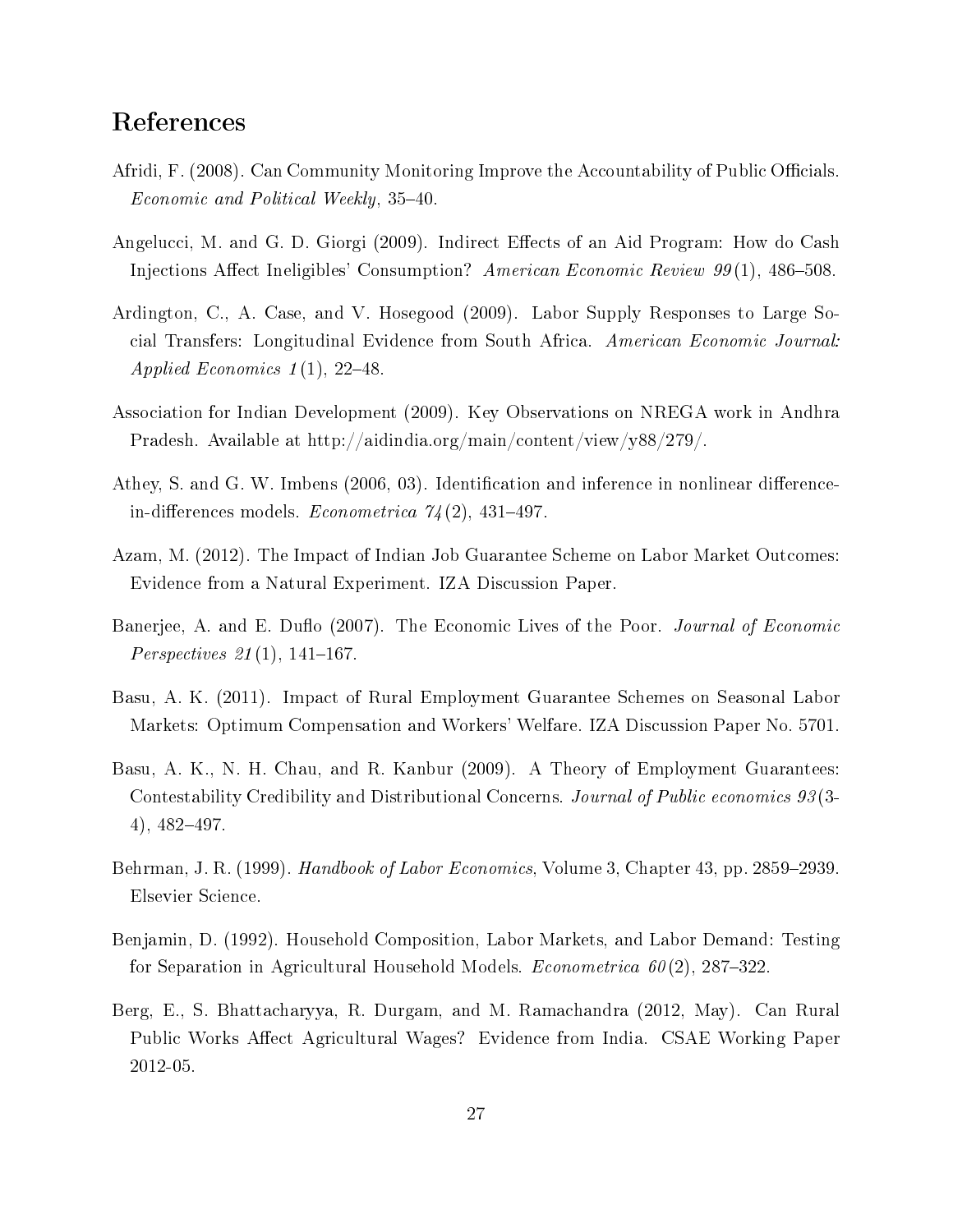- Besley, T. and S. Coate (1992). Workfare versus Welfare: Incentive Arguments for Work Requirements in Poverty-Alleviation Programs. American Economic Review 82(1), 249– 261.
- Binswanger, H. P. and R. E. Evenson (1980). Estimating labor demand functions for Indian agriculture. Center Discussion Paper, Economic Growth Center, Yale University No 356.
- Binswanger, H. P. and M. R. Rosenzweig (Eds.) (1984). *Contractural Arrangements, Em*ployment, and Wages in Rural Labor Markets in Asia. Yale University Press.
- Card, D. and A. Krueger (1992). Minimum Wages and Employment: A Case Study of the Fast-Food Industry in New Jersey and Pennsylvania. American Economic Review 84 (4), 772-793.
- Datt, G. and M. Ravallion (1994). Transfer Benefits from Public-Works Employment: Evidence for Rural India. The Economic Journal  $104(427)$ , 1346–1369.
- Deaton, A. (1989). Rice Prices and Income Distribution in Thailand: A Non-Parametric Analysis. The Economic Journal 99(395), 1–37.
- Deaton, A. (1997). The Analysis of Household Surveys. Johns Hopkins University Press.
- Dinkelman, T. (2011, December). The effects of rural electrification on employment: New evidence from south africa. American Economic Review  $101(7)$ , 3078-3108.
- Dreze, J. (2005). Loot For Work Programme. The Times of India.
- Dreze, J. and R. Khera (2009). The Battle for Employment Guarantee. Frontline 26(1).
- Dreze, J. and C. Oldiges (2009). Work in Progress. Frontline 26(4).
- Dutta, P., R. Murgai, M. Ravallion, and D. van de Walle (2012). Does India's employment guarantee scheme guarantee employment ? World Bank Policy Research working paper No 6003.
- Gupta, S. (2006). Were District Choices for NFFWP Appropriate? Journal of Indian School of Political Economy  $18(4)$ , 641–648.
- Institute of Applied Manpower Research (2009). All-India Report on Evaluation of NREGA: A Survey of Twenty Districts.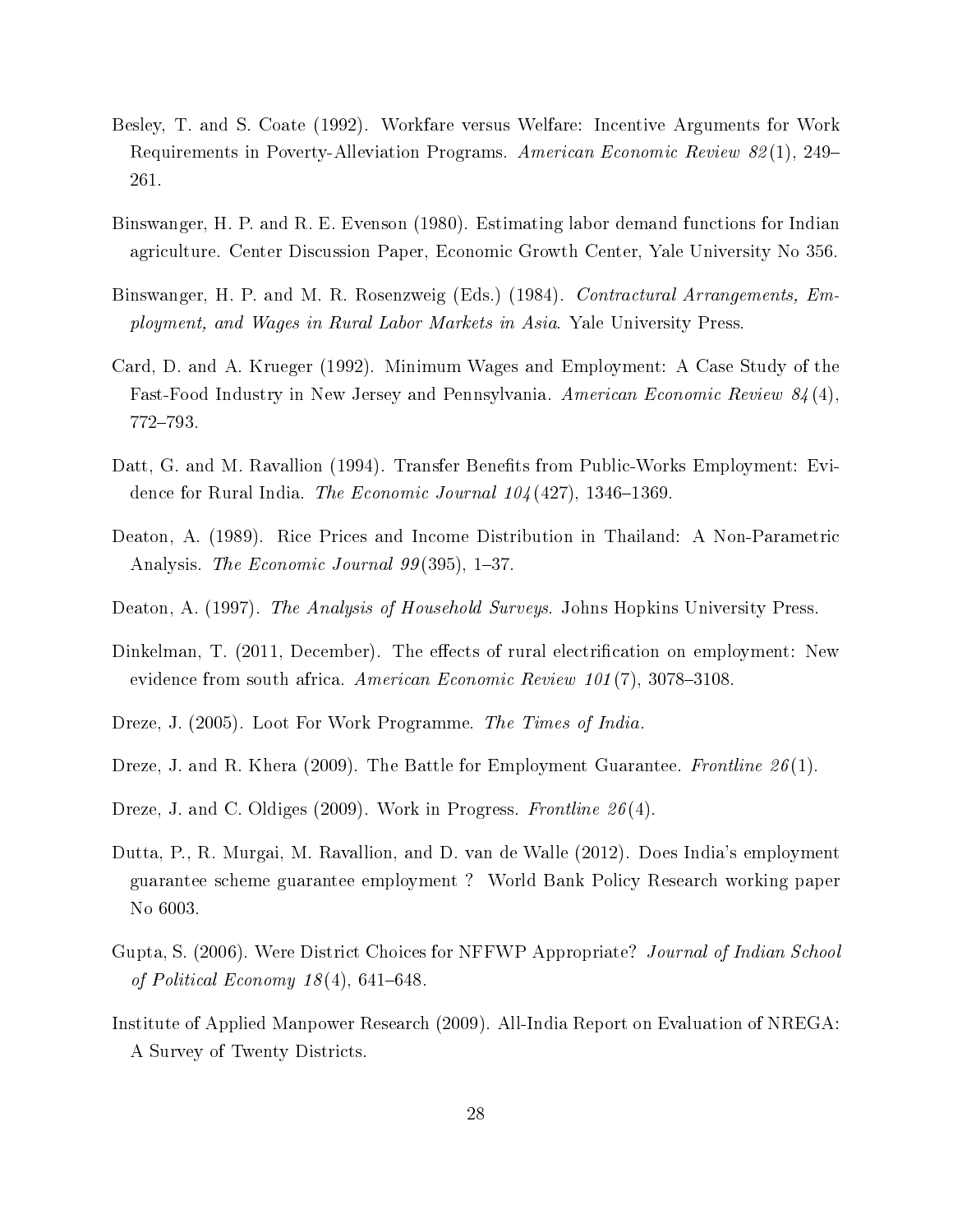- Jayachandran, S., J. Cunha, and G. D. Giorgi (2010). The Price Effect of Cash Versus In-Kind Transfers. CEPR Development Economics Workshop Working Paper.
- Khera, R. (Ed.) (2011). The Battle for Employment Guarantee. Oxford University Press.
- Munshi, K. and M. Rosenzweig (2009). Why is Mobility in India so Low? Social Insurance, Inequality and Growth. NBER Working Paper 14850.
- Murgai, R. and M. Ravallion (2005). Employment Guarantee in Rural India: What Would It Cost and How Much Would It Reduce Poverty? Economic and Political Weekly  $40(31)$ , 3450-3455.
- National Sample Survey Office (2010). Employment and Unemployment Sitation in India 2007-08. NSS 64th Round, July 2007 to June 2008, Appendix B.
- National Sample Survey Organisation (2008). Employment and Unemployment Situation in India 2005-06 NSS 62nd Round July 2005 - June 2006. Technical report, Ministry of Statistics and Programme Implementation Government of India.
- Niehaus, P. and S. Sukhtankar (2008). Corruption Dynamics: The Golden Goose Effect. Working Paper.
- Osmani, S. R. (1991). Wage Determination in Rural Labor Markets: The Theory of Implicit Co-operation. Journal of Development Economics  $34, 3-23$ .
- Papp, J. (2012). Short-term Migration and Seasonal Workfare Programs. Working Paper.
- Porto, G. G. (2006). Using Survey Data to Assess the Distributional Effects of Trade Policy. Journal of International Economics  $70(1)$ , 140-160.
- Ravallion, M. (1987). Market Responses to Anti-Hunger Policies: Effects on Wages, Prices and Employment. WIDER Working Paper 28.
- Ravi, S. and M. Engler (2009). Workfare in Low Income Countries: An Effective Way to Fight Poverty? The Case of NREGS in India.
- Rodgers, G. B. (1975). Nutritionally Based Wage Determination in the Low-Income Labour Market. Oxford Economic Papers 27, 61-81.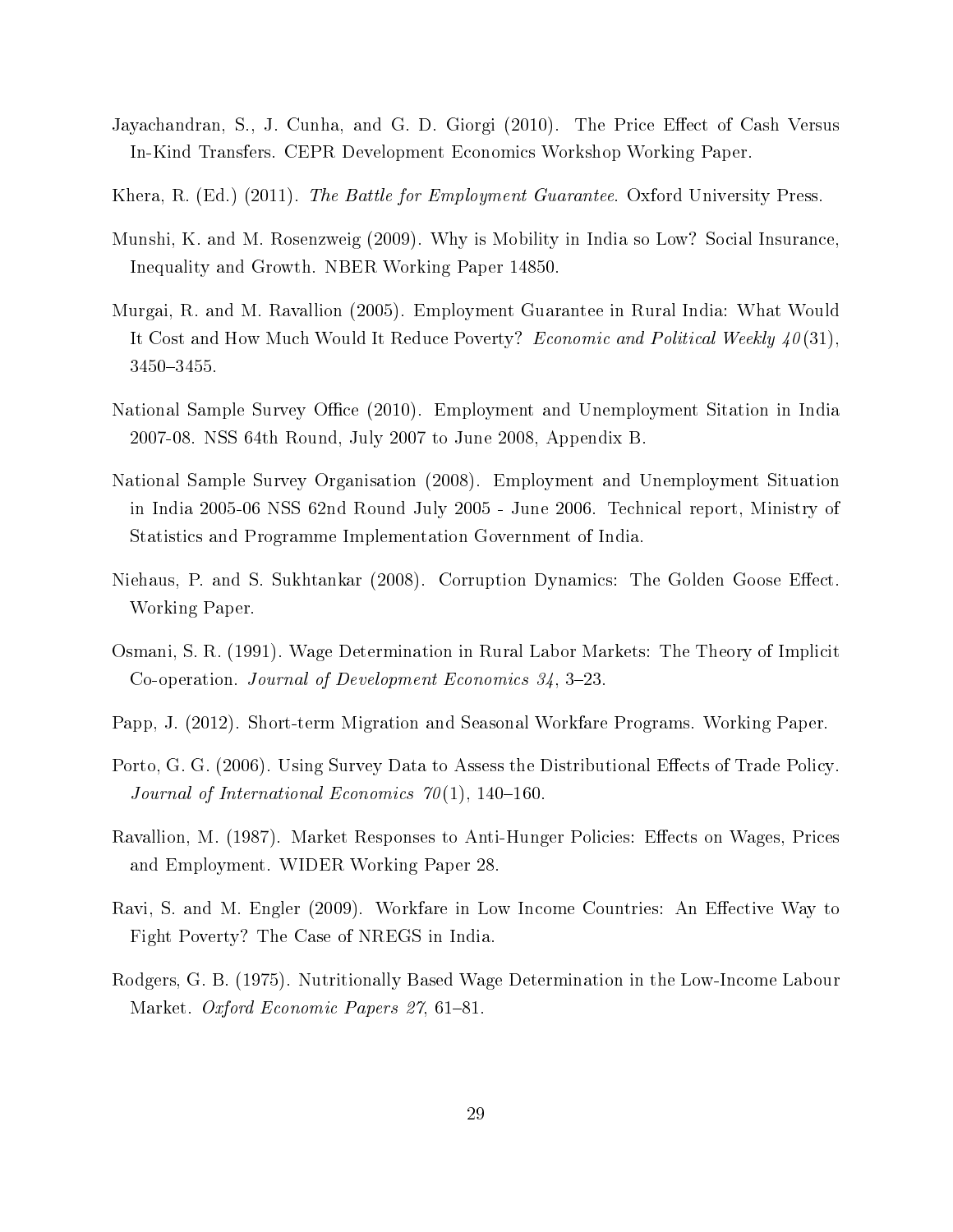- Rosenzweig, M. (1980). Neoclassical Theory and the Optimizing Peasant: An Econometric Analysis of Market Family Labor Supply in a Developing Country. Quarterly Journal of Economics  $94(1)$ , 31-55.
- Rosenzweig, M. R. (1978). Rural Wages, Labor Supply, and Land Reform: A Theoretical and Empirical Analysis. American Economic Review  $68(5)$ , 847-861.
- Sharma, A. (2009). NCAER-PIF Study on Evaluating Performance of National Rural Employment Guarantee Act. National Council of Applied Economic Research.
- Strauss, J. (1986). Does Better Nutrition Raise Farm Productivity. Journal of Political Economy  $94(2)$ , 297-320.
- The World Bank (2011). Social Protection for a Changing India. Available at http://www.wds.wordbank.org/curated/en/2011/01/14087371/social-protectionchanging-india-vol-1-2-executive-summary.
- Topalova, P. (2010). Factor Immobility and Regional Impacts of Trade Liberalization: Evidence on Poverty and Inequality from India. American Economic Journal: Applied Eco*nomics*  $2(4)$ , 1-41.
- Walker, T. S. and J. G. Ryan (1990). *Village and Household Economies in India's Semi-Arid* Tropics. Johns Hopkins University Press.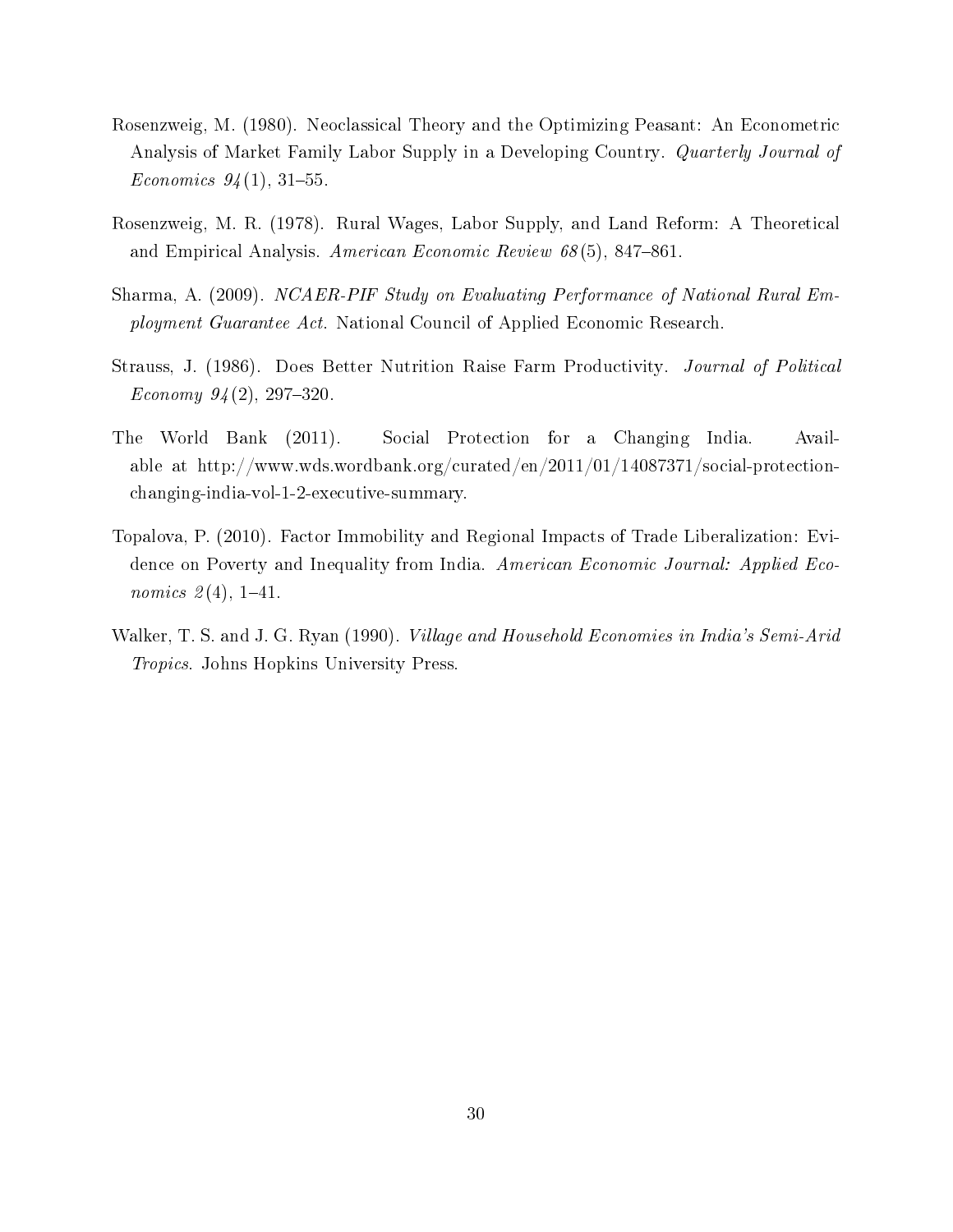Figure 1: Map of Early and Late Districts

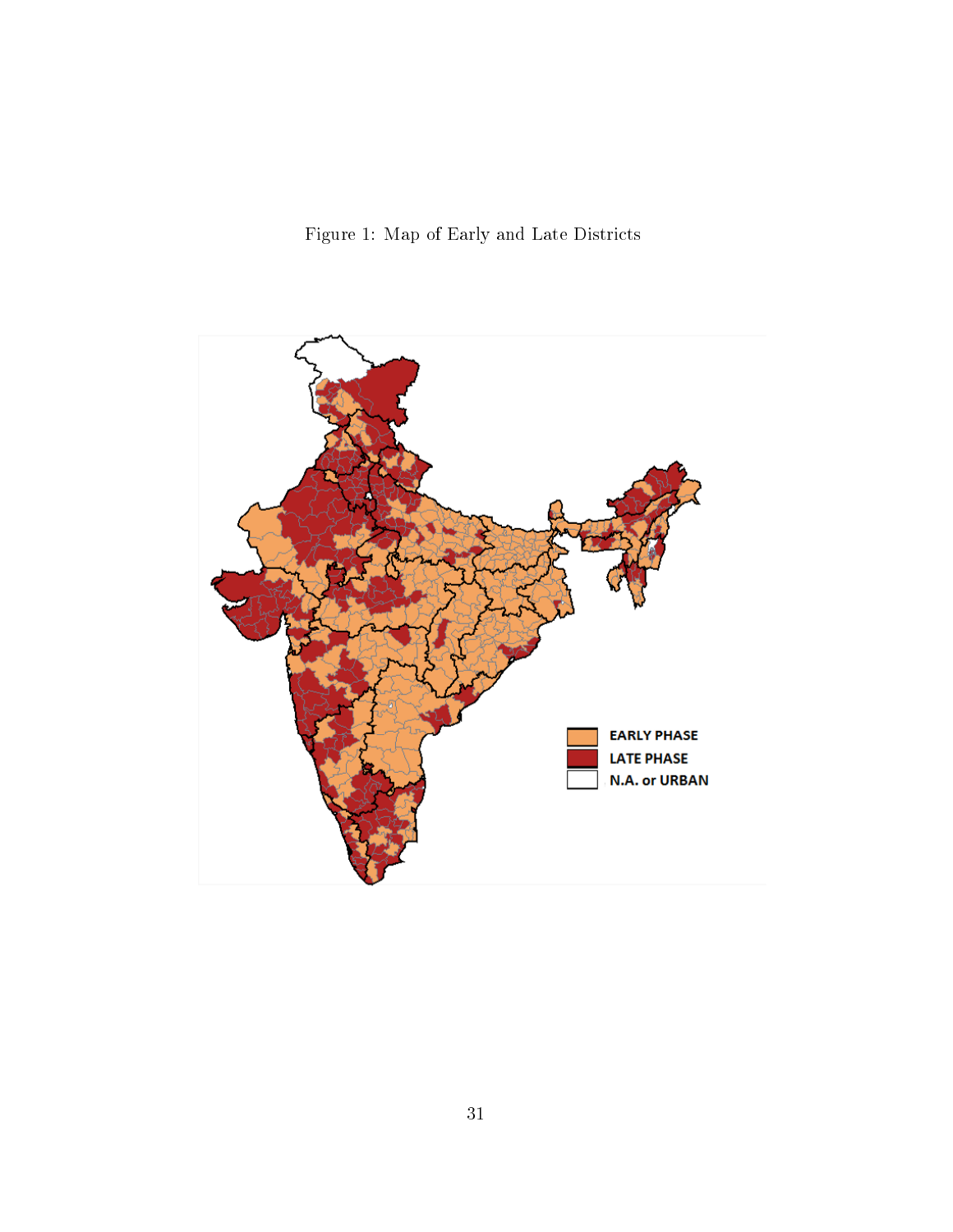

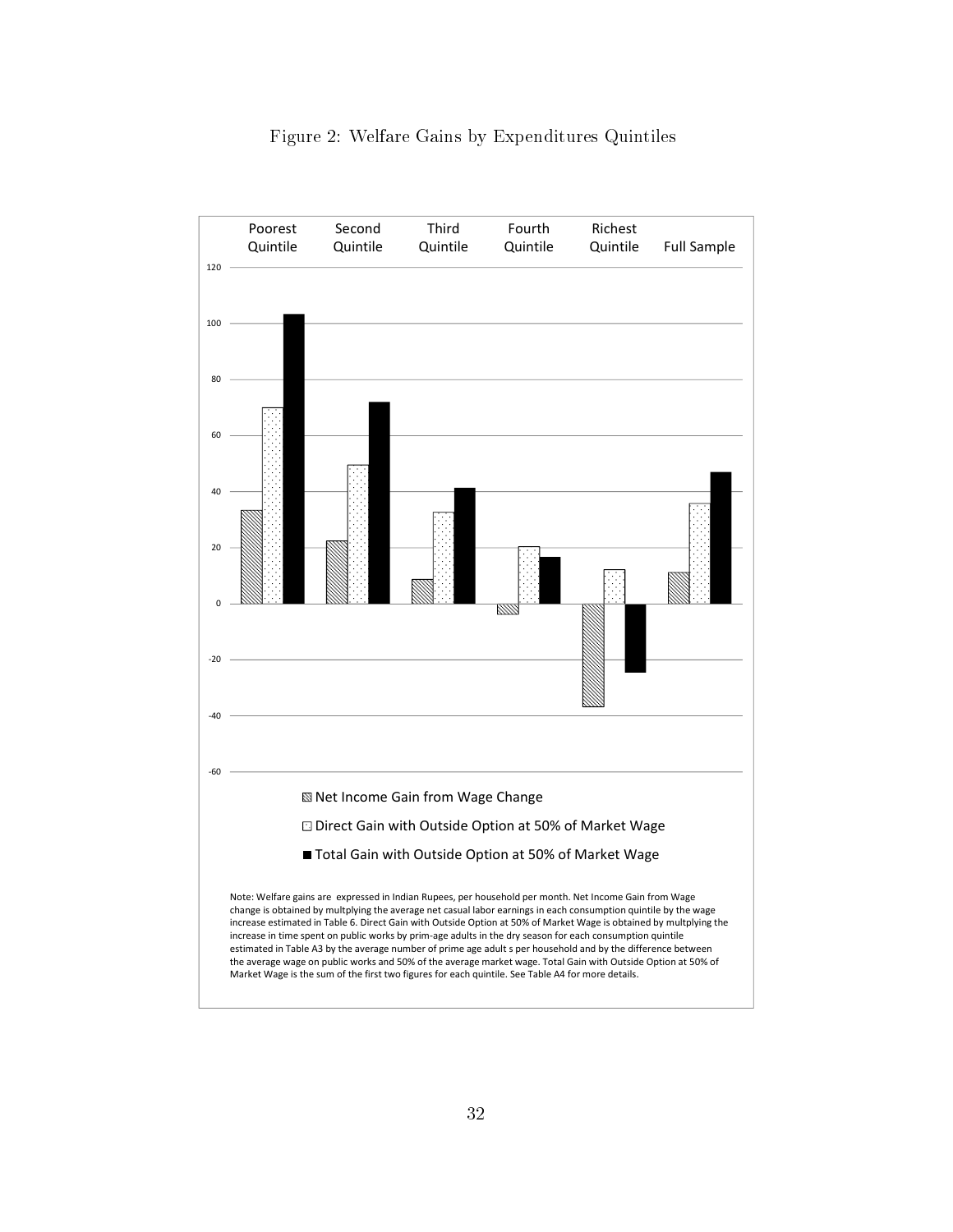### Table 1: District Controls Summary Statistics

|                                               | Early   | Late    | Difference<br>$(1) - (2)$ | <b>Star States</b> | Other<br><b>States</b> | Difference<br>$(4) - (5)$ | Source      | Time-<br>varying? |
|-----------------------------------------------|---------|---------|---------------------------|--------------------|------------------------|---------------------------|-------------|-------------------|
|                                               | (1)     | (2)     | (3)                       | (4)                | (5)                    | (6)                       | (7)         | (8)               |
|                                               |         |         |                           |                    |                        |                           |             |                   |
| Literacy Rate                                 | 0.553   | 0.646   | $-0.093***$               | 0.581              | 0.590                  | $-0.009$                  | 2001 Census | No                |
| Fraction SC                                   | 0.187   | 0.174   | $0.013*$                  | 0.182              | 0.182                  | $-0.001$                  | 2001 Census | No                |
| <b>Fraction ST</b>                            | 0.134   | 0.049   | $0.085***$                | 0.150              | 0.083                  | $0.067***$                | 2001 Census | No.               |
| Poverty Rate                                  | 0.321   | 0.210   | $0.111***$                | 0.227              | 0.301                  | $-0.074***$               | <b>NSS</b>  | No                |
| Population Density (per sq. km)               | 485     | 399     | $85***$                   | 238                | 540                    | $-301.871***$             | 2001 Census | No                |
| Irrigated Cultivable Land per Capita (ha)     | 0.082   | 0.119   | $-0.037***$               | 0.118              | 0.087                  | $0.031***$                | 2001 Census | No                |
| Non irrigated Cultivable Land per Capita (ha) | 0.174   | 0.177   | $-0.002$                  | 0.241              | 0.148                  | $0.093***$                | 2001 Census | No                |
| In South                                      | 0.198   | 0.279   | $-0.081**$                | 0.493              | 0.121                  | $0.372***$                |             | <b>No</b>         |
| Female Labor Force Participation Ratio        | 0.378   | 0.369   | 0.008                     | 0.503              | 0.323                  | $0.18***$                 | 2001 Census | No                |
| Male Labor Force Participation Ratio          | 0.635   | 0.630   | 0.004                     | 0.662              | 0.621                  | $0.041***$                | 2001 Census | No                |
| Fraction Ag Casual Laborers                   | 0.197   | 0.164   | $0.033***$                | 0.236              | 0.164                  | $0.072***$                | <b>NSS</b>  | No                |
| Fraction Non-Ag Casual Labor                  | 0.047   | 0.065   | $-0.018***$               | 0.061              | 0.051                  | $0.01**$                  | <b>NSS</b>  | No                |
| <b>Fraction Cultivators</b>                   | 0.274   | 0.254   | $0.02*$                   | 0.319              | 0.245                  | $0.074***$                | <b>NSS</b>  | No                |
| Fraction Non-Ag Business                      | 0.091   | 0.090   | 0.002                     | 0.087              | 0.092                  | $-0.005$                  | <b>NSS</b>  | No                |
| <b>Fraction Salaried Work</b>                 | 0.046   | 0.072   | $-0.026***$               | 0.060              | 0.054                  | $0.007*$                  | <b>NSS</b>  | No                |
| Fraction Labor Force in Agriculture           | 0.757   | 0.668   | $0.089***$                | 0.776              | 0.703                  | $0.073***$                | 2001 Census | No                |
| Annual Rainfall                               | 0.149   | 0.177   | $-0.028$                  | 0.116              | 0.178                  | $-0.062$                  | <b>IMD</b>  | Yes               |
| Annual Rainfall (square)                      | 0.611   | 0.851   | $-0.24**$                 | 0.716              | 0.694                  | 0.022                     | <b>IMD</b>  | Yes               |
| Election Year                                 | 0.411   | 0.329   | $0.081*$                  | 0.349              | 0.393                  | $-0.045$                  |             | Yes               |
| Number of Districts                           | 286     | 207     |                           | 143                | 350                    |                           |             |                   |
| Number of Individual Observations             | 274,877 | 166.958 |                           | 120,901            | 320,934                |                           |             |                   |

This table presents means of the controls used in the paper for different samples. Column (1) is restricted to districts that received the workfare<br>program prior to April 2007. Column (2) includes only districts that recei states. Star states are identified by field reports as having implemented the administrative requirements of the act particularly well. Star states<br>include Andhra Pradesh, Madhya Pradesh, Tamil Nadu, Rajasthan, and Chhatis exception of the poverty rate, controls constructed using NSS use data from Rounds 60, 61, and 62 from Jan 2004 to December 2005 of the Employment survey. The poverty rate is constructed using Round 61 of the NSS Consumer Expenditure survey. Employment variables from the NSS are computed using the reported usual activity during the past year for adults 18 to 60 only. Literacy and labor force participation are restricted to persons over the age of six. Annual rainfall is expressed as the percentage deviation from the average rainfall for that district from 1975 to 2010. Election year is a dummy variable indicating that state or local (village) elections are to be held in the following year. The standard errors of the differences in columns (3) and (6) are computed assuming correlation of individual observations over time within each district. \*\*\*, \*\*, and \* indicate significance at the 1, 5, and 10% levels.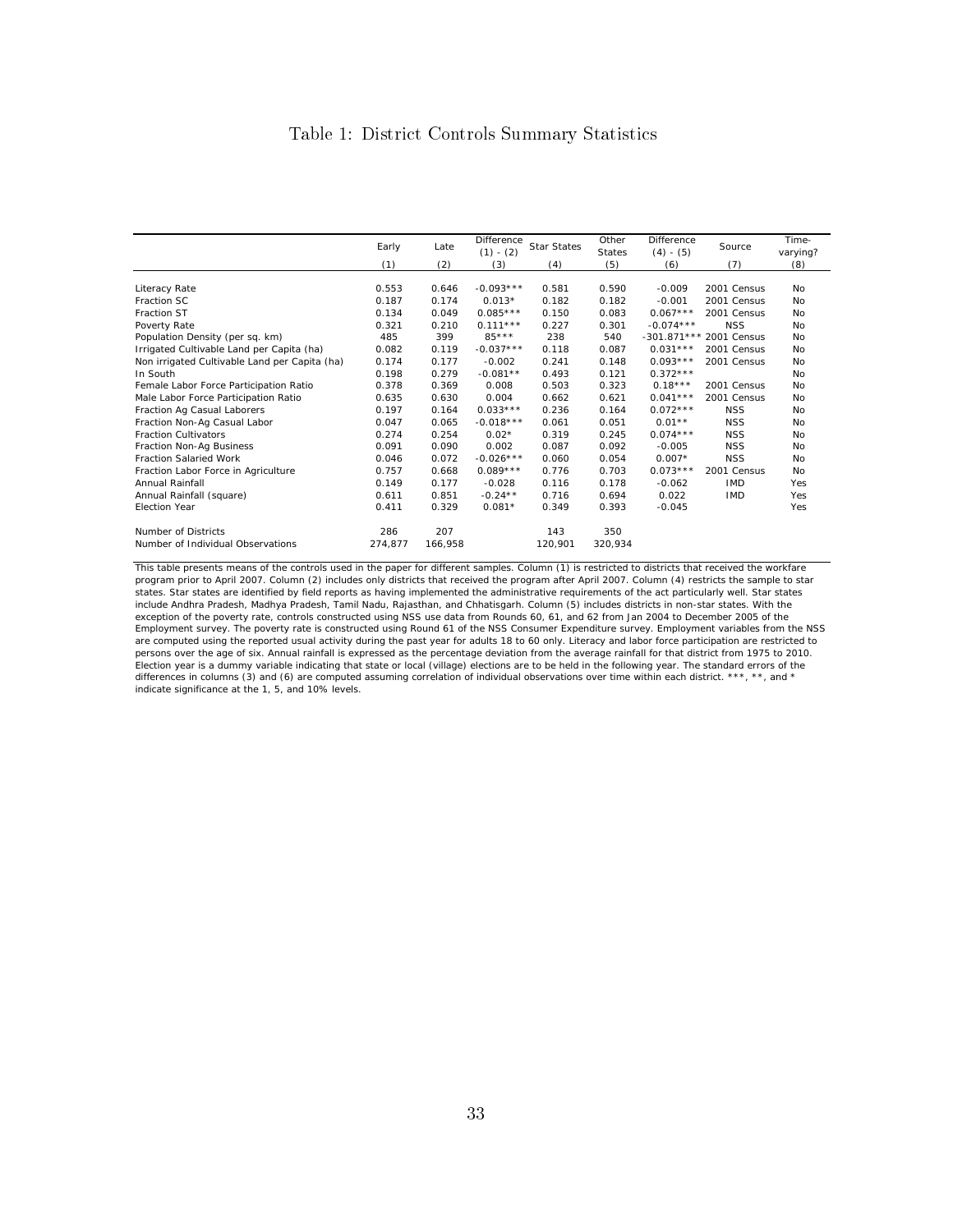### Table 2: Summary Statistics of Outcomes in 2004, 2005 for Early and Late Districts

| Panel A: Men                      |        |        |             |                    |                          |             |
|-----------------------------------|--------|--------|-------------|--------------------|--------------------------|-------------|
|                                   | Early  | Late   | $(1) - (2)$ |                    | Star States Other States | $(4) - (5)$ |
|                                   | (1)    | (2)    | (3)         | (4)                | (5)                      | (6)         |
|                                   |        |        |             |                    |                          |             |
| Public Work (Casual)              | 0.002  | 0.001  | 0.001       | 0.004              | 0.001                    | 0.003       |
| Private Work                      | 0.867  | 0.851  | 0.016       | 0.850              | 0.866                    | $-0.016$    |
| Cultivator                        | 0.378  | 0.346  | 0.031       | 0.372              | 0.363                    | 0.009       |
| Non-Ag Self-employed              | 0.139  | 0.141  | $-0.002$    | 0.120              | 0.148                    | $-0.028$    |
| Casual Labor                      | 0.258  | 0.247  | 0.011       | 0.261              | 0.251                    | 0.011       |
| Salaried Work                     | 0.053  | 0.087  | $-0.035$    | 0.067              | 0.065                    | 0.002       |
| Domestic Work                     | 0.016  | 0.010  | 0.006       | 0.008              | 0.016                    | $-0.008$    |
| Unemployed                        | 0.068  | 0.078  | $-0.01$     | 0.084              | 0.067                    | 0.016       |
| Not in Labor Force                | 0.062  | 0.069  | $-0.007$    | 0.062              | 0.066                    | $-0.004$    |
| Log Daily Casual Earnings         | 3.834  | 4.075  | $-0.241***$ | 3.909              | 3.929                    | $-0.02$     |
| Log Daily Salaried Earnings       | 4.386  | 4.375  | 0.011       | 4.228              | 4.446                    | $-0.218***$ |
| Number of Individual Observations | 44,859 | 29,834 |             | 20,682             | 54,011                   |             |
| Panel B: Women                    |        |        |             |                    |                          |             |
|                                   | Early  | Late   | $(1) - (2)$ | <b>Star States</b> | <b>Other States</b>      | $(4) - (5)$ |
|                                   | (1)    | (2)    | (3)         | (4)                | (5)                      | (6)         |
| Public Employment (Casual)        | 0.001  | 0.001  | $\mathbf 0$ | 0.003              | 0.000                    | 0.003       |
| <b>Private Sector Work</b>        | 0.939  | 0.936  | 0.003       | 0.913              | 0.948                    | $-0.035$    |
| Cultivator                        | 0.182  | 0.215  | $-0.033$    | 0.256              | 0.169                    | $0.087**$   |
| Non-Ag Self-employed              | 0.040  | 0.038  | 0.002       | 0.059              | 0.031                    | 0.028       |
| Casual Labor                      | 0.107  | 0.104  | 0.002       | 0.150              | 0.088                    | $0.062**$   |
| Salaried Work                     | 0.012  | 0.018  | $-0.005$    | 0.018              | 0.013                    | 0.006       |
| Domestic Work                     | 0.581  | 0.547  | 0.035       | 0.411              | 0.632                    | $-0.221***$ |
| Unemployed                        | 0.029  | 0.035  | $-0.005$    | 0.051              | 0.024                    | $0.027*$    |
| Not in Labor Force                | 0.030  | 0.028  | 0.002       | 0.032              | 0.028                    | 0.004       |
| Log Daily Casual Earnings         | 3.430  | 3.559  | $-0.129***$ | 3.435              | 3.508                    | $-0.074*$   |
| Log Daily Salaried Earnings       | 3.557  | 3.634  | $-0.077$    | 3.399              | 3.709                    | $-0.31***$  |
| Number of Individual Observations | 51,025 | 33,269 |             | 23,406             | 60,888                   |             |

This table presents means of the main outcomes used in the paper for different samples. All samples are restricted to persons aged 18 to 60 with secondary education or less. Column (1) is restricted to districts that received the workfare program prior to April 2007. Column (2) includes only districts that received the program after April 2007. Column (4) restricts the sample to star states. Star states are identified by field reports as having implemented the administrative requirements of the act particularly well. Star states include Andhra Pradesh, Madhya Pradesh, Tamil Nadu, Rajasthan, and Chhatisgarh. Column (5) includes districts in non-star states. The standard errors of the differences in columns (3) and (6) are computed assuming correlation over time within districts. \*\*\*, \*\*, and \* indicate significance at the 1, 5, and 10% levels.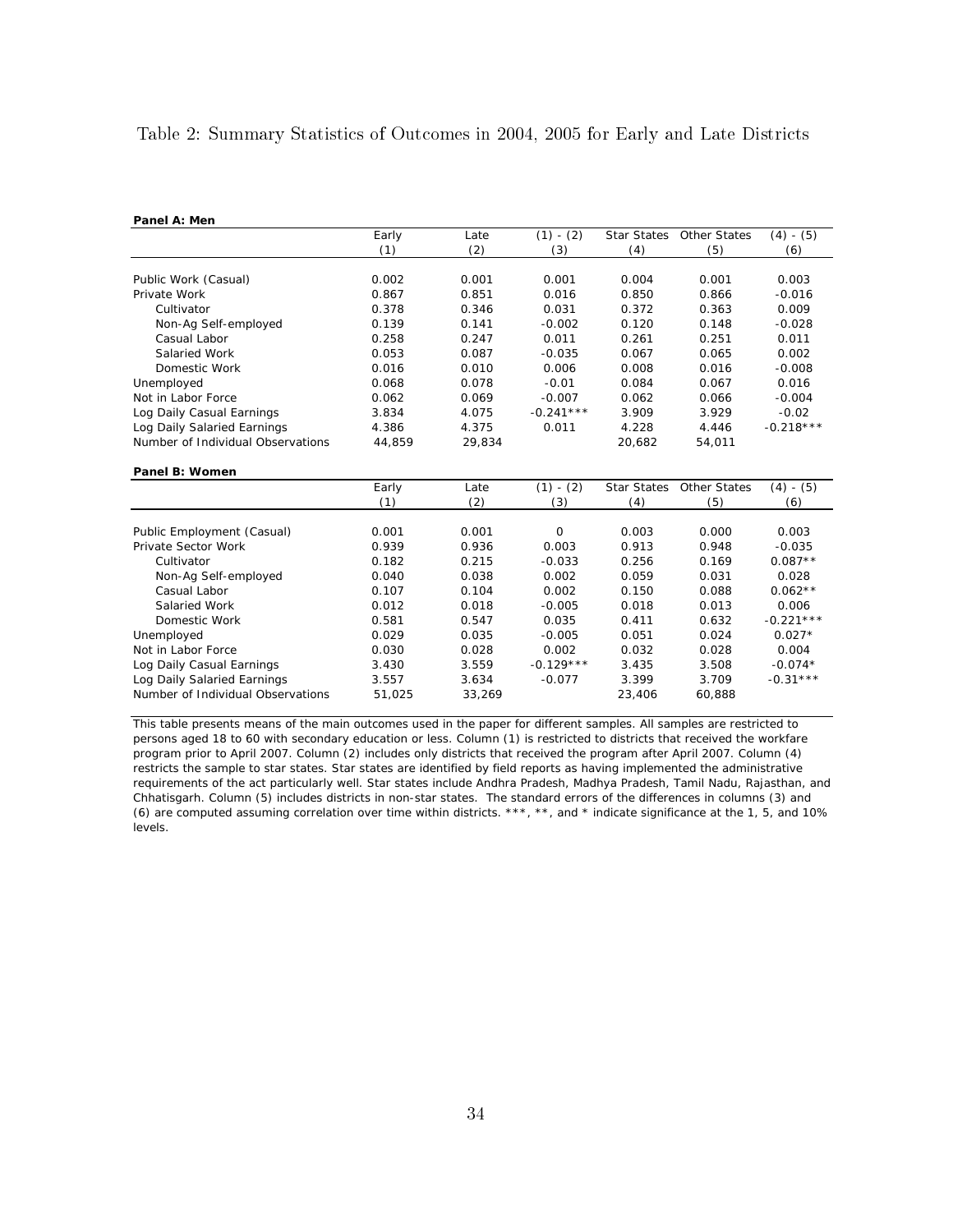### Table 3: Public Works Difference-in-Differences Estimates by Implementation Group

|     |                     |             | <b>Early Districts</b> |             | Late Districts |             | Diff-in-Diff |
|-----|---------------------|-------------|------------------------|-------------|----------------|-------------|--------------|
|     |                     | Rainy       | Dry                    | Rainy       | Dry            | Rainy       | Dry          |
|     |                     | Jul to Dec  | Jan to Jun             | Jul to Dec  | Jan to Jun     | Jul to Dec  | Jan to Jun   |
|     |                     | (1)         | (2)                    | (3)         | (4)            | (5)         | (6)          |
|     |                     |             |                        |             |                | $(1) - (3)$ | $(2) - (4)$  |
|     |                     |             |                        |             |                |             |              |
| (1) | Pre (1/04 to 12/05) | 0.0011      | 0.0026                 | 0.0008      | 0.0027         |             |              |
|     |                     | (0.0003)    | (0.0005)               | (0.0002)    | (0.0007)       |             |              |
|     |                     | $N = 71674$ | $N = 101946$           | $N = 46943$ | $N = 64142$    |             |              |
|     |                     |             |                        |             |                |             |              |
| (2) | Post (2007-08)      | 0.0034      | 0.014                  | 0.0009      | 0.004          |             |              |
|     |                     | (0.0006)    | (0.0025)               | (0.0004)    | (0.001)        |             |              |
|     |                     | $N = 50721$ | $N = 50536$            | $N = 28116$ | $N = 27757$    |             |              |
| (3) | $(2) - (1)$         | $0.0023***$ | $0.0114***$            | 0.0002      | 0.0013         | $0.0021***$ | $0.0101***$  |
|     |                     | (0.0006)    | (0.0025)               | (0.0004)    | (0.0012)       | (0.0008)    | (0.0028)     |
|     |                     |             |                        |             |                |             |              |
| (4) | Post (2009-10)      | 0.0089      | 0.0179                 | 0.006       | 0.0118         |             |              |
|     |                     | (0.0014)    | (0.0032)               | (0.0014)    | (0.0029)       |             |              |
|     |                     | $N = 33638$ | $N = 33374$            | $N = 22248$ | $N = 22003$    |             |              |
| (5) | $(4) - (2)$         | $0.0055***$ | 0.0038                 | $0.0051***$ | $0.0078***$    | 0.0003      | $-0.004$     |
|     |                     | (0.0077)    | (0.0153)               | (0.0053)    | (0.0091)       | (0.0025)    | (0.0062)     |
|     |                     |             |                        |             |                |             |              |

The sample is composed of adults aged 18 to 60 with secondary education or less. Each cell is a mean of the variable public works, with standard errors in parentheses and the number of individual observations below. Public works is an estimate of the fraction of days spent working in public works employment. For example, row (1), column (2) is the mean of public works for all districts that received the program prior to April 2007 (early districts) with the sample restricted to the first six months (dry season) of 2004 and 2005. 2007-08 and 2009-10 correspond to agricultural years (July to June). The public works program was introduced in early districts between February 2006 and April 2007. The program was introduced to late districts in April 2008. All means are computed using sampling weights. Standard errors are adjusted for correlation of the errors at the district level, \*\*\*, \*\*, and \* indicate significance at the 1, 5, and 10% levels.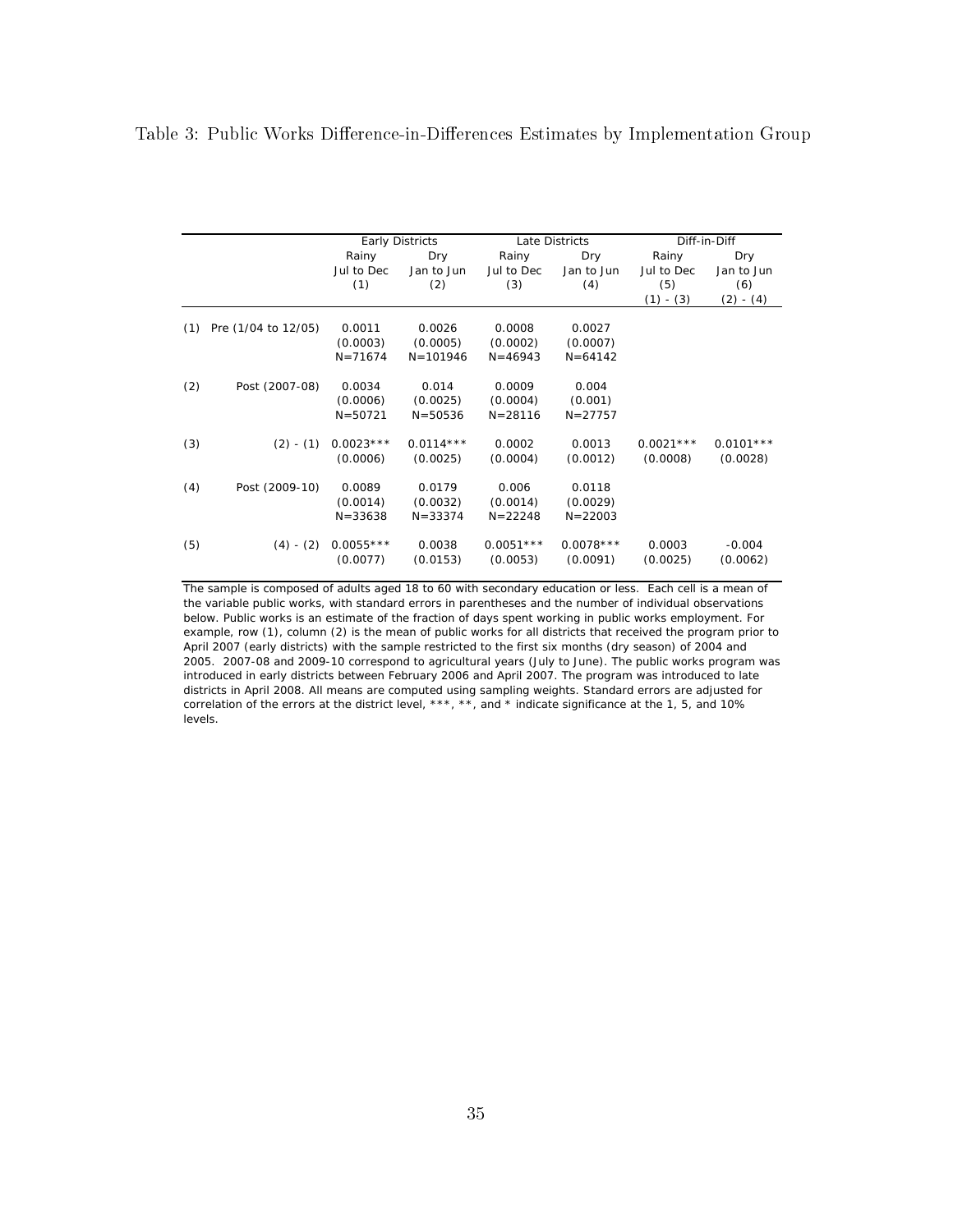### Table 4: Main Specification Public Works

|                                                                                                | (1)                                       | (2)                                        | Public Works Public Works Public Works Public Works Public Works Public Works<br>(3) | (4)                                   | (5)                                   | (6)                                   |
|------------------------------------------------------------------------------------------------|-------------------------------------------|--------------------------------------------|--------------------------------------------------------------------------------------|---------------------------------------|---------------------------------------|---------------------------------------|
| Program                                                                                        | $0.00680***$<br>(0.00140)                 | $0.00678***$<br>(0.00139)                  | (0.00153)                                                                            | $0.00611***$ 0.00791***<br>(0.00205)  |                                       |                                       |
| Program X Dry                                                                                  |                                           |                                            |                                                                                      |                                       | $0.0112***$<br>(0.00300)              |                                       |
| Program X Rainy                                                                                |                                           |                                            |                                                                                      |                                       | $0.00424***$<br>(0.00142)             |                                       |
| Program X Dry X Star States                                                                    |                                           |                                            |                                                                                      |                                       |                                       | $0.0341***$<br>(0.00787)              |
| Program X Rainy X Star States                                                                  |                                           |                                            |                                                                                      |                                       |                                       | $0.00610***$<br>(0.00203)             |
| Program X Dry X Other States                                                                   |                                           |                                            |                                                                                      |                                       |                                       | $-6.76e-05$<br>(0.00160)              |
| Program X Rainy X Other States                                                                 |                                           |                                            |                                                                                      |                                       |                                       | 0.000474<br>(0.00128)                 |
| Observations<br>R-squared<br><b>District FE</b><br>Quarter*Year FE<br><b>District Controls</b> | 441,835<br>0.003<br><b>No</b><br>No<br>No | 441,835<br>0.021<br>Yes<br><b>No</b><br>No | 441,835<br>0.023<br>Yes<br>Yes<br>No                                                 | 441,835<br>0.025<br>Yes<br>Yes<br>Yes | 441,835<br>0.025<br>Yes<br>Yes<br>Yes | 441,835<br>0.031<br>Yes<br>Yes<br>Yes |

Each column presents results from a separate regression. The sample is composed of all adults aged 18 to 60 with secondary education or less interviewed from January 2004 to December 2005 and from July 2007 to June 2008. Public works is an estimate of the fraction of total time spent on public works. Program is a dummy variable equal to one for early districts during July 2007 to June 2008. Dry is a dummy variable equal to one for the first two quarters of the year. Rainy is a dummy variable equal to one for the second two quarters of the year. All estimates are computed using weights proportional to district population. District controls are listed in Table 1. District controls that do not vary over time are interacted with a dummy for 2007-08 (post-program). All estimates are computed using sampling weights. Standard errors in parentheses are adjusted for correlation of the errors at the district level. \*\*\*, \*\*, and \* indicate significance at the 1, 5, and 10% levels.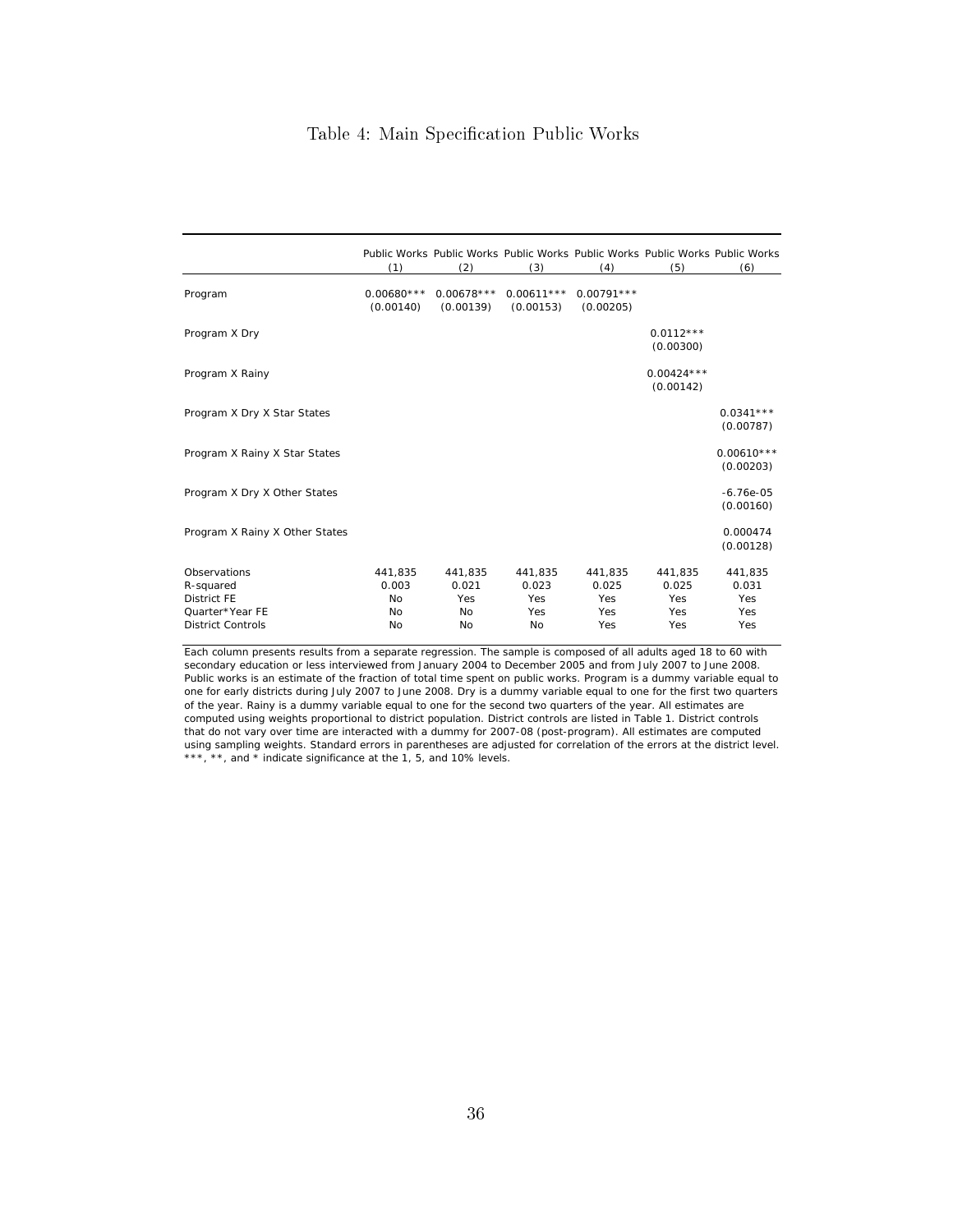|                                               | Public                    | Private                                         | Unemployed               | Not in Labor<br>Force        |
|-----------------------------------------------|---------------------------|-------------------------------------------------|--------------------------|------------------------------|
|                                               | (1)                       | (2)                                             | (3)                      | (4)                          |
| Program X Dry                                 | $0.00991***$<br>(0.00272) | $-0.0234***$<br>(0.00613)                       | $0.0158***$<br>(0.00412) | $-0.00230$<br>(0.00313)      |
| $0.00230***$<br>Program X Rainy<br>(0.000833) |                           | $-0.00576$<br>(0.00488)                         | $0.00736*$<br>(0.00424)  | $-0.00390$<br>(0.00256)      |
| Observations<br><b>District Controls</b>      | 441,835<br>No             | 441,835<br>No                                   | 441,835<br>No            | 441,835<br>No                |
|                                               | Public<br>(5)             | Private<br>(6)                                  | Unemployed<br>7)         | Not in Labor<br>Force<br>(8) |
| Program X Dry                                 | $0.0112***$<br>(0.00300)  | $-0.0158**$<br>(0.00663)                        | 0.00671<br>(0.00431)     | $-0.00219$<br>(0.00354)      |
| Program X Rainy                               | $0.00424***$<br>(0.00142) | 0.00285<br>$-0.00281$<br>(0.00610)<br>(0.00485) |                          | $-0.00428$<br>(0.00319)      |

#### Table 5: Main Specification Time Allocation

Each column presents results from a separate regression. All regressions include district and year-quarter fixed effects. The sample is composed of all adults aged 18 to 60 with secondary education or less interviewed from January 2004 to December 2005 and from July 2007 to June 2008. Private, unemployed, and not in the labor force are estimates of the fraction of total time spent working in private sector work (including domestic work), unemployed or not in the labor force. Program is a dummy variable equal to one for early districts during July 2007 to June 2008. Dry is a dummy variable equal to one for the first two quarters of the year. Rainy is a dummy variable equal to one for the second two quarters of the year. All estimates are computed using weights proportional to district population. District controls are listed in Table 1. District controls that do not vary over time are interacted with a dummy for 2007-08 (post-program). All estimates are computed using sampling weights. Standard errors in parentheses are adjusted for correlation of the errors at the district level. \*\*\*, \*\*, and \* indicate significance at the 1, 5, and 10% levels.

Observations 441,835 441,835 441,835 441,835 District Controls Yes Yes Yes Yes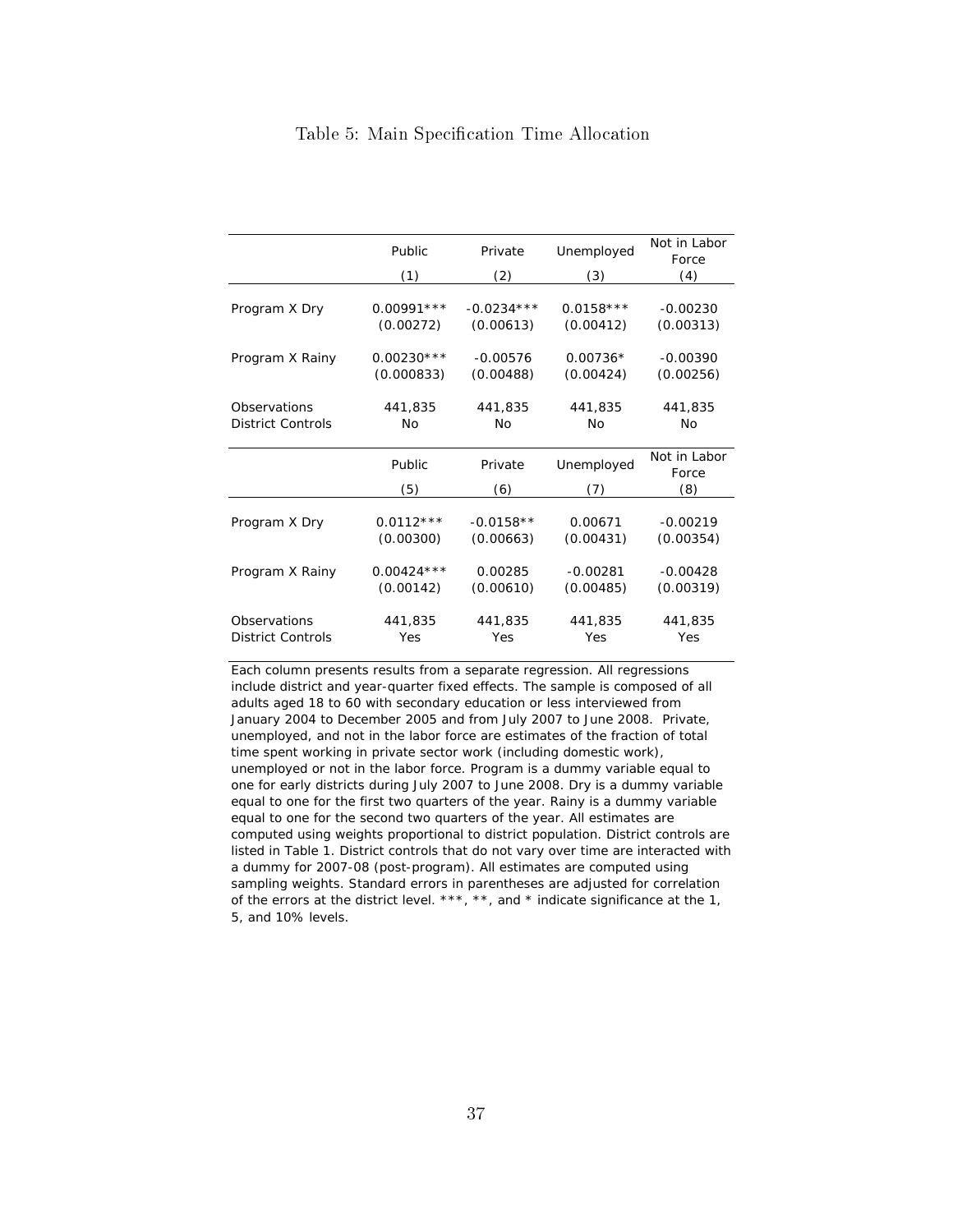### Table 6: Main Specification Daily Earnings

|                                                                    | Log Daily<br>Casual<br>Earnings              | Daily Casual<br>Earnings                      | Log Deflated Log Deflated Log Deflated<br>Daily Casual<br>Earnings | Daily Casual<br>Earnings                      | Log Deflated<br>Daily<br>Salaried<br>Earnings   | Log Deflated<br>Daily<br>Salaried<br>Earnings   |
|--------------------------------------------------------------------|----------------------------------------------|-----------------------------------------------|--------------------------------------------------------------------|-----------------------------------------------|-------------------------------------------------|-------------------------------------------------|
|                                                                    | (1)                                          | (2)                                           | (3)                                                                | (4)                                           | (5)                                             | (6)                                             |
| Program X Dry<br>Program X Rainy                                   | $0.0414**$<br>(0.0178)<br>0.0112<br>(0.0176) | $0.0359**$<br>(0.0182)<br>0.00402<br>(0.0184) | $0.0536***$<br>(0.0186)<br>0.0198<br>(0.0195)                      | $0.0548***$<br>(0.0175)<br>0.0276<br>(0.0185) | $-0.134**$<br>(0.0643)<br>$-0.0111$<br>(0.0664) | $-0.165***$<br>(0.0555)<br>0.000635<br>(0.0544) |
| Observations<br><b>District Controls</b><br><b>Worker Controls</b> | 85,508<br><b>No</b><br>No                    | 85,508<br><b>No</b><br><b>No</b>              | 85,508<br>Yes<br>No                                                | 85,452<br>Yes.<br>Yes                         | 17,378<br>Yes<br><b>No</b>                      | 17,370<br>Yes<br>Yes                            |

 $\mathbf{r}$ 

Each column presents results from a separate regression. All regressions include district and yearquarter fixed effects. The sample is composed of all adults aged 18 to 60 with secondary education or less interviewed from January 2004 to December 2005 and from July 2007 to June 2008. Log daily casual earnings is the log of earnings per day worked for people who report working in casual labor. Daily salaried earnings are earnings from salaried work, which tend to be higher-paying longer-term jobs. Deflated earnings are deflated using the monthly, state-level price index for agricultural labourers from the Indian Labour Bureau. Program is a dummy variable equal to one for early districts during July 2007 to June 2008. Dry is a dummy variable equal to one for the first two quarters of the year. Rainy is a dummy variable equal to one for the second two quarters of the year. District controls are listed in Table 1. District controls that do not vary over time are interacted with a dummy for 2007-08 (post-program). All estimates are computed using sampling weights. Standard errors in parentheses are adjusted for correlation of the errors at the district level. \*\*\*, \*\*, and \* indicate significance at the 1, 5, and 10% levels.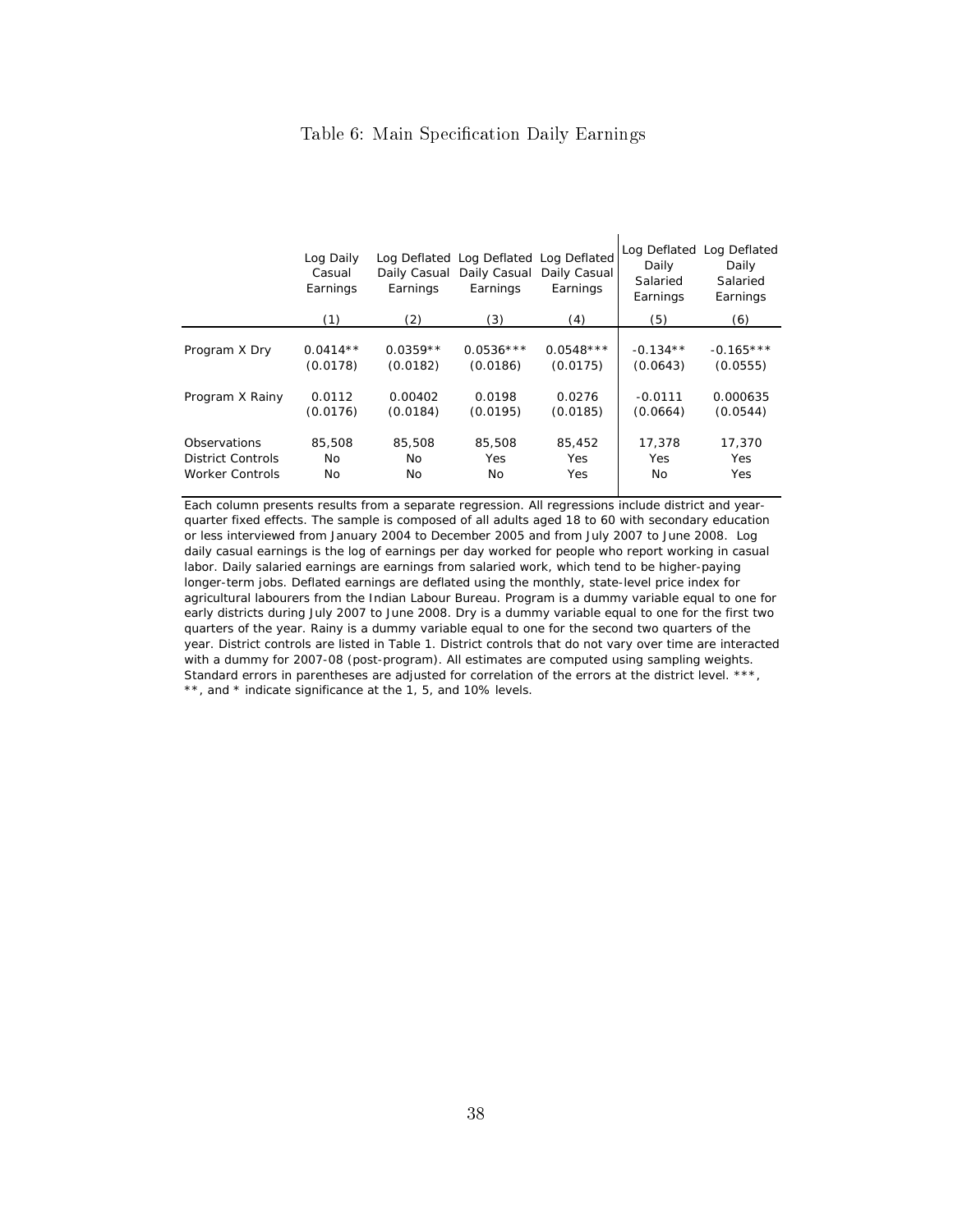### Table 7: Program Effects by Implementation Group

|                                | Public       | Private      | Unemployed | Not in Labor<br>Force | Log Deflated<br>Casual Daily<br>Earnings | Log Deflated<br>Salaried<br>Daily<br>Earnings |
|--------------------------------|--------------|--------------|------------|-----------------------|------------------------------------------|-----------------------------------------------|
|                                | (1)          | (2)          | (3)        | (4)                   | (5)                                      | (6)                                           |
| Program X Dry X Star States    | $0.0341***$  | $-0.0358***$ | 0.00282    | $-0.00109$            | $0.103***$                               | $-0.152**$                                    |
|                                | (0.00787)    | (0.0117)     | (0.00692)  | (0.00540)             | (0.0252)                                 | (0.0735)                                      |
| Program X Rainy X Star States  | $0.00610***$ | $-0.00163$   | $-0.00126$ | $-0.00321$            | $0.0478*$                                | $-0.0666$                                     |
|                                | (0.00203)    | (0.00858)    | (0.00702)  | (0.00462)             | (0.0254)                                 | (0.0842)                                      |
| Program X Dry X Other States   | $-6.76e-05$  | $-0.00564$   | $0.00850*$ | $-0.00278$            | 0.0305                                   | $-0.167***$                                   |
|                                | (0.00160)    | (0.00652)    | (0.00479)  | (0.00380)             | (0.0191)                                 | (0.0623)                                      |
| Program X Rainy X Other States | 0.000474     | 0.00760      | $-0.00320$ | $-0.00488$            | 0.0128                                   | 0.0296                                        |
|                                | (0.00128)    | (0.00651)    | (0.00518)  | (0.00359)             | (0.0201)                                 | (0.0590)                                      |
| Observations                   | 441,835      | 441,835      | 441,835    | 441,835               | 85,452                                   | 17,370                                        |
| <b>District Controls</b>       | Yes          | Yes          | Yes        | Yes                   | Yes                                      | <b>Yes</b>                                    |
| <b>Worker Controls</b>         | No           | No           | No         | No                    | Yes                                      | <b>Yes</b>                                    |

Each column presents the results of a separate regression. All regressions include district and year-quarter fixed effects. The sample is composed of all adults aged 18 to 60 with secondary education or less interviewed from January 2004 to December 2005 and from July 2007 to June 2008. The unit of observation is a person. The outcomes are defined as in Table 4, 5 and 6. Program is a dummy variable equal to one for early districts during July 2007 to June 2008. Dry is a dummy variable equal to one for the first two quarters of the year. Rainy is a dummy variable equal to one for the second two quarters of the year. District controls are listed in Table 1. District controls that do not vary over time are interacted with a dummy for 2007-08 (post-program). Worker controls are listed in the notes of Table 6. Star states is a dummy variable equal to one for districts within star states. Other states is a dummy variable equal to one for districts that are not in star states. See Table 2 for a description of star states. All estimates are computed using sampling weights. Standard errors in parentheses are adjusted for correlation of the errors at the district level. \*\*\*, \*\*, and \* indicate significance at the 1, 5, and 10% levels.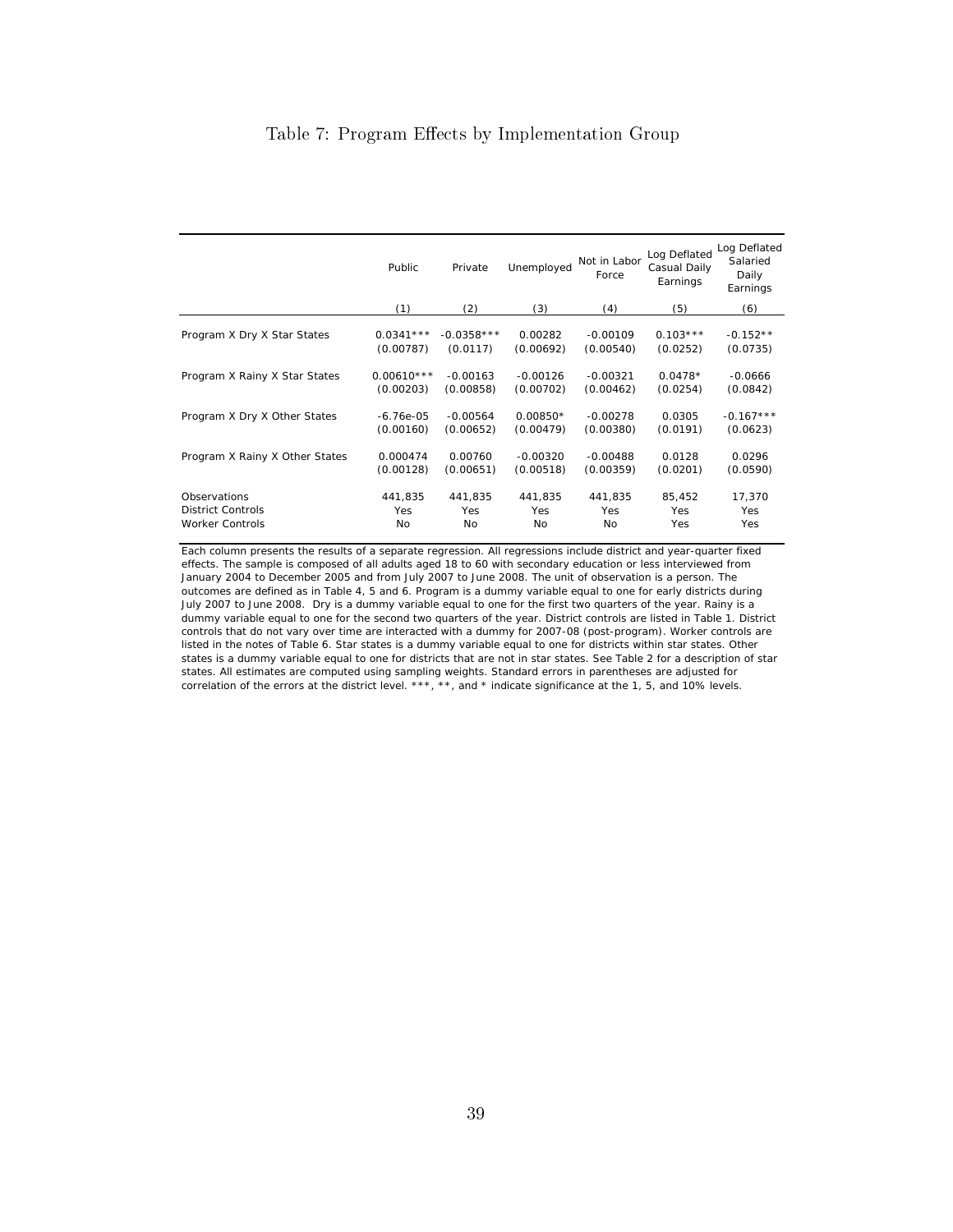### Table 8: Pre-existing Trends

|                                | Public      | Private    | Unemployed | Not in Labor<br>Force | Log Deflated<br>Daily Casual<br>Earnings | Log Deflated<br>Daily<br>Salaried<br>Earnings |
|--------------------------------|-------------|------------|------------|-----------------------|------------------------------------------|-----------------------------------------------|
|                                | (1)         | (2)        | (3)        | (4)                   | (5)                                      | (6)                                           |
| Program X Dry X Star States    | 0.00432     | $-0.00879$ | 0.00797    | $-0.00350$            | 0.00519                                  | 0.0697                                        |
|                                | (0.00331)   | (0.00899)  | (0.00690)  | (0.00488)             | (0.0241)                                 | (0.0844)                                      |
| Program X Rainy X Star States  | 0.00243     | 0.0187     | $-0.0144*$ | $-0.00666$            | 0.0526                                   | 0.0549                                        |
|                                | (0.00234)   | (0.0118)   | (0.00827)  | (0.00694)             | (0.0326)                                 | (0.102)                                       |
| Program X Dry X Other States   | $-0.00207*$ | $-0.00196$ | 0.00617    | $-0.00215$            | 0.0225                                   | 0.0811                                        |
|                                | (0.00125)   | (0.00670)  | (0.00500)  | (0.00397)             | (0.0195)                                 | (0.0646)                                      |
| Program X Rainy X Other States | $-0.000579$ | 0.00410    | $-0.00521$ | 0.00168               | 0.0338                                   | $-0.0701$                                     |
|                                | (0.00142)   | (0.00812)  | (0.00572)  | (0.00498)             | (0.0237)                                 | (0.0778)                                      |
| Observations                   | 284.705     | 284.705    | 284.705    | 284,705               | 49.479                                   | 12,033                                        |
| <b>District Controls</b>       | Yes         | Yes        | Yes        | Yes                   | Yes                                      | Yes                                           |
| <b>Worker Controls</b>         | No.         | No.        | No         | No                    | Yes                                      | Yes                                           |

Each column presents the results of a separate regression. All regressions include district and year-quarter fixed effects. The sample is composed of all adults aged 18 to 60 with secondary education or less interviewed from January 2004 to December 2005. For columns (1) to (5), the unit of observation is a district-quarter. For columns (6), the unit of observation is a person. The outcomes are defined as in Table 4, 5 and 6. Program is a dummy variable equal to one for early districts during January 2005 to December 2005. Dry is a dummy variable equal to one for the first two quarters of the year. Rainy is a dummy variable equal to one for the second two quarters of the year. District controls are listed in Table 1. District controls that do not vary over time are interacted with a dummy for 2005 (post-program). Worker controls are listed in the notes of Table 6. Star states is a dummy variable equal to one for districts within star states. Other states is a dummy variable equal to one for districts that are not in star states. See Table 2 for a description of star states. All estimates are computed using sampling weights. Standard errors in parentheses are adjusted for correlation of the errors at the district level. \*\*\*, \*\*, and \* indicate significance at the 1, 5, and 10% levels.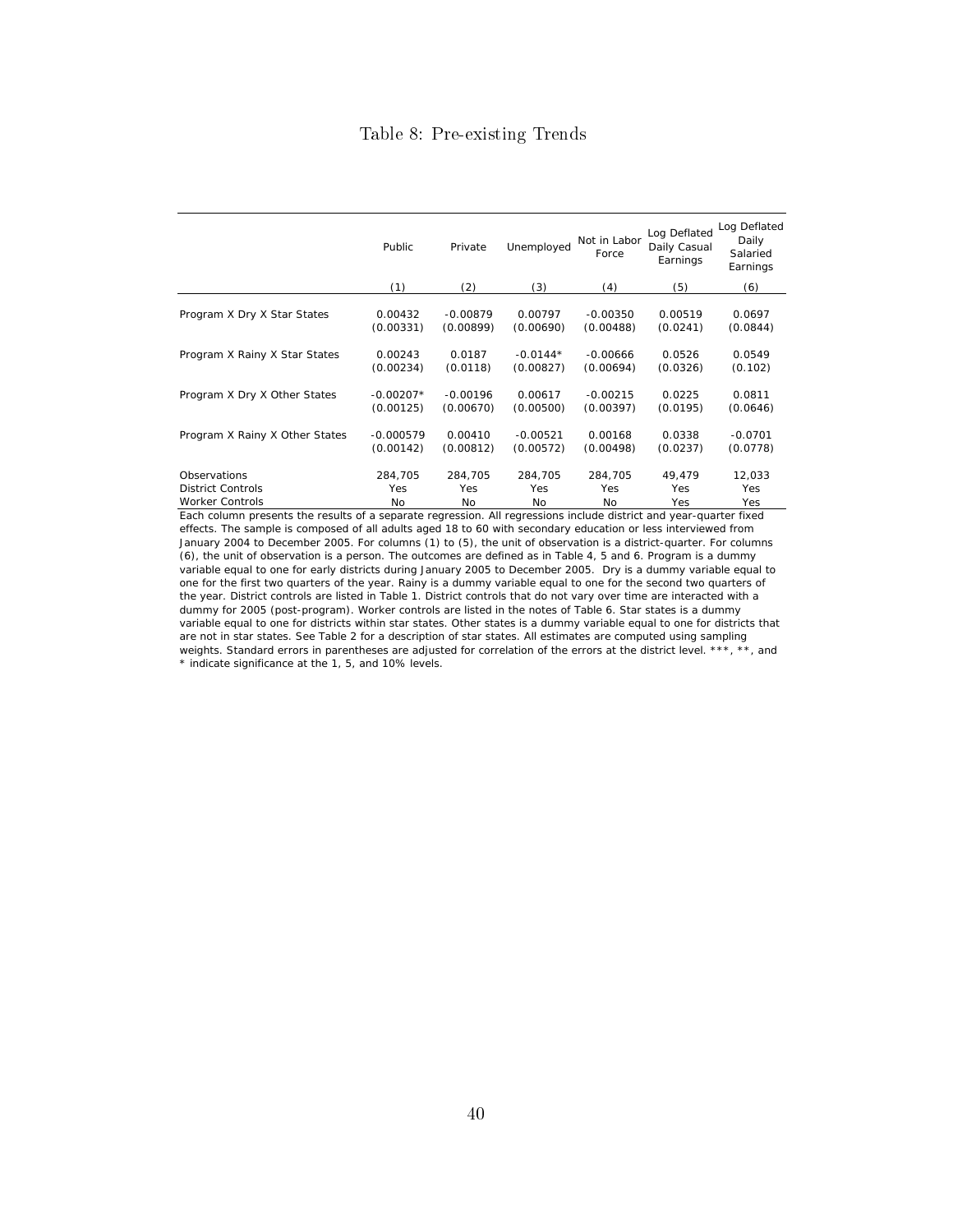### Table 9: Welfare Gains by Expenditure Quintile

|      |                                                        |         |        | <b>Expenditure Quintile</b> |             |                 |                |                           |
|------|--------------------------------------------------------|---------|--------|-----------------------------|-------------|-----------------|----------------|---------------------------|
|      |                                                        | Poorest | Second | Third                       | Fourth      | Richest         | Full<br>Sample | Construction              |
|      |                                                        | (1)     | (2)    | (3)                         | (4)         | (5)             | (6)            | (7)                       |
|      | Household Expenditures and Income                      |         |        |                             |             |                 |                |                           |
| (1)  | Monthly Consumption Per Capita                         | 275.5   | 381.9  | 473.2                       | 597.4       | 1023            | 511.8          | <b>NSS 2004-5</b>         |
| (2)  | <b>Total Monthly Consumption</b>                       | 1831    | 2362   | 2655                        | 3138        | 4548            | 2769           | <b>NSS 2004-5</b>         |
| (3)  | Total Earnings per Month for Adults doing Casual Labor | 836     | 796    | 618                         | 497         | 294             | 638            | NSS 2004-5                |
| (4)  | Casual Earnings as Fraction of Household Consumption   | 0.46    | 0.34   | 0.23                        | 0.16        | 0.06            | 0.23           | NSS 2004-5                |
| (5)  | Average Earnings per Day Worked by Adults              | 40.0    | 43.7   | 47.1                        | 51.0        | 57.0            | 44.8           | NSS 2004-5                |
|      | Gain from wage change                                  |         |        |                             |             |                 |                |                           |
| (6)  | Fraction of Casual Labor Costs Paid by Quintile        | 4.0%    | 6.2%   | 10.3%                       | 14.2%       | 30.1%           | 12.8%          | <b>NCAER 1999</b>         |
| (7)  | Estimated Monthly Labor Cost per Household             | 126     | 197    | 328                         | 452         | 961             | 408            | $(6)$ x Full $(3)$ x 5    |
| (8)  | Net Labor Earnings per Month                           | 710     | 599    | 289                         | 45          | $-666$          | 230            | $(3) - (7)$               |
| (9)  | Wage change                                            | 5.6%    | 5.6%   | 5.6%                        | 5.6%        | 5.6%            | 5.6%           | Estimated                 |
| (10) | Net Income Gain from Wage Change                       | 39.7    | 33.6   | 16.2                        | 2.5         | $-37.3$         | 12.9           | $(8) \times (9)$          |
|      | Gain from Government employment                        |         |        |                             |             |                 |                |                           |
| (11) | Increase in Days in Public Employment per HH per Month | 1.79    | 1.02   | 0.98                        | 0.79        | 0.44            | 1.00           | Estimated                 |
| (12) | Average Private Sector Wage                            | 44.8    | 44.8   | 44.8                        | 44.8        | 44.8            | 44.8           | <b>NSS 2004-5</b>         |
| (13) | Average Government Wage                                | 53.7    | 53.7   | 53.7                        | 53.7        | 53.7            | 53.7           | $(12) + 20%$              |
| (14) | Direct Gain with Outside Option at Market Wage         | 24.0    | 9.1    | 8.8                         | 7.1         | 3.9             | 8.9            | $(11) \times [(13)-(12)]$ |
| (15) | Direct Gain with Outside Option at 50% of Market Wage  | 56.0    | 32.0   | 30.7                        | 24.7        | 13.7            | 31.2           | $(11) \times (13)$        |
|      | <b>Total Gain</b>                                      |         |        |                             |             |                 |                |                           |
| (16) | Total Gain with Outside Option at Market Wage          | 63.7    | 42.7   | 25.0                        | 9.6         | $-33.4$         | 21.8           | $(10) + (14)$             |
| (17) | Total Gain with Outside Option at 50% of Market Wage   | 95.7    | 65.5   | 46.9                        | 27.2        | $-23.6$         | 44.1           | $(10) + (15)$             |
|      | Gain from Wage Change as Fraction of Total Gain        |         |        |                             |             |                 |                |                           |
| (18) | Assuming Outside Option is Market Wage                 | 62.4%   | 78.6%  |                             | 64.9% 26.4% | $\star\star$    | 59.0%          | (10)/(16)                 |
| (19) | Assuming Outside Option is 50% of Market Wage          | 41.5%   | 51.2%  | 34.6%                       | 9.3%        | $\star$ $\star$ | 29.1%          | (10)/(17)                 |
|      | <b>Total Gain as Fraction of Total Expenditures</b>    |         |        |                             |             |                 |                |                           |
| (20) | Assuming Outside Option is Market Wage                 | 3.5%    | 1.8%   | 0.9%                        | 0.3%        | $-0.7%$         | 0.8%           | (16)/(2)                  |
| (21) | Assuming Outside Option is 50% of Market Wage          | 5.2%    | 2.8%   | 1.8%                        | 0.9%        | $-0.5%$         | 1.6%           | (17)/(2)                  |

Columns (1) to (5) correspond to different quintiles based on household per capita expenditure. Column (6) is all households. The last column indicates how each figure is obtained. Rows (1) to (5) use data from the NSS 2004-05 Employment Survey to compute averages for each quintile using survey sample weights. The fraction of casual labor costs paid by quintile (sixth row) is computed using data from the 1999-00 ARIS-REDS survey as follows. First we use monthly per capita expenditure to define quintiles. Second, by quintile, we aggregate all wages paid by the household to adult laborers. Third, we aggregate all income from casual labor supplied outside the household by all adults aged 18 to 60. The means in row (6) are obtained for each quintile by dividing total wages paid by total wage income received across all households. The wage change in row (9) is equal to the estimate of the program impact during the dry season from the specificiation in Table 8 with workers controls. The increase in days in public employment per household per month reported in row (11) is obtained from the regressions reported in Table A3. Row (18) and (19) , nothing is reported for the fifth quintile because the "gain from wage change" is a loss for this quintile.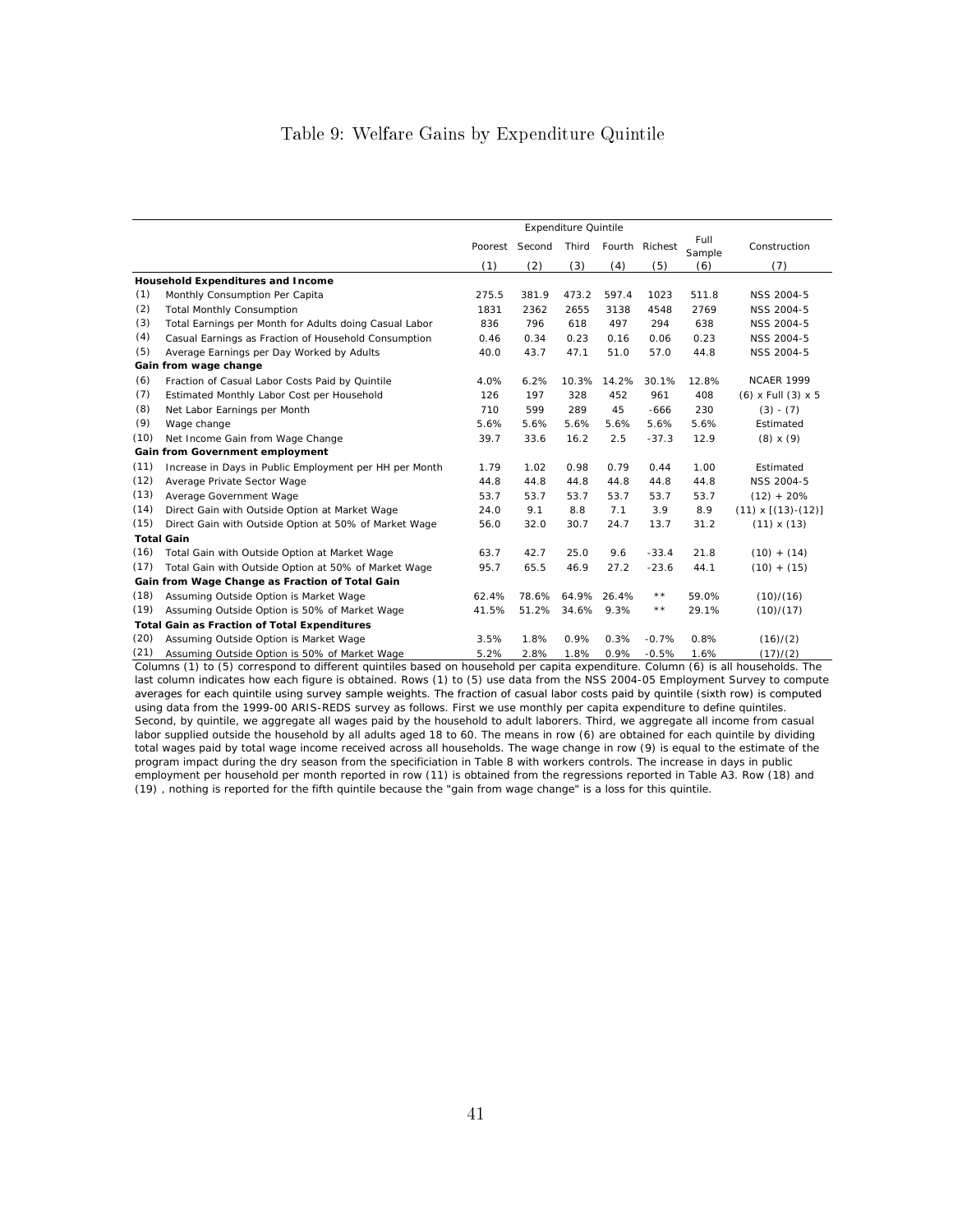## FOR ONLINE PUBLICATION

## A History of Public Works Programs in India

India has a long history of providing public works dating back to British rule. Three largescale public works programs deserve specific mention. First is the Maharashtra Employment Guarantee Scheme passed in 1976 and still in force today. The NREGA is in part based on the design of the Maharashtra EGS. The NSS Employment Survey shows a signicant amount of work in public works employment both before and after the introduction of the NREGA in the state of Maharashtra.

Second, the Sampoorn Grameen Rozgar Yojana (SGRY) started in 2001 with the purpose of generating employment across India and was still active until 2008. The total allocation to the SGRY was 35 billion Rupees per year from 2004-2008 (Afridi, 2008).

Finally, the National Food for Work Program was introduced as a pilot for the NREGA in 150 of the phase one districts, with an allocation of 60 billion Rupees in fiscal year 2005-06 (Afridi, 2008). As a comparison, during fiscal years  $2006-07$  and  $2007-08$ , the allocation for the NREGA was 116 billion Rupees.

## B Determinants of Government Employment Provision

The central government funds most of the expenditure for the NREGA (all of labor and 75% of material expenditures). However, the responsibility of implementing the scheme is left to the states and the lower administration levels (districts and village councils). In principle, local officials are meant to respond to worker demand for work, but the process required to provide work requires considerable administrative capacity: selection of public works projects, funding applications, opening of works, sanction of expenditures, and payments to workers and suppliers of materials. When the scheme started in each district, awareness campaigns also had to be implemented by the administration, sometimes with the help of civil society organizations. Depending on the administrative capacity of each state, NREGA implementation was initially more or less successful.

During the initial period that we study, the states of Andhra Pradesh, Rajasthan, Tamil Nadu, Madhya Pradesh and Chattisgarh provided signicantly more employment than other states (Khera, 2011). This was partially due to demand for work in these states. However, very poor states such as Bihar, Jharkhand, Orissa, and Uttar Pradesh where demand should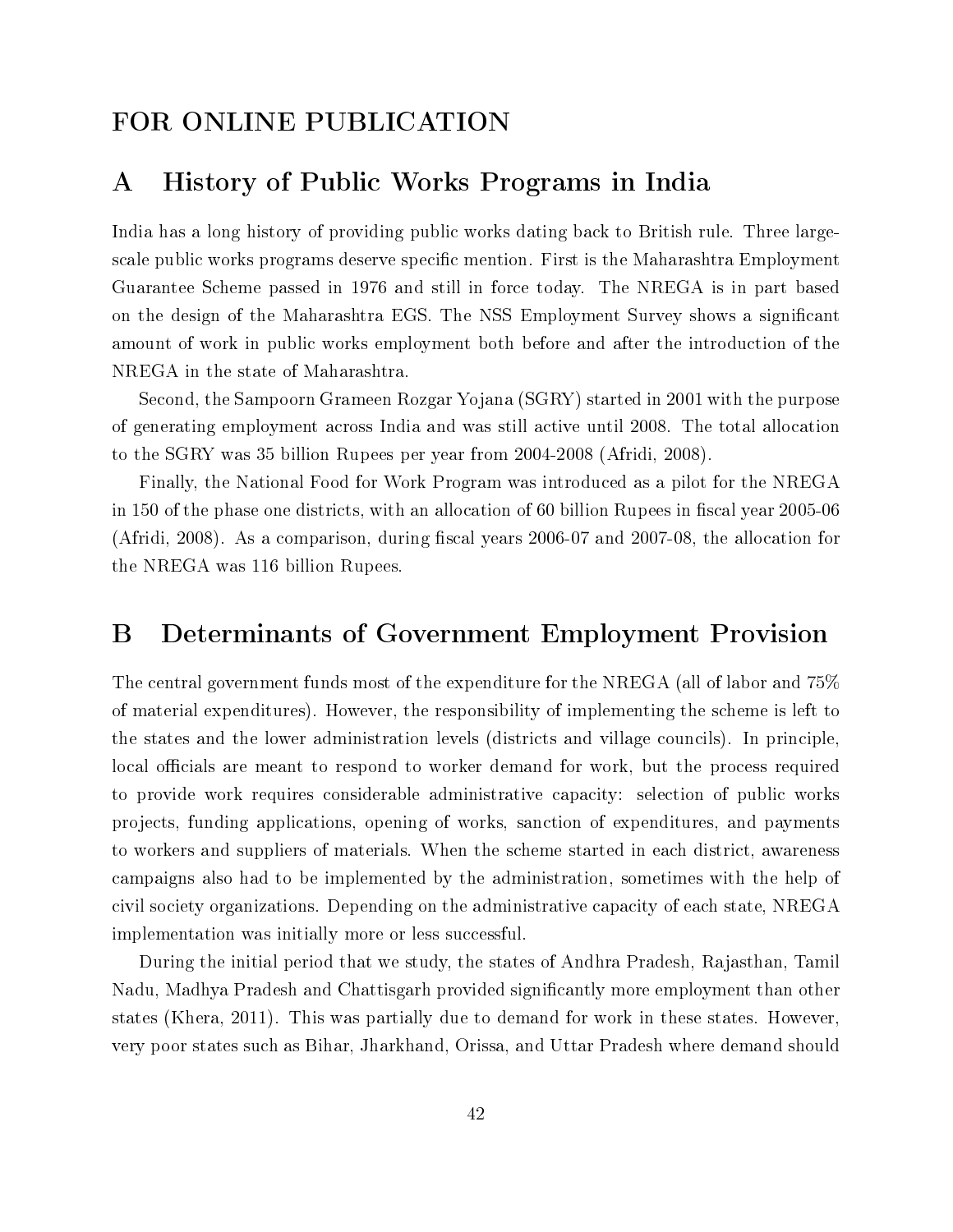be high saw little employment generation. In this second group of states, lack of administrative capacity and rampant corruption hampered public employment delivery, despite large potential demand (Khera, 2011; Dutta et al., 2012). In the 2009-10 NSS employment survey, workers were asked whether they had, and whether they desired NREGA employment. Using answers to these questions, Dutta et al.  $(2012)$  confirm that three years after the scheme started, demand for work is still more rationed in the poorest states of India.

## C Theoretical Appendix

### C.1 Impact of Government Hiring on Wage

Recall the market clearing condition

$$
L^g + D(W) = L^s \tag{8}
$$

To determine the impact on wages we differentiate the market clearing condition with respect to  $L_g$ :

$$
1 + D'(W)\frac{dW}{dL_g} = \sum_i \left(\frac{dL_i^s}{dW}|_{y_i}\frac{dW}{dL_g} + \frac{dL_i^s}{dy_i}\frac{dy_i}{dL_g}\right) \tag{9}
$$

where  $\frac{dL_i^s}{dW}|_{y_i}$  is the derivative of household *i*'s labor supply with respect to the wage holding non-labor income fixed. The slutsky decomposition yields:

$$
\frac{dL_i^s}{dW}|_{y_i} = \frac{dL_i^s}{dW}|_u + \frac{dL_i^s}{dy_i}L_i^s\tag{10}
$$

where  $\frac{dL_i^s}{dW}\Big|_u$  is the substitution effect, i.e. the partial derivative of labor supply with respect to the wage holding utility constant. We have that:

$$
\frac{dy_i^s}{dL_g} = \pi_i'(W)\frac{dW}{dL_g} + (W_g - W)\frac{dL_i^g}{dL_g} - \frac{dW}{dL_g}L_i^g
$$
\n
$$
= -D_i\frac{dW}{dL_g} + (W_g - W)\frac{dL_i^g}{dL_g} - \frac{dW}{dL_g}L_i^g
$$
\n(11)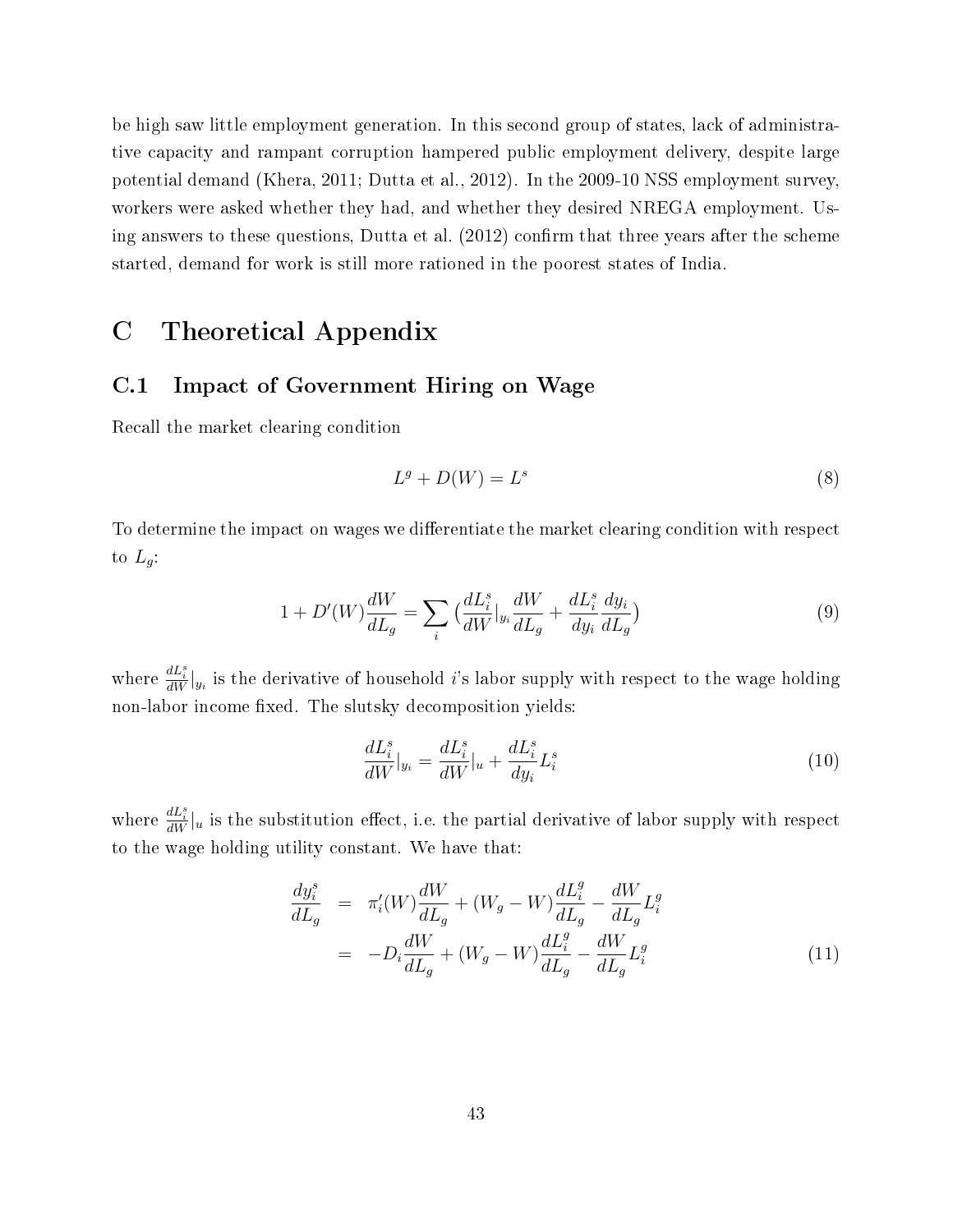where the second equality follows from the envelope theorem for the profit function  $\pi_i'(W) =$  $-D_i$ . Plugging Equations 10 and 11 into Equation 9 and re-arranging yields:

$$
\frac{dW}{dL^g} = \frac{1 - \sum_{i} \frac{dL_i^s}{dy_i} (W_g - W) \frac{dL_i^g}{dL_g}}{-D'(w) + \sum_{i} \left(\frac{dL_i^s}{dW}|_u + \frac{dL_i^s}{dy_i} (L_i^s - L_i^g - D_i)\right)}
$$
(12)

which is the desired result.

### C.2 Compensating Variation Derivation

Recall the equation equating expenditure to income:

$$
e(W, u_i) = \pi_i(W) + WT + (W_g - W)L_i^g + z_i
$$
\n(13)

We derive the change in  $z_i$  required to maintain the equality, and therefore maintain the same utility level, following a change in  $L_g$ . We do this by differentiating Equation 13 with respect to  $L_g$ :

$$
\frac{de(W, u_i)}{dW}\frac{dW}{dL_g} = \pi'_i(W)\frac{dW}{dL_g} + T\frac{dW}{dL_g} + (W_g - W)\frac{dL_i^g}{dL_g} - L_i^g\frac{dW}{dL_g} + dz_i
$$
\n(14)

By the envelope theorem  $\frac{de(W, u_i)}{dW} = T - L_i^s$  and  $\pi'_i(W) = -D_i$ . Using these results and re-arranging yields:

$$
-dz_i = (L_i^s - L_i^g - D_i)W \frac{dW/W}{dL_g} + (W_g - W) dL_i^g
$$
  
= Net Casual Labor Earnings ×  $\frac{dW/W}{dL_g} + (W_g - W) dL_i^g$  (15)

### C.3 Impact on Household Consumption

In this section, we derive the impact of a workfare program on household consumption. The impact on consumption is different from the impact on welfare because it also includes labor supply effects. Household consumption is given by:

$$
c_i = \pi_i(W) + WL_i^s(W, y_i) + (W_g - W)L_i^g \tag{16}
$$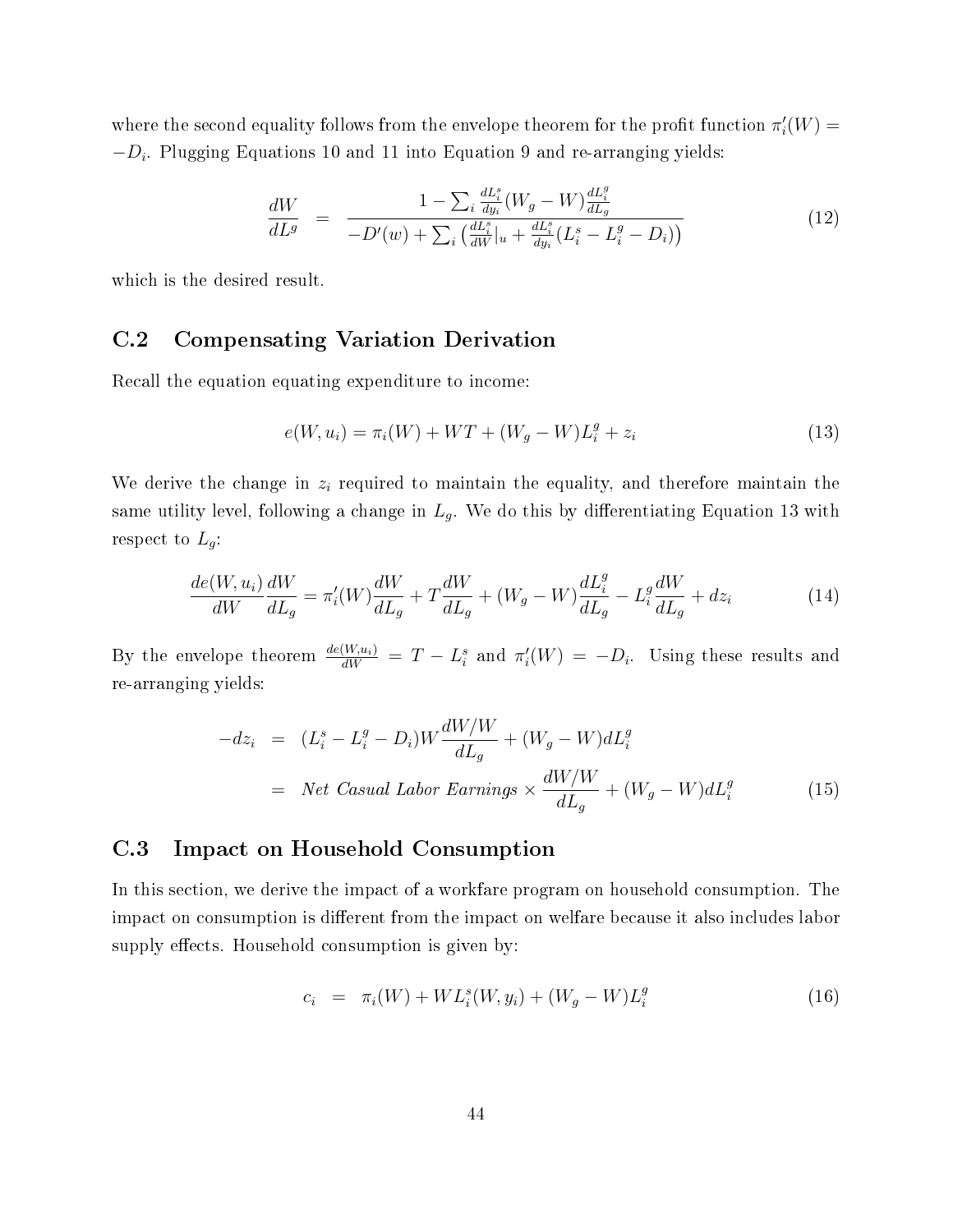Assuming a small change in  $L^g$  ( $\{L^g_i\}$  $_{i}^{g}$ }), we can totally differentiate to obtain:

$$
\frac{dc_i}{dL^g} = (W_g - W) \frac{dL_i^g}{dL^g} \n+ WL_{yi}^s (W_g - W) \frac{dL_i^g}{dL^g} \n+ (L_i^s - D_i - L_i^g) \frac{dW}{dL^g} \n+ W \left[ \frac{dL_i^s}{dW} \Big|_{u} + L_{y_i}^s (L_i^s + T - L_i^g - D_i) \right] \frac{dW}{dL^g}
$$
\n(17)

The first term is the income gain due to participation in public works. The impact of this increase in income on labor supply is captured by the second term. It is negative if leisure is a normal good. Together, these first two terms yield the increase in consumption that would be observed by matching participants and non-participants in program areas.

The two last terms express the "indirect benefit", i.e. income gains accruing to households through equilibrium effects. The third term is the change in income due to the equilibrium change in the wage (holding labor supply constant). The last term captures the labor supply response due to the change in income from the equilibrium change in the wage. It is composed of a positive substitution effect and an income effect, which could be negative for households that are net buyers of labor.

### C.4 Unemployment

We extend the model to include a friction in the labor market such that households that supply L days of labor to the labor market only receive  $p_i L$  days of work. This extension is similar to the way unemployment is modeled in Basu et al. (2009). One can think of  $p_i$ as including search costs as well as potential discriminatory practices by employers against certain types of households. We assume that household i's production function is of the form  $F_i(\cdot) = A_i G(\cdot)$  with  $G'(\cdot) > 0$  and  $G''(\cdot) < 0$ . There are three cases to consider. Less productive households (low  $A_i$ ) will be net labor supplying households and will face a marginal value of time of  $p_iW$  and therefore set  $A_iG'(D_i) = p_iW$ . Very productive households (high  $A_i$ ) will be net labor buying households and will face a marginal value of time of W and therefore set  $A_iG'(D_i) = W$ . Finally, a non-trivial subset of households with  $A_i$  in the middle of the distribution will neither buy nor sell labor to the market so that  $A_iG'(D_i) \in [p_iW, W]$ .

Proposition 1: There exists a threshold  $A_e$  such that households are net labor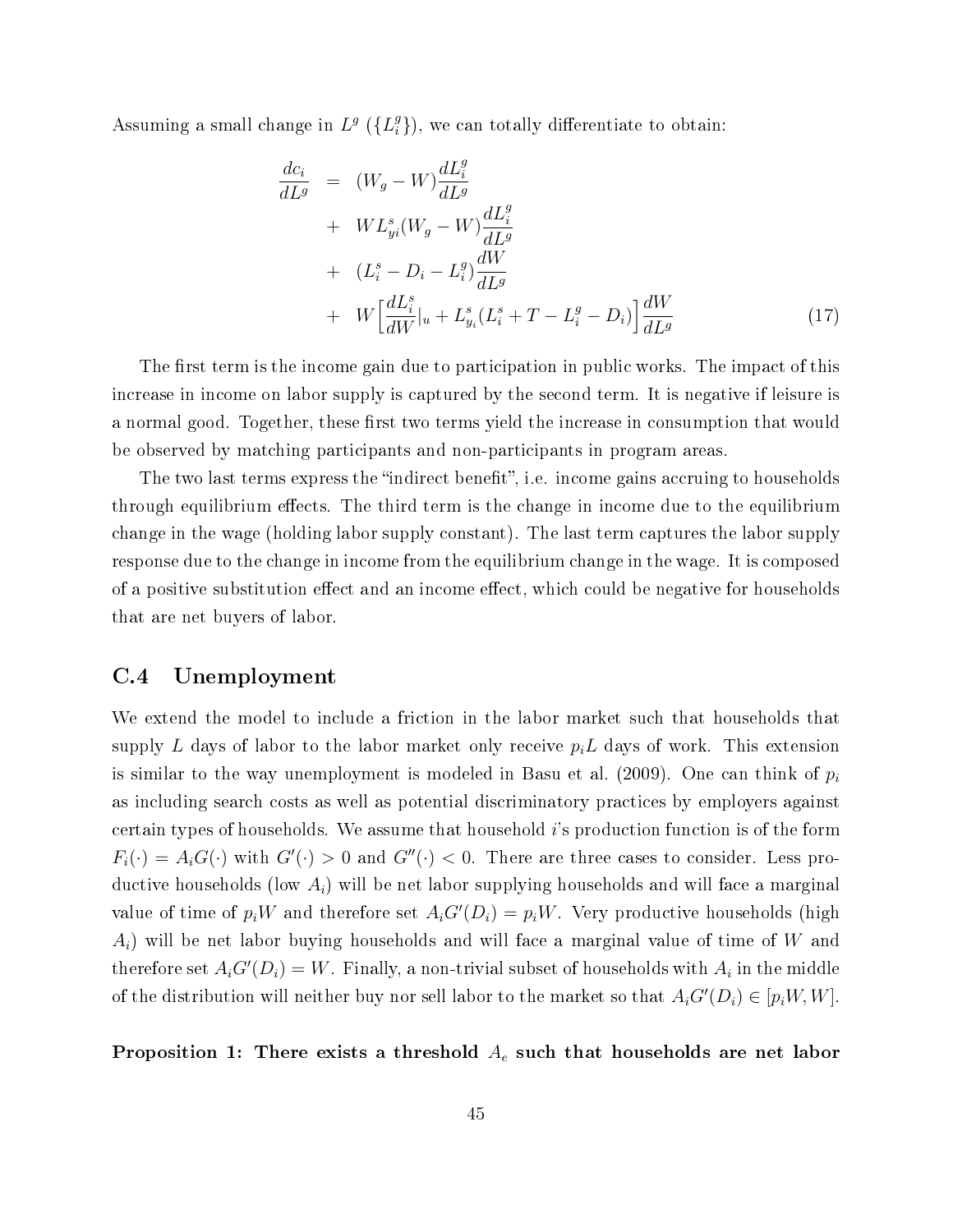buyers if and only if  $A_i > A_e$ 

**Proof:** Let  $L^s = L^s(\tilde{W}, \tilde{Y})$  be the solution to the maximization problem

$$
\max_{L,c} u(c, T - L) \tag{18}
$$

$$
s. t. c + \tilde{W}(T - L) = Y + \tilde{W}L
$$
\n<sup>(19)</sup>

Let  $D_i = D(\tilde{W}, A_i)$  be such that  $A_i G'(D_i) = \tilde{W}$ . Fixing W, define  $A_e$  (and  $D_e$ ) such that

$$
D_e = D(W, A_e) \tag{20}
$$

$$
L^s(W, A_e G'(D_e)) = D_e \tag{21}
$$

Note that since  $L_Y^s \leq 0$  and  $D_A(\tilde{W}, A_i) \geq 0$ , the pair  $A_e$  and  $D_e$  exists and is unique. A household with  $A_i = A_e$  therefore supplies and demands  $D_e$  labor. Since the marginal cost of hiring labor is W while the marginal value of working in the labor market is  $p_iW < W$ , the household will always supply labor to its own production function at least up to  $D_e$ . Therefore, households with  $A_i = A_e$  are neither net labor supplying nor net labor buying households. For  $A_i > A_e$ , we will have  $D(W, A_i) > L^s(W, A_i G'(D(W, A_i)))$ , so that the household will be a net labor buyer as long as it can hire labor at W and as long as the marginal value of time is given by  $W$  as well. Since net labor buyers supply labor only to their own farm, this will be the case. Net labor buyers will always face an effective marginal wage of W. Therefore, if  $A_i < A_e$ , then  $D(W, A_i) < L^s(W, A_iG'(D(W, A_i))),$  so that households will not be net buyers of labor.

Proposition 2: There exists a threshold  $A_w$  such that households are net labor buyers if and only if  $A_i < A_w < A_e$ 

**Proof:** Fixing W, define  $A_w$  (and  $D_w$ ) such that

$$
D_w = D(p_i W, A_w) \tag{22}
$$

$$
L^s(p_i W, A_e G'(D_w)) = D_w \tag{23}
$$

A household with  $A_i = A_w$  will supply and demand  $D_w$  units of labor but because  $pW < W$ we have  $D_w < D_e$  and  $A_w < A_e$ . For a household with  $A_i < A_w$ , we will have  $D(p_iW, A_i)$  $L^s(pW, A_iG'(D(p_iW, A_i)))$ , so that the household will be a net labor supplier. Net labor suppliers will always face an effective marginal wage of  $p_iW$ . For a household with  $A_i > A_w$ . we will have  $D(p_i W, A_i) > L^s(pW, A_i G'(D(p_i W, A_i)))$ , so that the household will not be a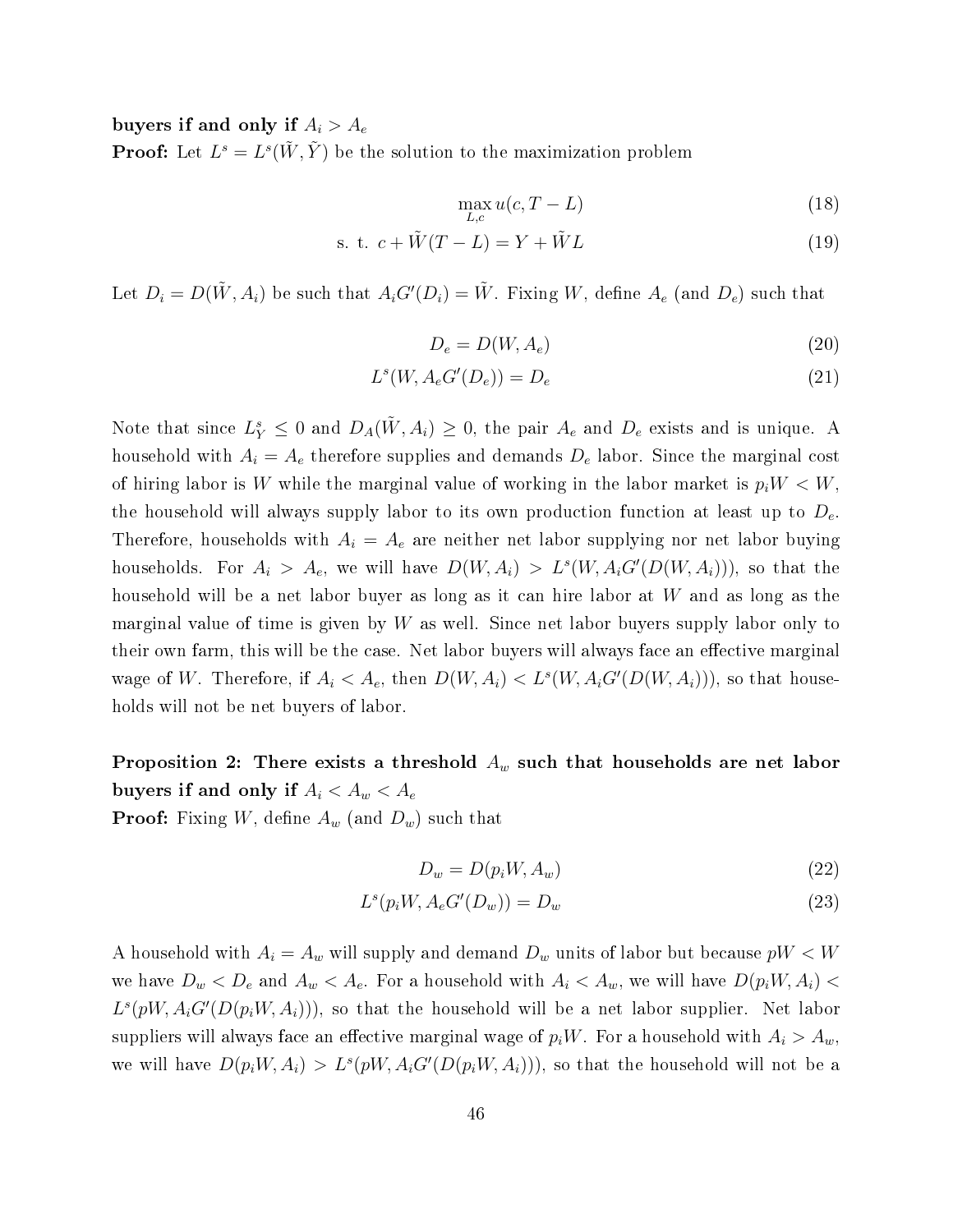net labor supplier.

Proposition 3: For  $A_i \in [A_w, A_e]$ , households will be neither net suppliers or buyers of labor.

**Proof:** This follows directly from the first two propositions. For  $A_i \in [A_w, A_e]$ , labor supply and demand D will solve  $D = L^s(A_iG'(D), A_iG(D))$ . Note that for  $A_i \in [A_w, A_e]$ , the labor supply and demand will satisfy  $A_iG'(D) \in [p_iW, W]$ .

### C.5 Imperfect Competition

We assume that the marginal productivity of labor is equal to the wage rate. Some have noted the presence of market power on the part of employers (Binswanger and Rosenzweig, 1984). If employers have market power then government hiring may actually increase private sector wages *and* employment. We refer the interested reader to Basu et al. (2009), who provide a full analysis. Here, we sketch the main intuition and discuss the implications for the interpretation of the empirical results. A monopsonistic employer with production function  $F(L)$  facing an inverse labor supply curve  $W(L)$  sets the wage and employment such that:

$$
F'(L^*) = W(L^*) + W'(L^*)L^*
$$
\n(24)

This is the well-known result that the marginal productivity of labor will be above the wage rate if employers exercise their market power. The extent of the distortion depends on the slope of the labor supply curve  $(W'(L))$ . If the selection rule used by the government to hire workers under the workfare program shifts  $W'(\cdot)$  down (makes labor supply more elastic), then all things equal,  $L^*$  must increase to maintain the equality in Equation 24. Since the workfare program also reduces the available workforce, the net effect on private sector work is ambiguous.

For the present analysis, the important issue is whether, given the rise in wages due to the program, Equation 5 still captures the welfare impact of the program under imperfect competition. For labor suppliers, the welfare impact is the same. For labor buyers, however, Equation 5 no longer correctly captures the welfare impact of the program since the welfare impact now depends on how the inverse labor supply function changes, which in turn will be a function of the particular rationing rule used by the government.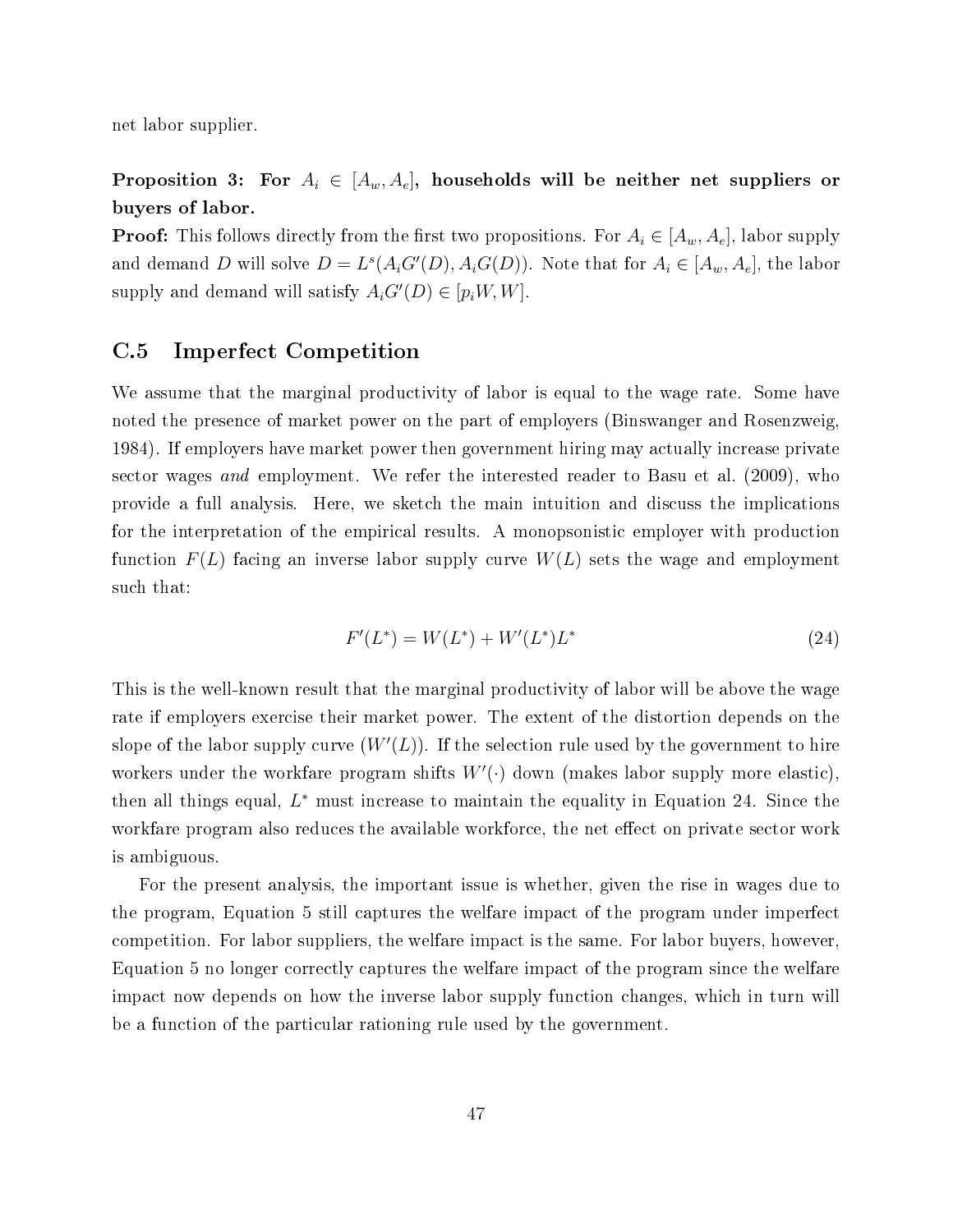## D Data Appendix

### D.1 National Sample Survey Organisation: Employment Surveys

Sample: The main data source used in this paper is the National Sample Survey rounds 60, 61, 62, 64 and 66. These surveys are conducted on an irregular basis roughly every two years. Rounds 61, 64 and 66 are "thick" rounds, with a sample size of roughly 70 thousand rural households, while rounds 60 and 62 are "thin" rounds, with roughly 35 thousand rural households. The survey is usually conducted from July to June, with the sixtieth round conducted from January to June being an exception. The surveys are stratified by urban and rural areas of each district. Surveying is divided into four sub-rounds each lasting three months. Although the sample is not technically stratified by sub-round, the NSSO states that it attempts to distribute the number of households surveyed evenly within each district sub-round.

Table A.1 presents evidence on how the sample is distributed throughout the years in practice. For employment outcomes, a district is missing in a given quarter if no household was interviewed. From Table A.1 we see that for thick rounds, we have observations for all district-quarters. For "thin" rounds, there are a number of instances in which surveying did not take place in a particular district-quarter.

For casual wages, a district is missing in a given quarter if no household was surveyed or if no prime-age adult reported doing casual work in the past week. As a result the proportion of missing observations is larger for wages than for the employment variables. During thick rounds, the fraction of missing observations is as high as five percent and for the thin rounds it is as high as 20%. One might worry that by reducing private employment the program may increase the probability that a district is missing in a given quarter. However, this does not seem to be a major concern given that the fraction of early districts among non-missing observations is constant across quarters.

Outcomes: Our main outcomes are individual measures of employment and wages, which are constructed as follows. The NSS Employment Survey includes detailed questions about the daily activities for all persons over the age of four in surveyed households for the most recent seven days. We compute for each person the fraction of days in the past seven days spent in each of four mutually exclusive activities: non-government work, public works, not in the labor force, and unemployed. Individuals who worked in casual labor over the past seven days are asked their total earnings from casual labor. For each individual we compute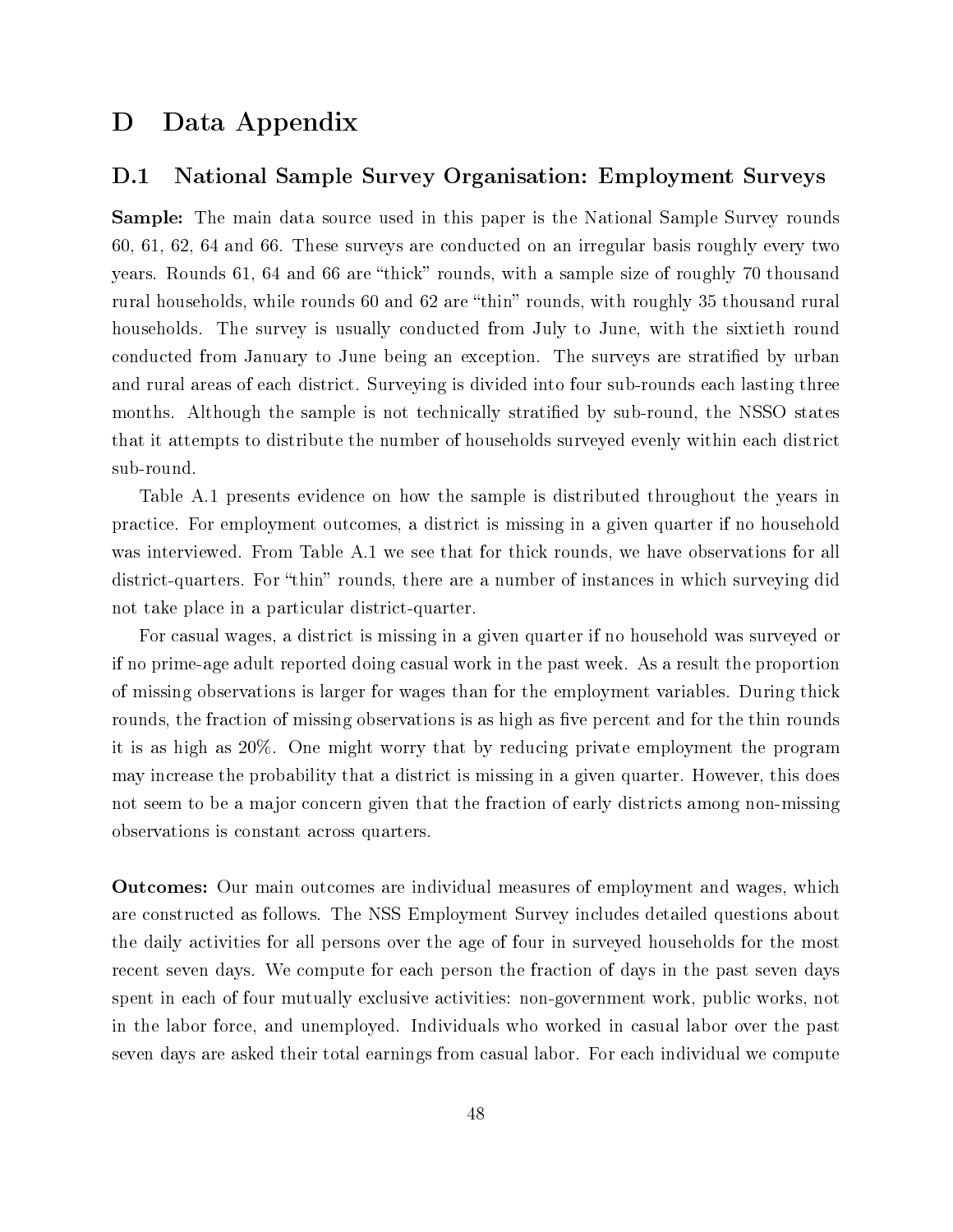average earnings per day worked in casual labor. We perform a similar computation using days spent doing salaried labor to construct our measure of daily salaried earnings.

### D.2 District Controls

Table 1 provides a list of district controls and their sources. Here, we describe how the district controls are constructed.

Census A number of the districts controls are computed from the primary census abstract of 2001. In all cases, we use information for rural areas only, which we then aggregate to the district level. We compute "fraction of scheduled tribes" and "fraction of scheduled castes" by dividing by total population. "Population density" is obtained by dividing total population by total area. "Literacy rate," "male labor force participation ratio" and "female labor force participation ratio" are computed by dividing by total population aged six and over. "Fraction of labor force in agriculture" is obtained by dividing the number of rural individuals who report working as cultivators or agricultural laborers as their main or secondary occupation by the total number of workers. Finally, we use information from the census village directory to compute "irrigated cultivable land per capita" and "non irrigated cultivable land per capita.

Rainfall To control for monthly rainfall at the district level over the period 2003-2010, we combine two data sets. For the period 2004-2010, we use data from the Indian Meteorological Department (IMD), which reports online district-level monthly averages of precipitation. These measures come from sub-district meteorological stations which record daily precipitation. The other data is the University of Delaware Air Temperature & Precipitation dataset.<sup>18</sup> The researchers used station-level information on rainfall, and when missing, interpolated to obtain average monthly rainfall for each point in a grid of 0.5 by 0.5 degrees from 1975 to 2008. In order to match the grid with Indian districts, we averaged information over all grid-points which fell in each district. Finally, we regressed IMD measures on Delaware measures separately for each district in 2004-2008, and predicted rainfall before 2004 using this model and Delaware rainfall data. From the combined 1975-2010 dataset, we constructed the two control variables, "Rainfall annual" which is the percentage deviation to the average precipitation since 1975 and its square "Rainfall annual square".

 $^{18}$ Provided by the NOAA/OAR/ESRL PSD, Boulder, Colorado, USA http://www.esrl.noaa.gov/psd/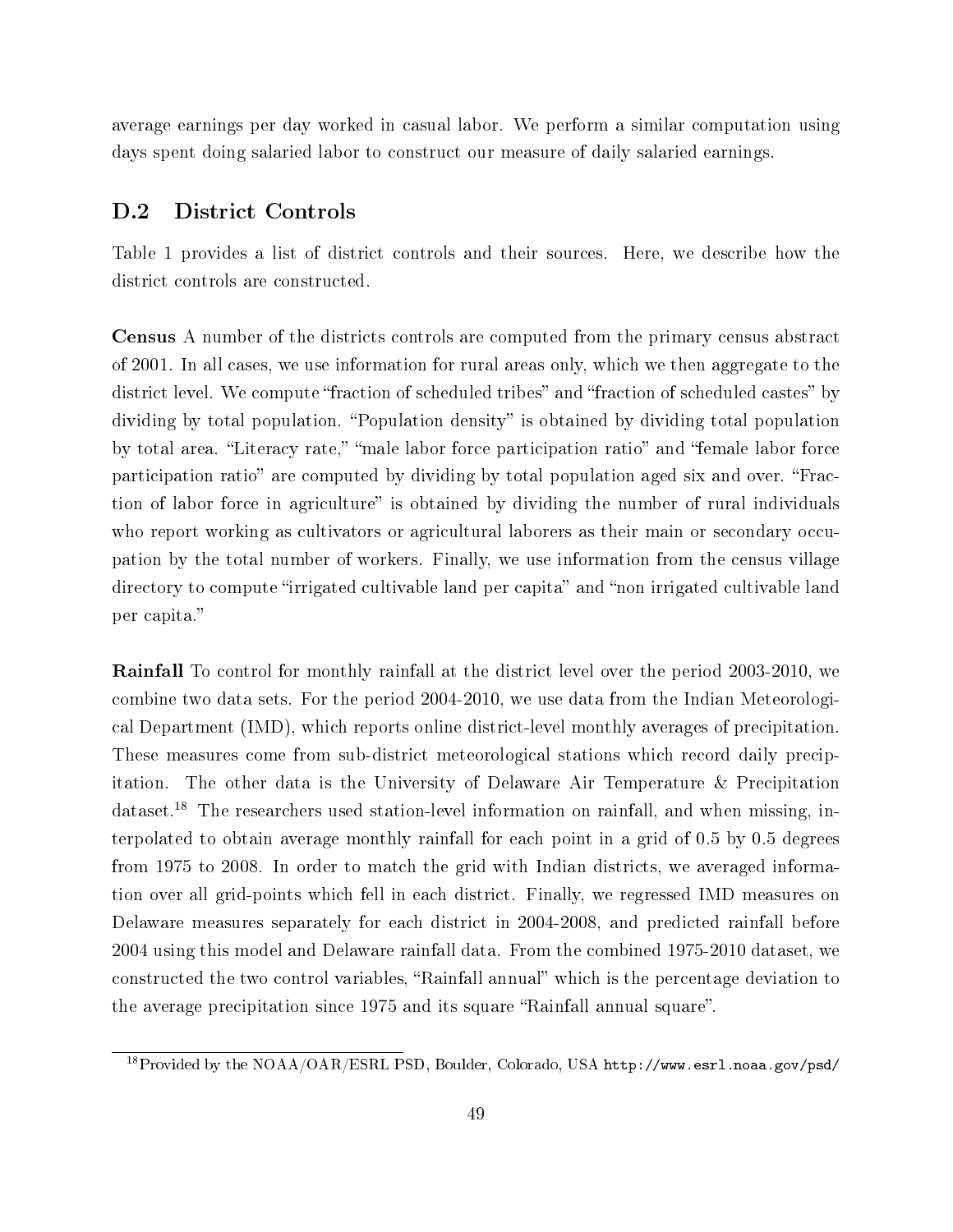Other controls "Pre-election year" is a dummy for whether state assembly or Panchayati Raj (local) elections are to be held in the following year. To construct this control, we used online reports from the Electoral Commission of India<sup>19</sup> and from the State Election Commissions of each states. "In south" is a dummy which takes the value one if a district belongs to one of the following four states: Andhra Pradesh, Karnataka, Kerala and Tamil Nadu.

### D.3 ARIS-REDS Household Hired Labor

For our calibration exercise in Section 6, we require estimates of labor hired by households, information which is not available in the NSS Employment Surveys. For this reason, we use the ARIS-REDS survey data, collected by the National Council of Applied Economic Research (Delhi) in 1999-00.<sup>20</sup> The ARIS-REDS survey covers a nationally representative rural sample of Indian households, with detailed information on household expenditures, on household members' employment income and on operating costs of households' farm and non-farm businesses.

For each household, we sum all income earned by prime-age household members from casual labor and total labor costs for farm and non-farm businesses. For each consumption quintile, we then compute the total casual payments as a fraction of total casual earnings for all households across all quintiles. Let  $e_t^q$  and  $p_t^q$  denote casual earnings and casual payments, respectively, for households in consumption quintile  $q$  at date  $t$ . We compute for each quintile  $f_{2000}^q = \frac{p_{2000}^q}{\sum_q e_{2000}^q}$ . The resulting fractions are reported in the sixth row of Table 9. As expected the fraction of total casual earnings paid by households in the lower quintiles is much lower than the fraction paid by households in the upper quintiles. These fractions sum to less than one across consumption quintiles because some casual labor earnings come from urban employers.

In order to estimate casual labor payments by households of each consumption quintile in 2004-2005, we make the assumption that casual labor payments made by each consumption quintile as a fraction of total earnings is constant over time, i.e.  $f_{2005}^q = f_{2000}^q$ . We then multiply total casual labor earnings from the NSS Employment Survey by the fractions in row six for each consumption quintile to obtain our estimate of casual labor payments by quintile:  $p_{2005}^q = f_{2005}^q * \sum_q e_{2005}^q$ . Our estimates are shown in row seven of Table 9

 $19$ http://www.eci.nic.in/ecimain1/index.aspx

 $^{20}$ http://adfdell.pstc.brown.edu/arisredsdata/readme.txt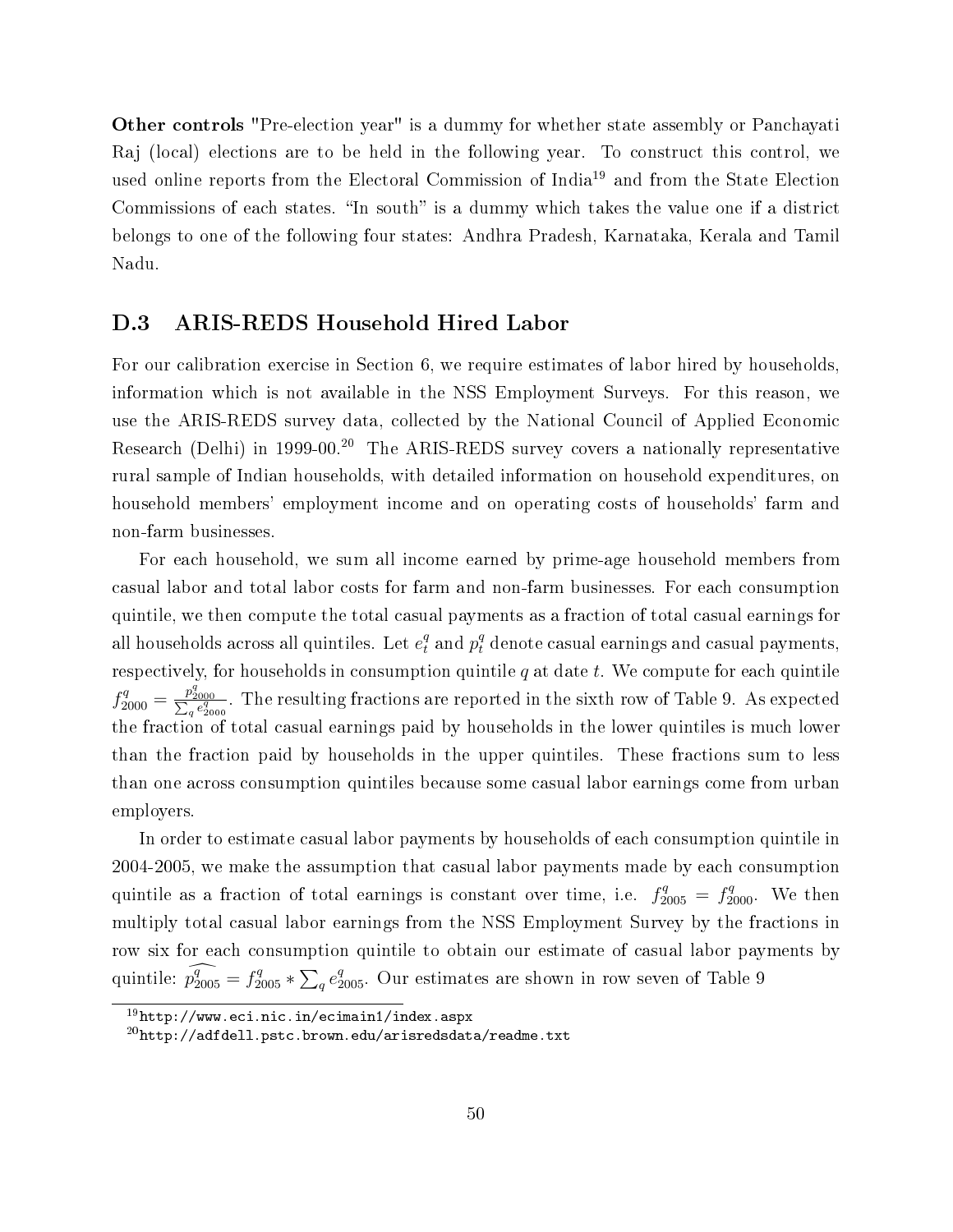### D.4 Weighting

The NSSO provides sample weights which ensure that the weighted mean of each outcome is an unbiased estimate of the average of the outcome for the population National Sample Survey Office  $(2010)$ . For the purpose of our analysis, we re-weight observations so that the sum of all weights within each district is constant over time and proportional to the rural population of the district as estimated from the NSS Employment Surveys. Another approach would be to assign all districts equal weight. We prefer population weights since they reduce the concern that the results are driven by small districts with noisy employment or wage estimates. More concretely, let  $w_i$  be the weight for person i, and let  $\Omega_{dt}$  be the set of all persons surveyed in district d at time t. Then the new weight for person i is  $w_i \times \frac{\omega_d}{\sum_{i \in \Omega_{dt}} w_i}$ where  $\omega_d$  is the population weight for district d.

### D.5 Construction of District Panel

During the period covered by the analysis, some districts split while other districts merged together. Constructing the district panel requires matching districts both over time as well as across data sets. Fortunately, the NSS district definitions for surveying stayed constant from 2004 to 2008, despite splits and merges. We therefore use the NSS district definitions from this period and match other data sets to these. Specifically, we match the NSS 2004-2008 data with the NSS 2009-10 survey, Census 2001 survey, NREGA phases 2005, ARIS-REDS 1999-00 survey, and Indian Meteorological Department 2004-2010 data. Matching with the University of Delaware Air Temperature & Precipitation data is done geographically, using a shape file of districts with 2005 borders: all grid points that fall within a district's border are matched to that district.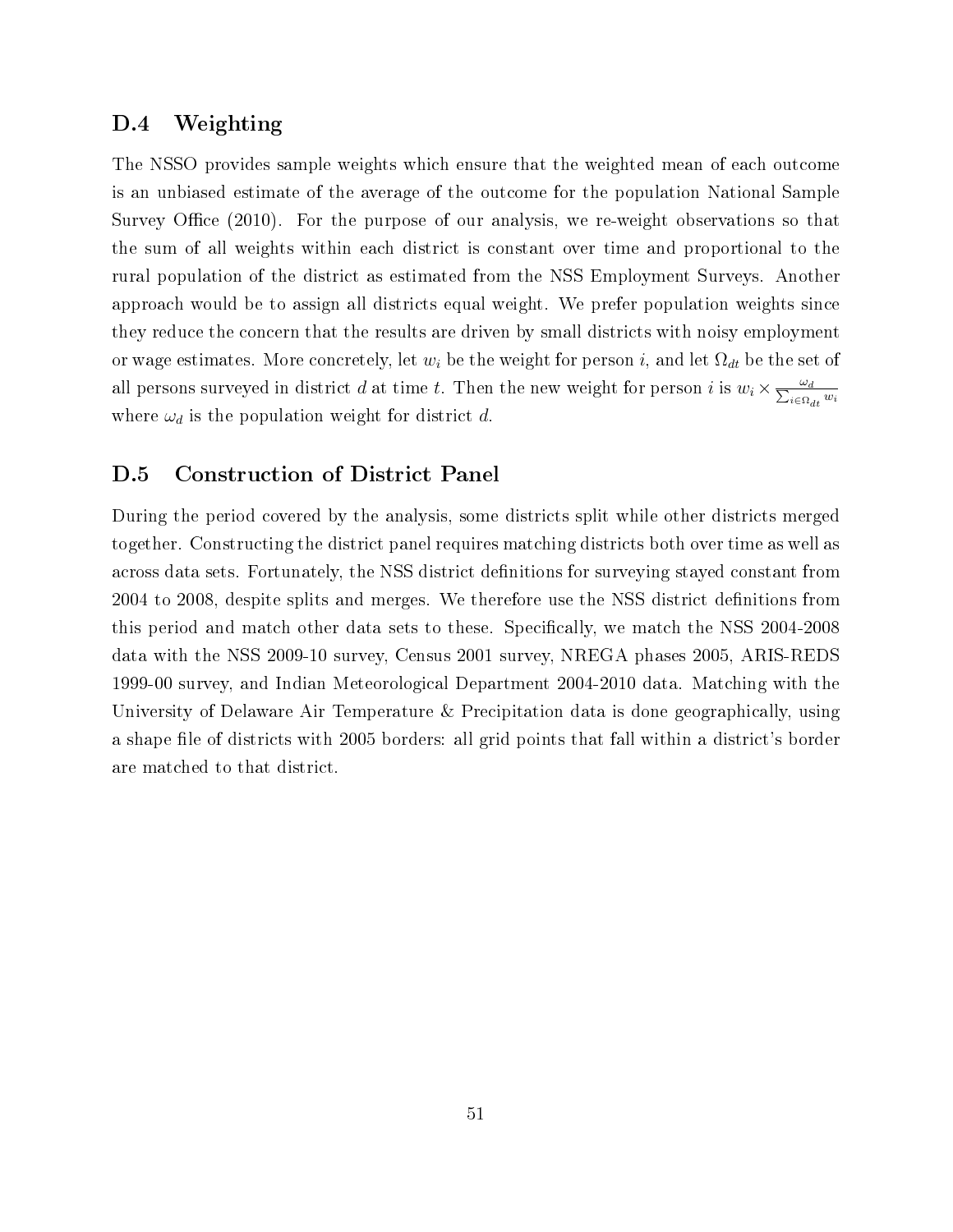|                             | Q3      | Q4      | Q <sub>1</sub> | Q2      |
|-----------------------------|---------|---------|----------------|---------|
|                             | Jul-Sep | Oct-Dec | Jan-Mar        | Apr-Jun |
|                             | (1)     | (2)     | (3)            | (4)     |
| <b>Employment Variables</b> |         |         |                |         |
| 2003-04                     |         |         | 485            | 485     |
| 2004-05                     | 493     | 492     | 490            | 491     |
| 2005-06                     | 432     | 446     |                |         |
| 2006-07                     |         |         |                |         |
| 2007-08                     | 493     | 493     | 491            | 493     |
| 2008-09                     |         |         |                |         |
| 2009-10                     | 493     | 493     | 492            | 493     |
| Casual Wages                |         |         |                |         |
| 2003-04                     |         |         | 472            | 470     |
| 2004-05                     | 475     | 477     | 475            | 479     |
| 2005-06                     | 397     | 413     |                |         |
| 2006-07                     |         |         |                |         |
| 2007-08                     | 477     | 479     | 482            | 480     |
| 2008-09                     |         |         |                |         |
| 2009-10                     | 473     | 473     | 471            | 477     |
|                             |         |         |                |         |

### Table A.1: Balance of District Panel

Each cell shows the number of districts with non-missing observations per district-quarter. There are 493 districts in the panel. The NSS attempts to survey an equal number of villages in each districts during each quarter. During thick rounds (2004-05, 2007-08, 2009-10), this is generally possible. During thin rounds (2005-06, 2003-04), this is less likely to be achieved. Casual wages are only available for districtquarters during which at least one respondent reports working in casual labor.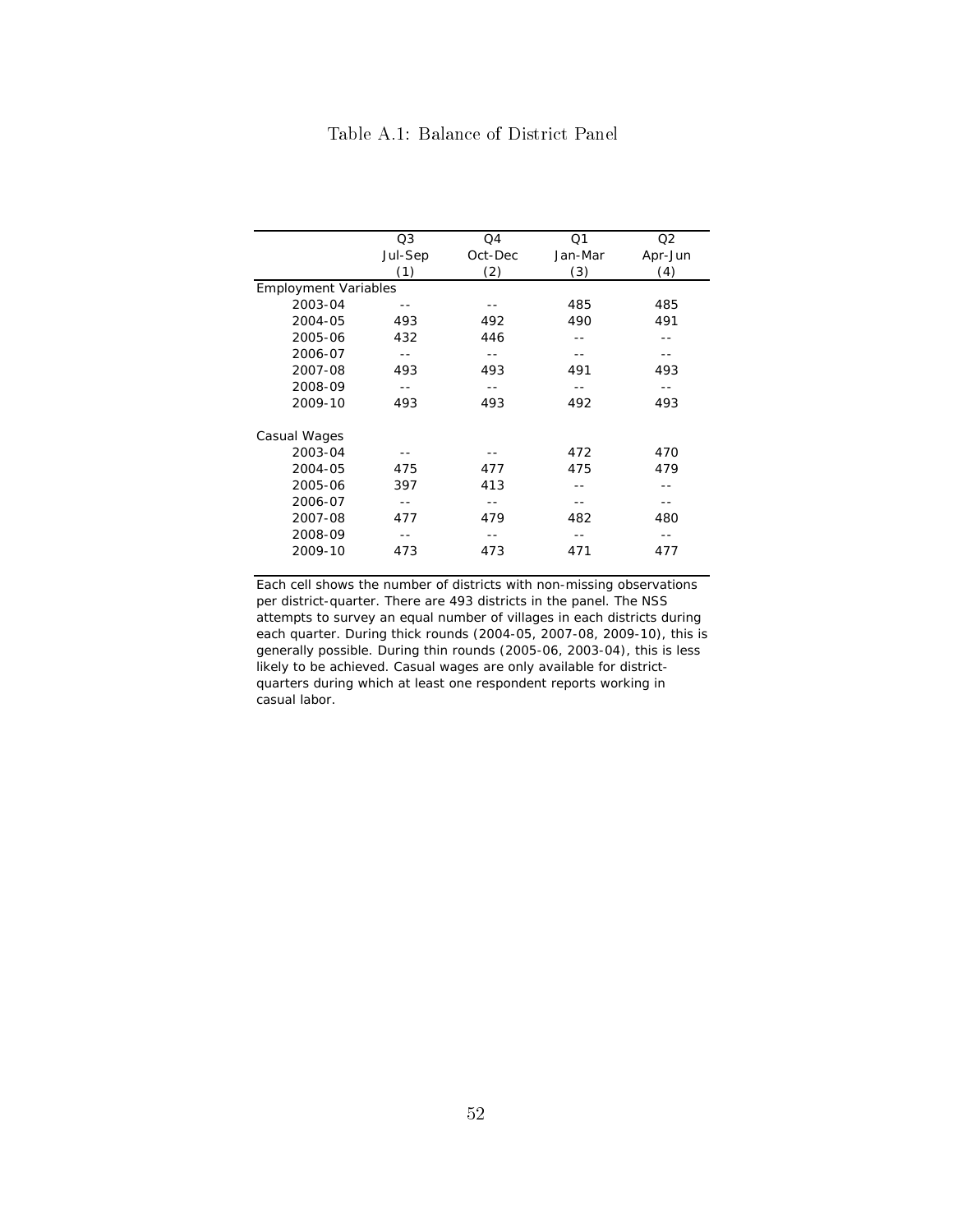### Table A.2: Log Deflated Casual Earnings Difference-in-Difference Estimates

|     |                     |             | <b>Early Districts</b> |             | Late Districts |             | Diff-in-Diff |
|-----|---------------------|-------------|------------------------|-------------|----------------|-------------|--------------|
|     |                     | Rainy       | Dry                    | Rainy       | Dry            | Rainy       | Dry          |
|     |                     | Jul to Dec  | Jan to Jun             | Jul to Dec  | Jan to Jun     | Jul to Dec  | Jan to Jun   |
|     |                     | (1)         | (2)                    | (3)         | (4)            | (5)         | (6)          |
|     |                     |             |                        |             |                | $(1) - (3)$ | (2) - (4)    |
|     |                     |             |                        |             |                |             |              |
| (1) | Pre (1/04 to 12/05) | 3.7184      | 3.7119                 | 3.9147      | 3.9246         |             |              |
|     |                     | (0.017)     | (0.0159)               | (0.0318)    | (0.0299)       |             |              |
|     |                     | $N = 71674$ | $N = 101946$           | $N = 46943$ | $N = 64142$    |             |              |
|     |                     |             |                        |             |                |             |              |
| (2) | Post (2007-08)      | 3.9955      | 4.1113                 | 4.1647      | 4.2717         |             |              |
|     |                     | (0.0177)    | (0.0164)               | (0.0282)    | (0.0314)       |             |              |
|     |                     | $N = 50721$ | $N = 50536$            | $N = 28116$ | $N = 27757$    |             |              |
|     |                     |             |                        |             |                |             |              |
| (3) | $(2) - (1)$         | $0.2771***$ | $0.3994***$            | $0.25***$   | $0.3471***$    | 0.0271      | $0.0522**$   |
|     |                     | (0.0151)    | (0.0148)               | (0.0174)    | (0.0174)       | (0.023)     | (0.0228)     |
|     |                     |             |                        |             |                |             |              |
| (4) | Post (2009-10)      | 4.2857      | 4.4362                 | 4.5104      | 4.5736         |             |              |
|     |                     | (0.0169)    | (0.0199)               | (0.0302)    | (0.0326)       |             |              |
|     |                     | $N = 33638$ | $N = 33374$            | $N = 22248$ | $N = 22003$    |             |              |
|     |                     |             |                        |             |                |             |              |
| (5) | $(4) - (2)$         | $0.2901***$ | $0.3249***$            | $0.3457***$ | $0.302***$     | $-0.0556**$ | 0.023        |
|     |                     | (0.5673)    | (0.7243)               | (0.5957)    | (0.6491)       | $(-0.0284)$ | (0.0752)     |
|     |                     |             |                        |             |                |             |              |

The sample is composed of adults adults aged 18 to 60 with secondary education or less. Each cell is a mean of the log of average casual earnings, with standard errors in parentheses and the number of individual observations below. Log daily casual earnings is the log of earnings per day worked for people who report working in casual labor. For example, row (1), column (2) is the mean of the log of deflated casual earnings for all districts that received the program prior to April 2007 (early districts) with the sample restricted to the first six months (dry season) of 2004 and 2005. 2007-08 and 2009-10 correspond to agricultural years (July to June). The public works program was introduced in early districts between February 2006 and April 2007. The program was introduced to late districts in April 2008. All means are computed using sampling weights. Standard errors are adjusted for correlation of the errors at the district level, \*\*\*, \*\*, and \* indicate significance at the 1, 5, and 10% levels.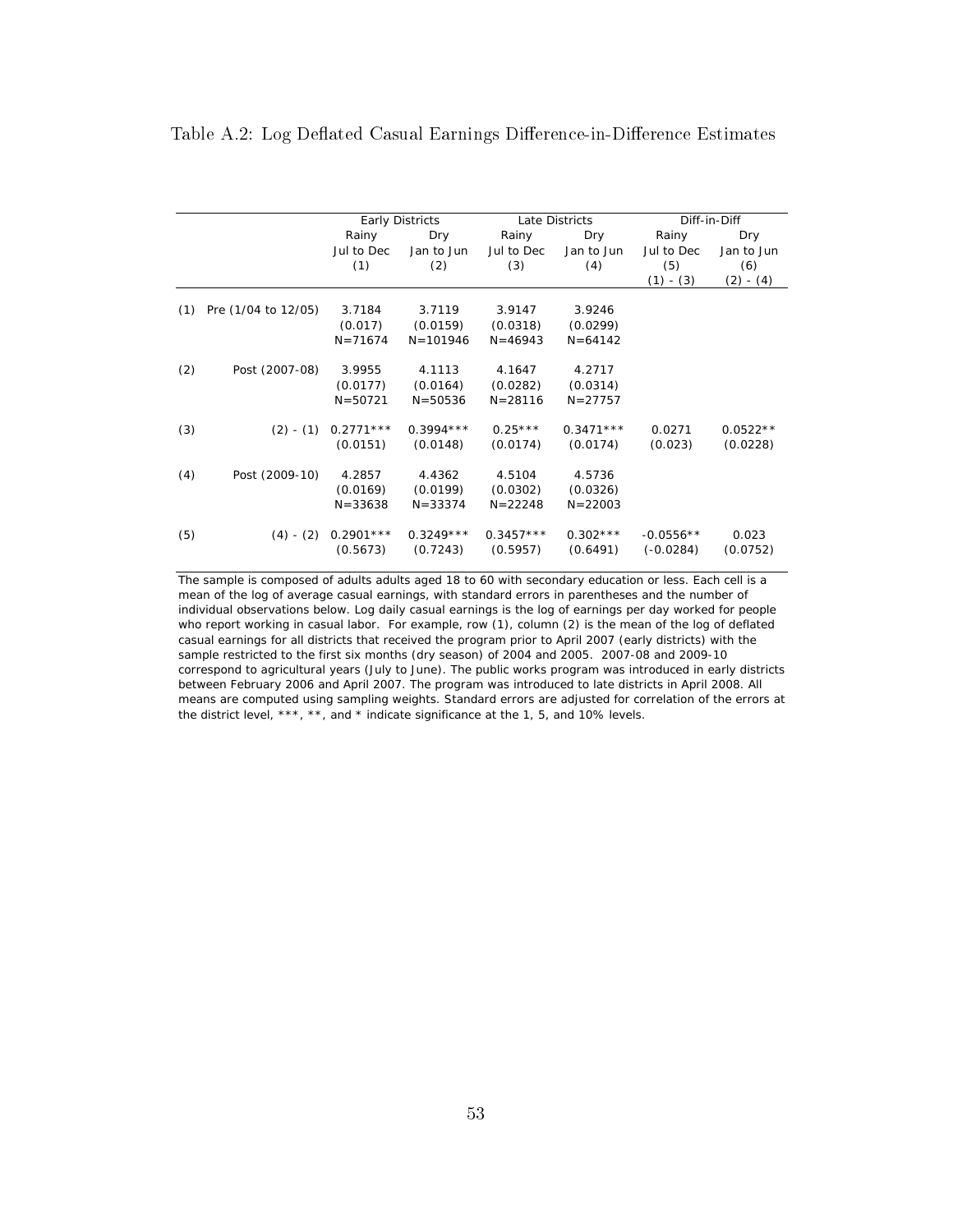|  |  |  | Table A.3: Outcomes by Consumption Quintile |  |
|--|--|--|---------------------------------------------|--|
|--|--|--|---------------------------------------------|--|

|                              | Public       | Private     | Unemployed | Not in Labor<br>Force | Log Deflated<br>Daily<br>Earnings |
|------------------------------|--------------|-------------|------------|-----------------------|-----------------------------------|
|                              | (1)          | (2)         | (3)        | (4)                   | (5)                               |
| Dry Season                   |              |             |            |                       |                                   |
| Program X Dry X Quintile 1   | $0.0176**$   | $-0.0236*$  | $0.0202**$ | $-0.0142**$           | $0.0676**$                        |
|                              | (0.00758)    | (0.0137)    | (0.00962)  | (0.00688)             | (0.0322)                          |
| Program X Dry X Quintile 2   | $0.00995***$ | $-0.00722$  | 0.00922    | $-0.0120*$            | $0.0680**$                        |
|                              | (0.00364)    | (0.0102)    | (0.00712)  | (0.00662)             | (0.0276)                          |
| Program X Dry X Quintile 3   | $0.00994***$ | $-0.00597$  | $-0.00393$ | $-4.35e-05$           | 0.0185                            |
|                              | (0.00326)    | (0.0103)    | (0.00687)  | (0.00637)             | (0.0296)                          |
| Program X Dry X Quintile 4   | $0.00795***$ | $-0.0206**$ | $0.0133**$ | $-0.000567$           | $0.0657*$                         |
|                              | (0.00231)    | (0.00859)   | (0.00637)  | (0.00616)             | (0.0338)                          |
| Program X Dry X Quintile 5   | $0.00465**$  | $-0.00857$  | 0.000835   | 0.00309               | 0.0224                            |
|                              | (0.00194)    | (0.00996)   | (0.00548)  | (0.00832)             | (0.0469)                          |
| <b>Rainy Season</b>          |              |             |            |                       |                                   |
| Program X Rainy X Quintile 1 | $0.00726***$ | 0.000327    | $-0.00217$ | $-0.00541$            | 0.0258                            |
|                              | (0.00218)    | (0.0118)    | (0.0105)   | (0.00704)             | (0.0279)                          |
| Program X Rainy X Quintile 2 | $0.00453***$ | 0.00397     | $-0.00397$ | $-0.00453$            | $0.0608**$                        |
|                              | (0.00165)    | (0.00946)   | (0.00723)  | (0.00602)             | (0.0310)                          |
| Program X Rainy X Quintile 3 | $0.00642***$ | $-0.000452$ | $-0.00150$ | $-0.00447$            | $-0.0125$                         |
|                              | (0.00162)    | (0.00842)   | (0.00569)  | (0.00637)             | (0.0314)                          |
| Program X Rainy X Quintile 4 | 0.00219      | 0.00574     | 0.00473    | $-0.0127*$            | 0.0142                            |
|                              | (0.00189)    | (0.00914)   | (0.00623)  | (0.00672)             | (0.0372)                          |
| Program X Rainy X Quintile 5 | $0.00336**$  | 0.0130      | $-0.0104*$ | $-0.00599$            | 0.0277                            |
|                              | (0.00139)    | (0.0111)    | (0.00546)  | (0.0108)              | (0.0591)                          |
| Observations                 | 498,994      | 498,994     | 498,994    | 498,994               | 87,545                            |
| District x Quintile FE       | Yes          | Yes         | Yes        | Yes                   | Yes                               |
| Quarter x Year FE            | Yes          | Yes         | Yes        | Yes                   | Yes                               |
| <b>District Controls</b>     | Yes          | Yes         | Yes        | Yes                   | Yes                               |
| <b>Individual Controls</b>   | No           | No          | No         | No                    | Yes                               |

The unit of observation is a household. Outcomes are equal to sum of the employment outcomes described in Table 2 over all prime age persons within a household. The sample uses all persons 18 to 60 with no restriction based on education. Dry is a dummy variable equal to one for the first two quarters of the year. Rainy is a dummy variable equal to one for the second two quarters of the year. Quintile 1 to 5 are dummy variables equal to one if the individual is in a household with expenditure in that quintile. Quintile 1 is the poorest quintile. District controls are listed in Table 2. District controls that do not vary over time are interacted with a dummy for 2007-08 (postprogram). The sample includes all observations from January 2004 to December 2005 and from July 2007 to June 2008. \*\*\*, \*\*, and \* indicate significance at the 1, 5, and 10% levels.